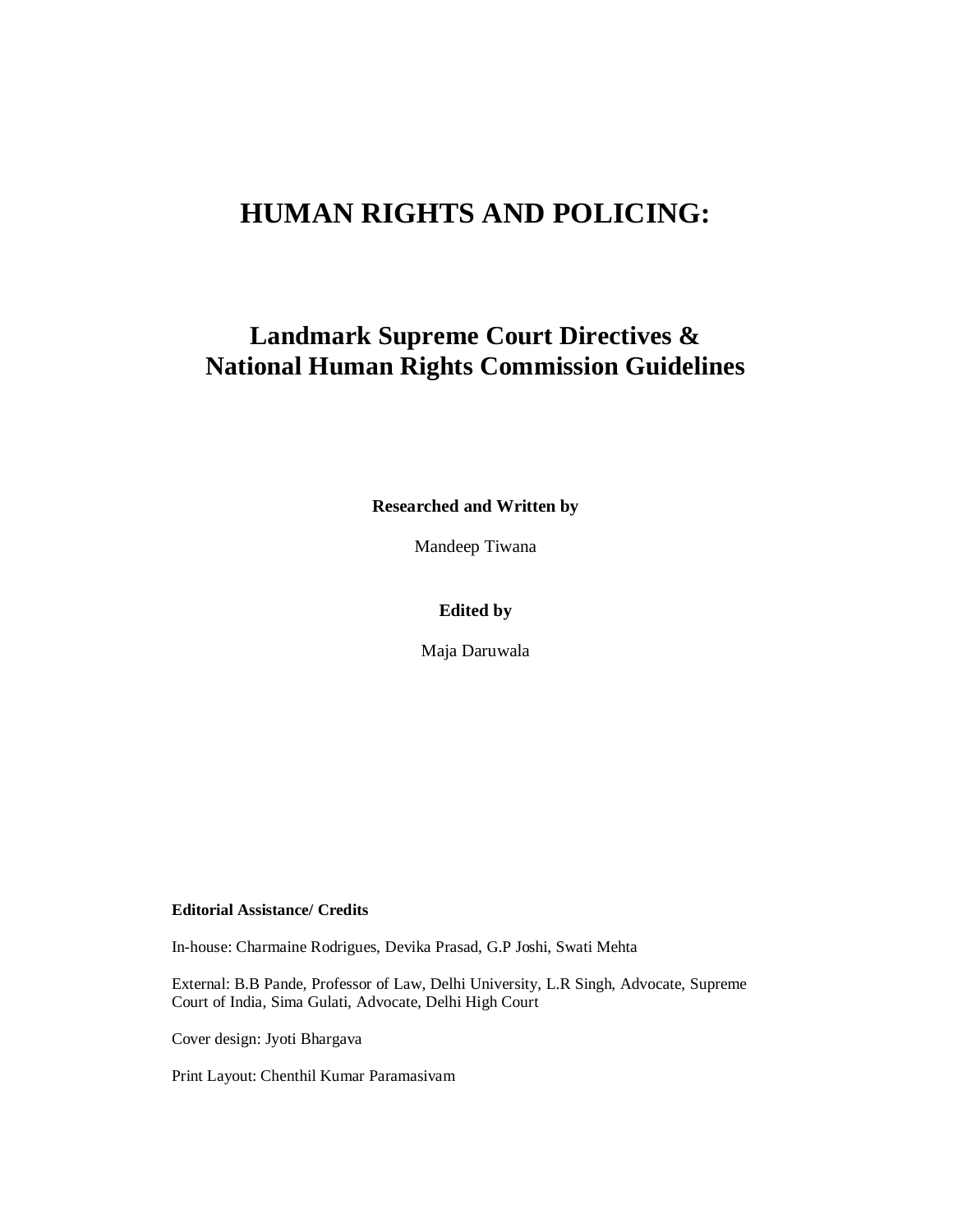#### **Commonwealth Human Rights Initiative**

The Commonwealth Human Rights Initiative is an independent, non-partisan, international non-governmental organisation mandated to ensure the practical realisation of human rights in Commonwealth countries. Human rights advocacy and education are at the core of all of CHRI's activities, and the aim and end of all its publications

The objectives of CHRI are to promote awareness of and adherence to the Harare Principles, Universal Declaration of Human Rights and other internationally recognised human rights instruments and domestic instruments supporting human rights in Commonwealth member states.

CHRI is headquartered in New Delhi and has offices in London and Accra.

CHRI is working in the following areas

- Right to Information
- Police Reforms
- Prison Reforms
- Constitutionalism
- Human Rights Advocacy
- Facilitation of Judicial Dialogue

CHRI presents a Biennial Report on Human Rights Issues to the Commonwealth Heads of Government Meet (CHOGM)

Executive Committee, Headquarters, New Delhi: B.G Verghese (Chair), P.H Parekh (Treasurer), Anu Aga, T. Ananthachari, K.S Dhillon, N.R Madhava Menon, R.V Pillai, P.P Rao

International Advisory Commission, Chair: Sam Okudzeto Trustee Committee, Chair: Nihal Jayawickrama

Copyright© CHRI, New Delhi, April 2005

ISBN: 81- 88205 -09 -05

CHRI New Delhi Office B- 11, Sarvodaya Enclave New Delhi  $-110017$  INDIA Tel: + 91- 11 - 2652 8152, 2685 0523 Fax: + 91 - 11 - 2646 4688 E- Mail: [chriall@nda.vsnl.net.in](mailto:chriall@nda.vsnl.net.in) Website: [www.humanrightsinitiative.org](http://www.humanrightsinitiative.org)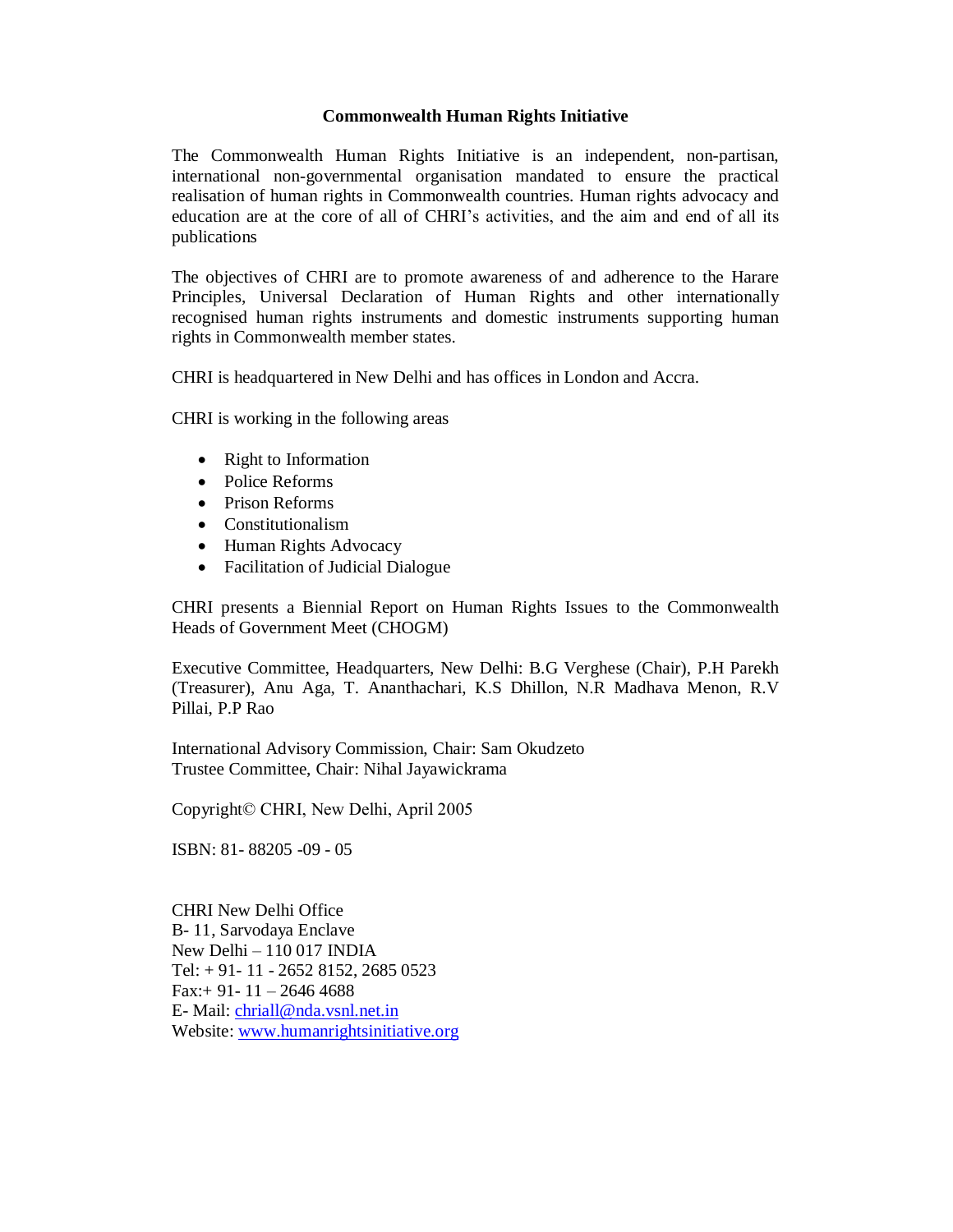# **Contents**

|                                                                                                                                            | (i)                          |
|--------------------------------------------------------------------------------------------------------------------------------------------|------------------------------|
|                                                                                                                                            | 1                            |
| <b>Registration &amp; Investigation of Offences</b>                                                                                        |                              |
| People's Union for Civil Liberties [PUCL] v Union of India and another<br>Delhi Domestic Working Women's Forum v Union of India and others | 3<br>5<br>7<br>9<br>11<br>13 |
| <b>Arrest and Detention</b>                                                                                                                | 15<br>17<br>20<br>22<br>24   |
| <b>Handcuffing/Chaining</b><br><b>Bail and Bonds</b>                                                                                       | 26<br>28<br>30<br>32         |
| <b>Compensation</b>                                                                                                                        | 34                           |
| <b>National Human Rights Commission Guidelines</b>                                                                                         | 36<br>39<br>41<br>43         |
|                                                                                                                                            | 46                           |
| <b>Annexures</b>                                                                                                                           | 47<br>49<br>51               |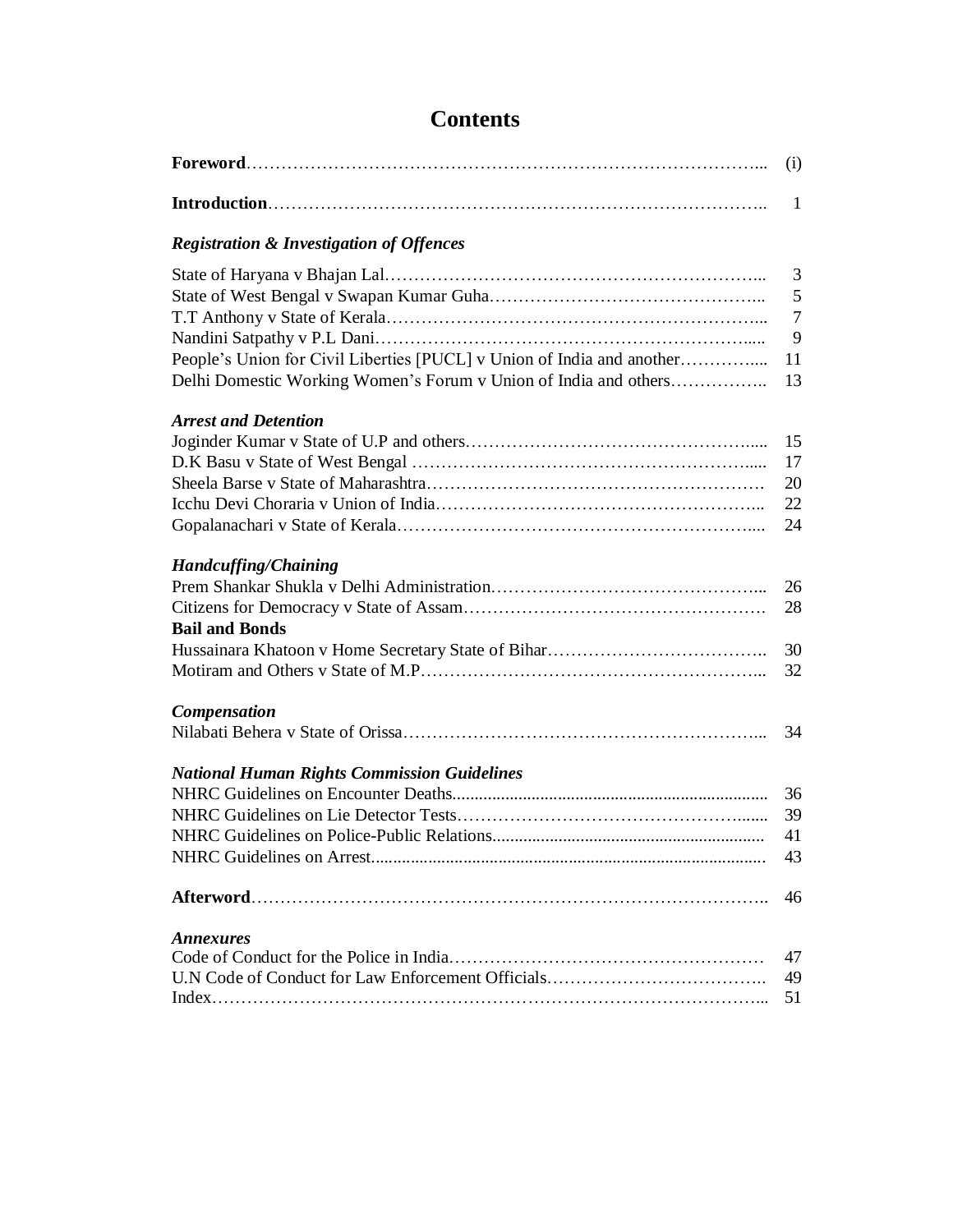**Justice J.S Verma** Former Chief Justice of India & Former Chairperson National Human Rights Commission

#### **Foreword**

The presumption that everyone knows the law is a myth that causes needless suffering to millions of people in India – especially those who are unlettered. Ignorance of laws  $\overline{\phantom{a}}$  and the rights guaranteed by them  $\overline{\phantom{a}}$  facilitates blatant misuse of authority by law enforcers, whose job is to protect people's rights. Merely putting in place, provisions for the protection of human rights without empowering people through human rights education about the means to ensure their compliance is meaningless. Rule of law to be meaningful must meet the end of legal awareness.

One of the essential functions of the National Human Rights Commission (NHRC) is to spread a human rights culture, and to aid the empowerment of people for the better protection of human rights in the country. Non-governmental organisations in particular have been making a valuable contribution in this respect by sharing the responsibility of the State and the NHRC. The Commonwealth Human Rights Initiative (CHRI) is one such organisation actively involved in this effort. This compilation is a step in that direction.

While police officers must know the limits and nature of their authority, citizens too, must know their rights, even when they have to answer to the law. A proper balance of individual rights and public interest has to be achieved through the mechanism of the rule of law. This is the essence of human rights law and the avowed purpose of this compilation.

The law laid down by the Supreme Court is the law of the land and binds everyone. The Supreme Court decisions included in this compilation relate to matters impinging on the basic human rights of individuals to life and liberty, which are sacrosanct. The NHRC guidelines are meant to inform citizens as well as the police about their rights and duties; to enable people to protect themselves with this knowledge; and to guide the police in the performance of their task by indicating that any transgression would be illegal.

I do hope this compilation will serve its purpose of improving knowledge about the law amongst citizens and amongst personnel of law enforcement agencies.

J.S.Verne

9. February 2005 J.S Verma

B-53, Sector 39, Noida, Gautam Buddha Nagar, (U.P), India 201 301 Ph: 91- 120-2570166. E mail: [justicejsverma@yahoo.co.in](mailto:justicejsverma@yahoo.co.in)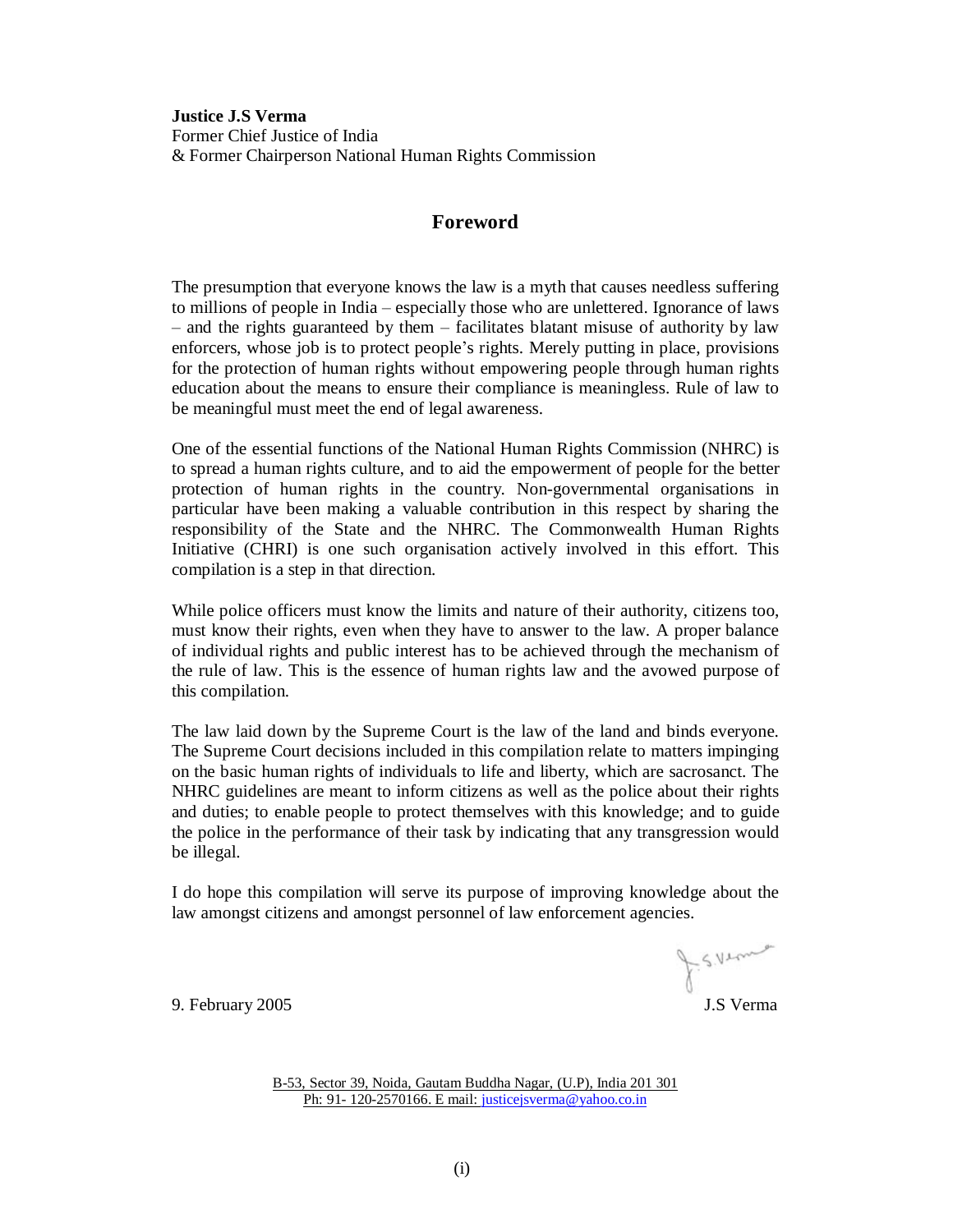This compilation and the accompanying research, advocacy and dissemination has been made possible with the financial support of the Sir Dorabji Tata Trust.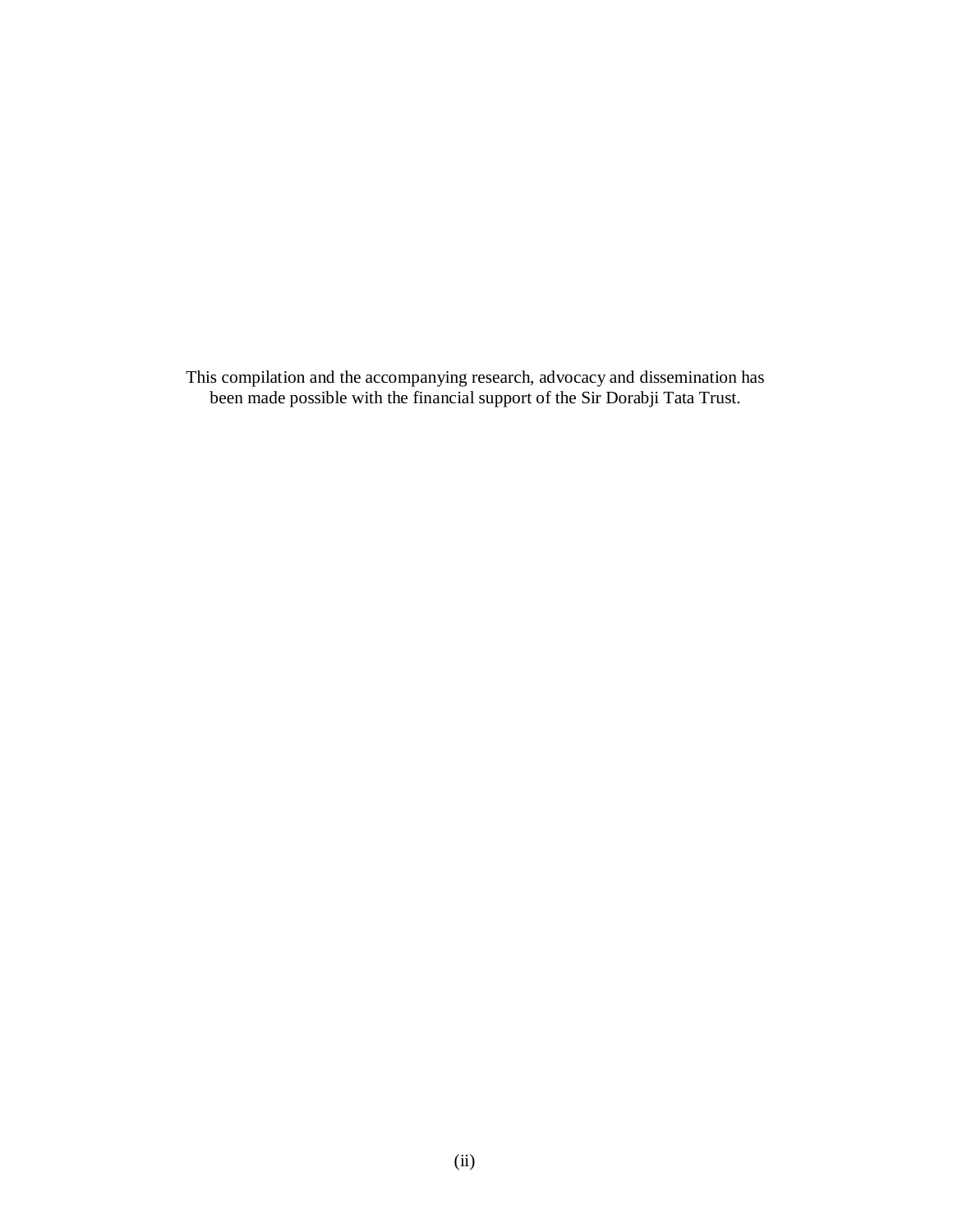## **Introduction**

Respect for human rights lies at the heart of good governance. In a democratic society, it is the responsibility of the State to protect and promote human rights. All State institutions whether they are the police department, the army, the judiciary or civil administration have a duty to respect human rights, prevent human rights violations, and take active steps for the promotion of human rights.

The role of the police is especially significant in this respect. The police is charged with the responsibility of maintaining order and enforcing laws. Therefore, the onus of bringing those who break the law – including laws which protect people's human rights – before the criminal justice system lies on the police.

Unfortunately, many a time, while discharging this duty, actions of the police conflict with human rights. Police officers are pressured to get quick results, often with unofficial guarantees that they may use any means possible to accomplish the task at hand. However, the police as protectors of the law have both a legal duty and a moral obligation to uphold human rights standards and act strictly in accordance with the law and the spirit of our Constitution.

The Constitution - the supreme law of our country - entitles everyone living in India to protection of their human rights. Part III, the chapter on Fundamental Rights, which is referred to as the heart of the Constitution, guarantees basic human rights to all. It pledges that the State will safeguard human rights and will protect citizens from undue invasions on their liberty, security and privacy.

The Supreme Court has over the years, explained and elaborated the scope of Fundamental Rights. They have strongly opposed intrusions upon them by agents of the State, by asserting that the rights and dignity of individuals must always be upheld. The Court has laid down certain directives for law enforcement. These directives deal with various aspects of police work at the station house or cutting edge level, such as registration of a case; conduct of an investigation; carrying out of an arrest; treatment of an arrested person; grant of bail; questioning of a suspect; and protection of the rights of women, poor and the disadvantaged. They also have the force of law.<sup>1</sup> **An officer who wilfully or inadvertently ignores Supreme Court directives can be tried in court under relevant provisions of the Indian Penal Code and under the Contempt of Courts Act, 1971.**

The National Human Rights Commission [NHRC] too has issued guidelines for police officers. The Commission has been established under a special Act of Parliament to protect and promote the human rights of all people living in India. The National Human Rights Commission addresses violations of human rights by recommending registration

<sup>&</sup>lt;sup>1</sup> Article 141 of the Constitution states that the law declared by the Supreme Court is binding on all courts in India. In P.L.O Corp v Labour Court 1990 SCC 632, it has been held that this article recognises the role and power of the Supreme Court to alter the law and in the course of performing this function, interpret legislation in such a manner that it may be harmonised with social changes.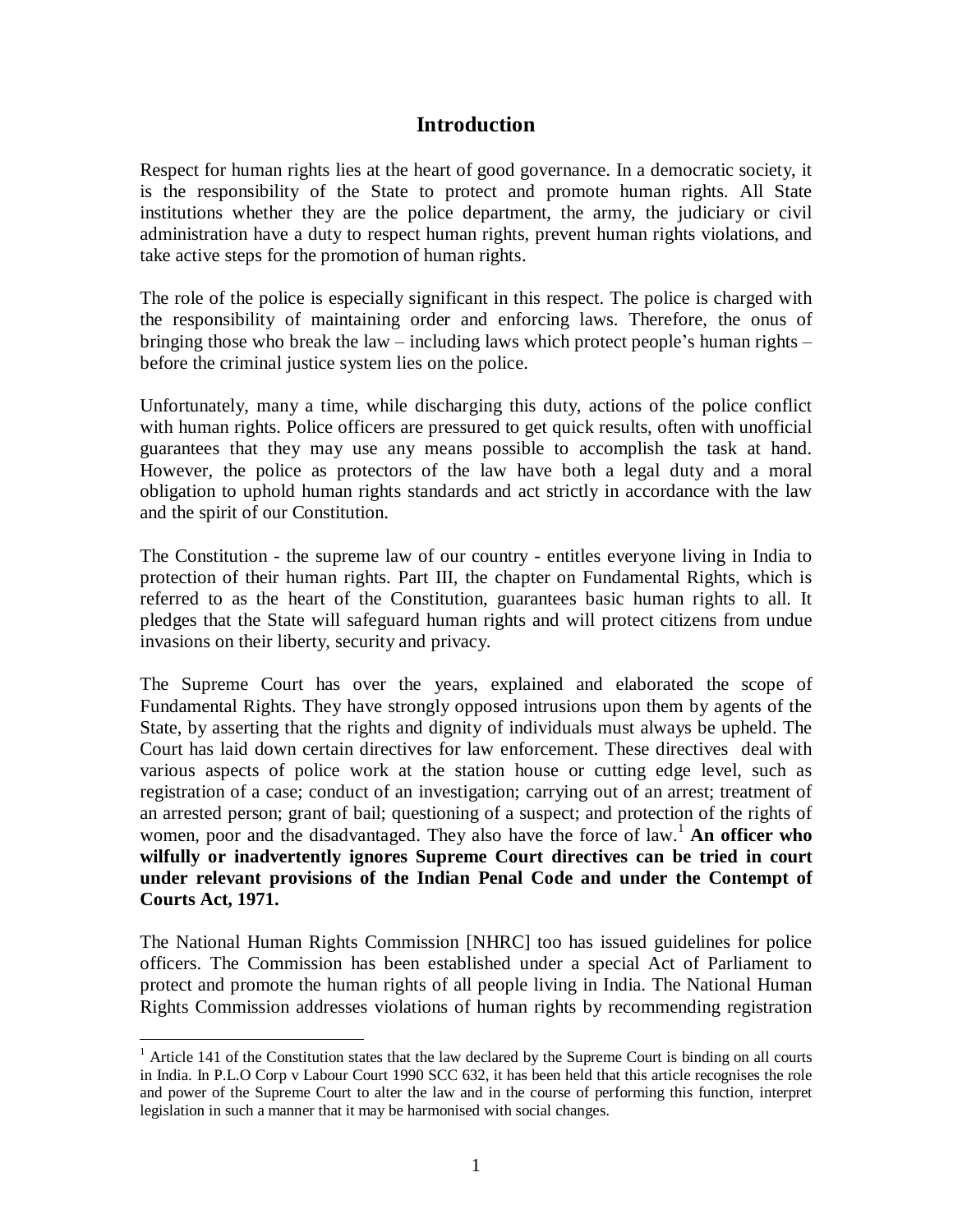of criminal cases against the guilty; disciplinary action against errant officers; and payment of compensation to the victims. Because an overwhelming majority of complaints received by the National Human Rights Commission concern the police, the Commission has made it mandatory to report any case of custodial death or rape within 24 hours and to provide it with a video-film of the post-mortem examination. The Commission has also issued guidelines to the police on encounter deaths; lie detector tests; arrest; and police-public relations. **Guidelines of the National Human Rights Commission are increasingly being subject to positive interpretation by the courts. This means that officers accused of violating human rights may be called upon to explain why these guidelines were not followed.**

This compilation includes sixteen landmark judgements of the Supreme Court and four significant National Human Rights Commission guidelines dealing specifically with human rights and policing. While the directives/ guidelines mentioned here do comprise the core of the jurisprudence on human rights and policing, this is by no means an exhaustive list. The directives/ guidelines mentioned here lay out the correct procedure to be followed by *Station House Officers* in the conduct of their official duties. **Non adherence to these judgements/guidelines is taken to be a sign of malafide intention and breach of good faith. It also invites legal and disciplinary action against the officer concerned.**

The protection of Section 197 of the Code of Criminal Procedure  $[CrPC]^2$  only applies to acts done in the discharge of official duty. Assaulting a suspect during investigation; fabricating a false case; using abusive or threatening language; demanding a bribe; or indulging in unruly conduct are not a part of official duty.

It is no part of an official's duty to commit an offence and never can be.<sup>3</sup>

<sup>&</sup>lt;sup>2</sup> Immunity from prosecution for public servants without prior sanction of the government/ appointing authority for any offence alleged to have been committed in the discharge of official duty. <sup>3</sup> Ratan Lal & Dhirajlal: *Code of Criminal Procedure*, Wadhwa & Company, Nagpur 2002, page <sup>636</sup>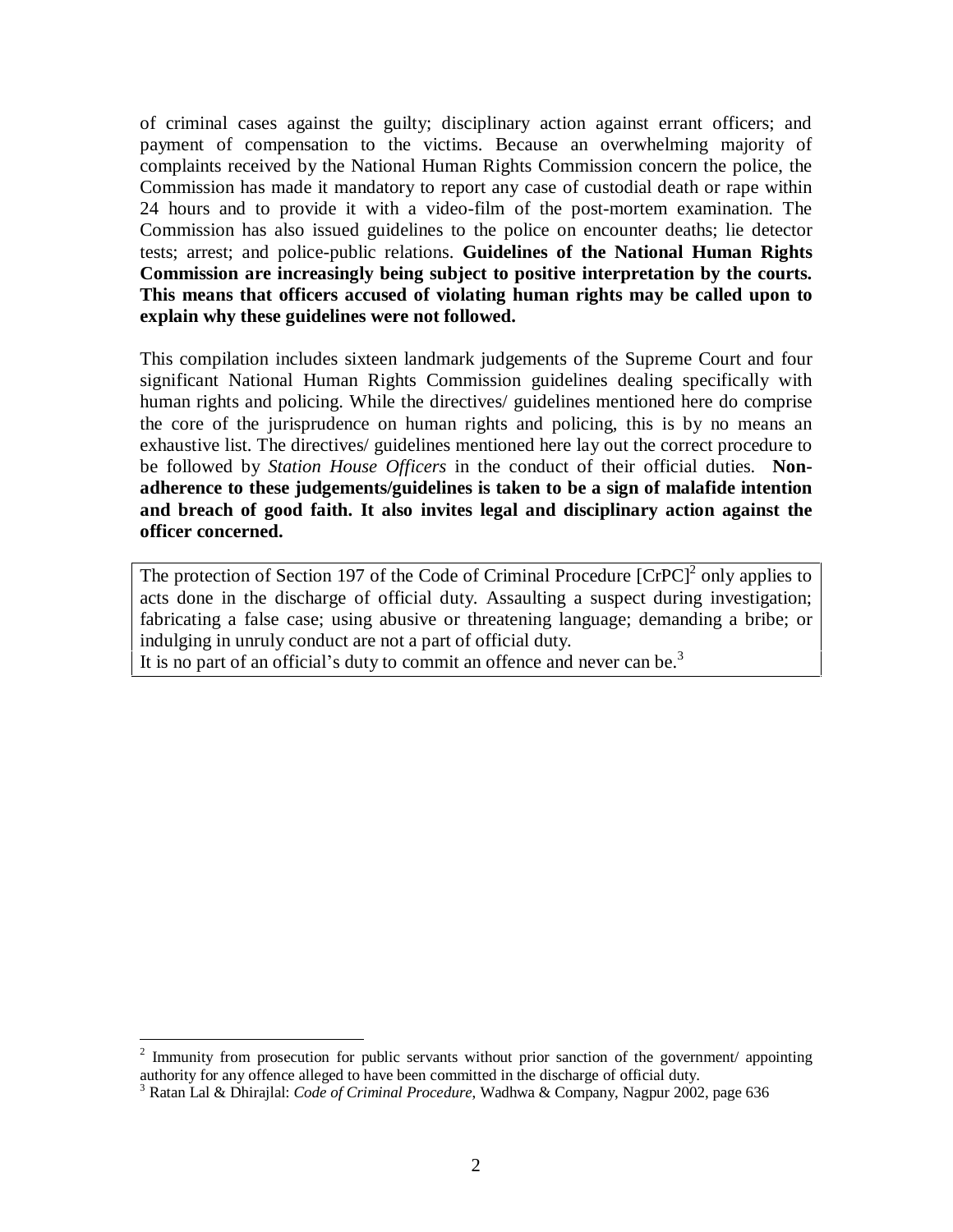## **Registration of FIR STATE OF HARYANA V BHAJAN LAL & OTHERS AIR 1992 SC 604**

*A First Information Report [FIR] 4 was registered by the Haryana Police against Ch Bhajan Lal, on a complaint by a private person that he possessed assets disproportionate to his known sources of income. Bhajan Lal - Union Minister and former Chief Minister of Haryana - went to the High Court asking for the FIR to be cancelled, saying that it was registered because of the political rivalry that existed between Ch Devi Lal, the existing Chief Minister of Haryana and him.*

*The High Court ordered cancellation of the FIR and all proceedings undertaken on its* behalf, on the ground that the allegations did not make up a cognizable offence<sup>5</sup> to start a *lawful investigation. The State of Haryana appealed to the Supreme Court against the order of the High Court.*

#### **Supreme Court Observations**

The Supreme Court said that the order of the High Court cancelling the FIR was bad both in law and on the facts. They asserted that everyone, whether individually or collectively, must abide by the law and even the judiciary cannot interfere with the investigation process unless police officers improperly and illegally exercise their investigatory powers. However, the Supreme Court cautioned that ìwhere a police officer transgresses the circumscribed limitsî and causes ìserious prejudice to the personal liberty and the property of a citizenî, courts will step in and issue appropriate orders.

Section 154 (1) of the Code of Criminal Procedure, 1973 [CrPC] says that if any information disclosing a cognizable offence is given at the police station, the officer in charge must register it. The Supreme Court asserted that it is not open to the police to question the *i* reasonableness or credibility of the information<sup> $\hat{i}$ </sup> at this stage. An FIR should be registered immediately and even before proceeding with a preliminary investigation.

The Court also commented on Section 157 CrPC which says that two conditions must be satisfied before a police officer starts an investigation:

*(i) S/he should have ëreason to suspectí the commission of a cognizable of ence.* The ëreason to suspect' must arise from the allegations made in the first information given to a police officer and at this stage ìthe question of adequate proof of facts alleged in the FIR does not ariseî.

 $4$  First Information Report is the earliest and first information that is received about the commission of a cognizable offence. It sets the ball of the criminal justice process rolling.

Cognizable offences are mentioned in the First Schedule of the Code of Criminal Procedure, 1973 [CrPC]. Section 2 (c) CrPC defines cognizable offence as an offence, in which a police officer can arrest a person without a warrant. In practice, cognizable offences are offences in which a police officer can register a case and start an investigation without a magistrate's order and carry out an arrest without a magistrate's warrant.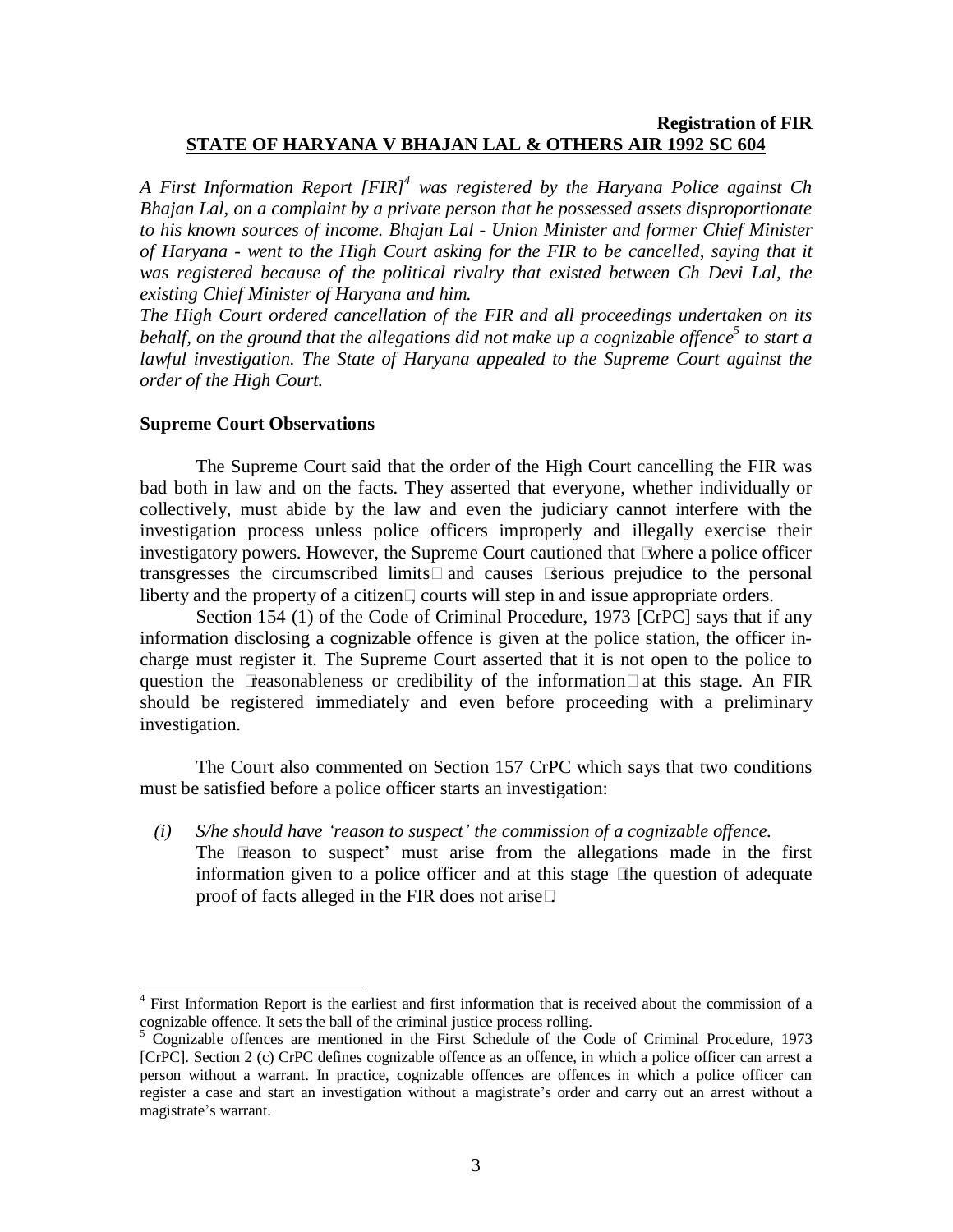*(ii) S/he should satisfy her/himself about the ëcredibility of the informationí.* ìA police officer has to draw his [her] satisfaction [about the ëcredibility of information<sup>'</sup>] only on materials which were placed before him[her] at that stage namely the first information together with the documents, if any, enclosedî.

## **Supreme Court Directives**

- 1. An FIR must be registered as soon as information about a cognizable offence is received.
- 2. Before starting an investigation, police officers should make a  $\ddot{\sigma}$  attional inference<sup>7</sup> that a cognizable offence has been committed. The inference should be made solely on the basis of facts mentioned in the FIR.
- 3. Courts will not as a rule interfere in the investigation process except in the following circumstances when the High Court $6$  can cancel the FIR and other proceedings carried out by the police:
	- i. Where the allegations in the FIR do not constitute any cognizable offence or justify an investigation by the police.
	- ii. Where the allegations made in the FIR and the evidence collected by the police in support of the allegations do not point towards the guilt of the accused.
	- iii. Where investigation has been carried out by the police in a non-cognizable offence<sup>7</sup> without the order of a magistrate.
	- iv. Where the CrPC or any other law expressly prohibits carrying out criminal proceedings against the accused.
	- v. Where criminal proceedings have been started with dishonest intent to take revenge from the accused.

*Non-registration of First Information Reports [FIR] is one of the most serious, frequent and common grievances against the police. This problem is compounded when the person against whom a complaint is made is rich and powerful. Article 14 of the Constitution guarantees to all persons ëequality before the law and equal protection of the lawsí within the territory of India. Police of icers must register an FIR immediately on receiving information about a cognizable of ence. Persons aggrieved by non-registration of FIR can approach the District Superintendent of Police 8 or the concerned Magistrate 9 to get their complaints registered. Alternatively complaints in this regard can also be filed before the National or concerned State Human Rights Commission.*

 $6$  By issuing a writ to protect the fundamental rights of a person under Article 226 of the Constitution or by using its powers under Section 482 of the Code of Criminal Procedure, 1973 [CrPC] to prevent abuse of court process or secure the ends of justice.<br><sup>7</sup> Non-cognizable offences are mentioned in the First Schedule of the Code of Criminal Procedure, 1973

<sup>[</sup>CrPC]. Section 2 (1) CrPC defines non-cognizable offence as an offence, in which a police officer has no authority to arrest without a warrant. In practice, non-cognizable offences are offences in which police cannot register a case without a magistrate's order or carry out an arrest without a magistrate's warrant. <sup>8</sup> Under Section 154 (3) CrPC

<sup>9</sup> Under Section 156 (3) CrPC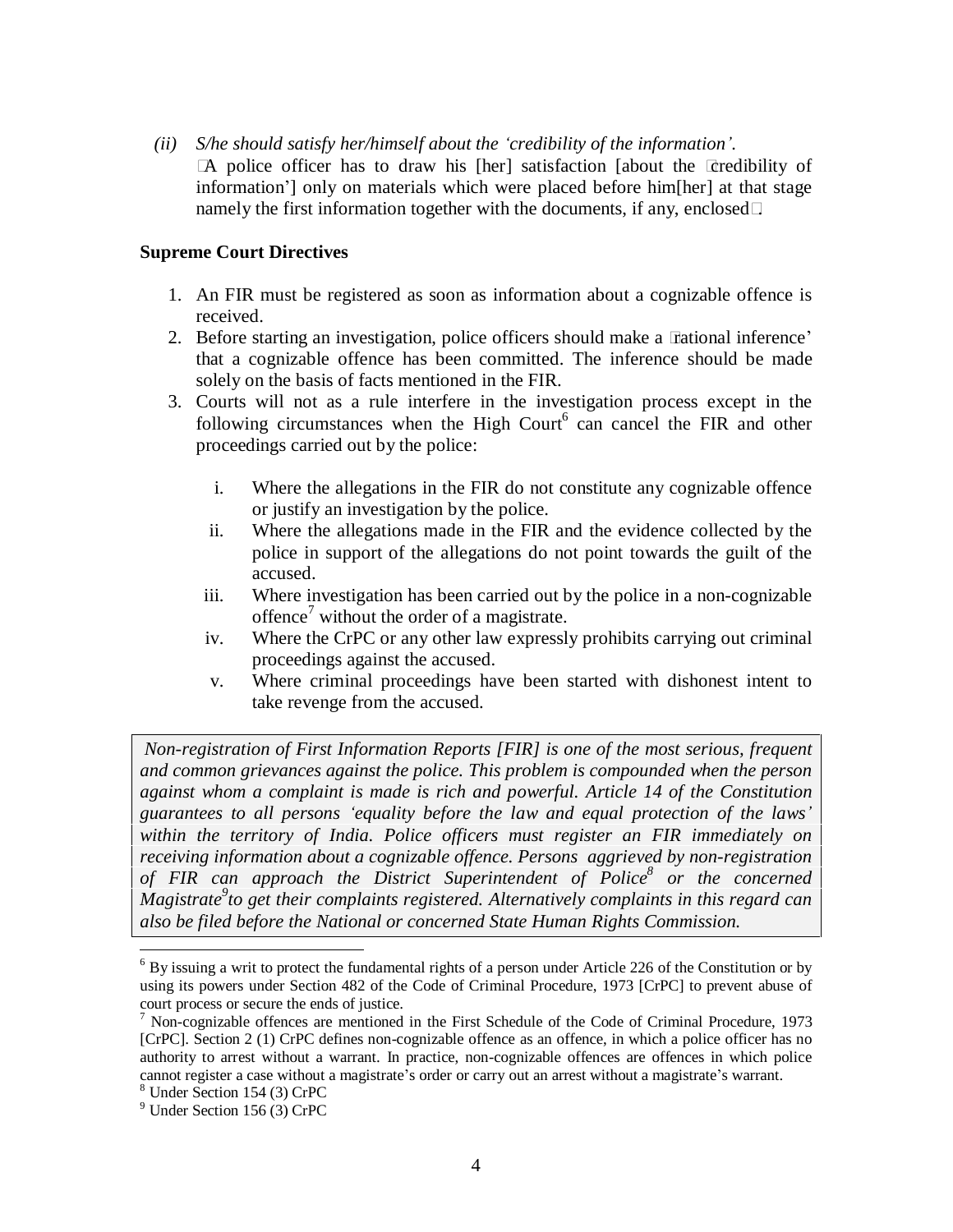## **Basis of Investigation STATE OF WEST BENGAL V SWAPAN KUMAR GUHA & OTHERS 1982 SCC 561**

*Sanchaita Investments of Calcutta was of ering extraordinarily high rates of interest to attract cash deposits from the public. The Commercial Tax Of icer, Bureau of Investigation suspected some fraud was being committed. He asked the police to register a First Information Report [FIR] on the grounds that such high rates of interest could not be sustained, therefore the deposit scheme was being promoted with the intention of making quick or easy money, in violation of the Prize Chits and Money Circulations Schemes [Banning] Act, 1978.*

*The police registered an FIR and started an investigation on the basis of the Commercial Tax Of icerís suspicions. However, the High Court cancelled the FIR and subsequent police proceedings, saying that they were illegal and without jurisdiction. The State of West Bengal appealed to the Supreme Court against the decision of the High Court.*

#### **Supreme Court Observations**

The police do not have lunfettered discretion<sup>†</sup> to start an investigation. Unlimited discretion, the Supreme Court said is a ìruthless destroyer of personal freedomî. An investigation cannot be started on mere unfounded suspicion. They emphasised that fundamental principles of justice are based on the logic that the process of investigation cannot be used to harass people against whom no offence is disclosed. Carrying out investigation without a proper basis imperils the personal liberty and property of the individual, which are *i* sacred and sacrosancti<sup>n</sup>.

The right of the police to conduct an inquiry must be conditioned by the existence of reason to suspect the commission of a cognizable offence. Such reason can be established only if facts in the FIR point towards an offence being committed. The Supreme Court laid down that an FIR which *i* does not allege or disclose that the essential requirements of the penal provision are *prima facie* [on the face of it] satisfied cannot form the foundation or constitute the starting point of a lawful investigationî.

This case also re-examined the question of when the courts can interfere in the investigation process. The Supreme Court said, that if after considering all relevant aspects, the courts are satisfied that an offence has been committed, they will allow the investigation to proceed without interference. However, if no offence is disclosed, courts are under a duty to interfere and stop the investigation ìto prevent any kind of uncalled for and unnecessary harassment to an individualî.

#### **Supreme Court Directives**

- 1. It is essential before starting an investigation that facts mentioned in the FIR disclose all the elements that go to make up a cognizable offence.
- 2. Powers of investigation must be exercised in strict accordance with constitutional guarantees and legal provisions.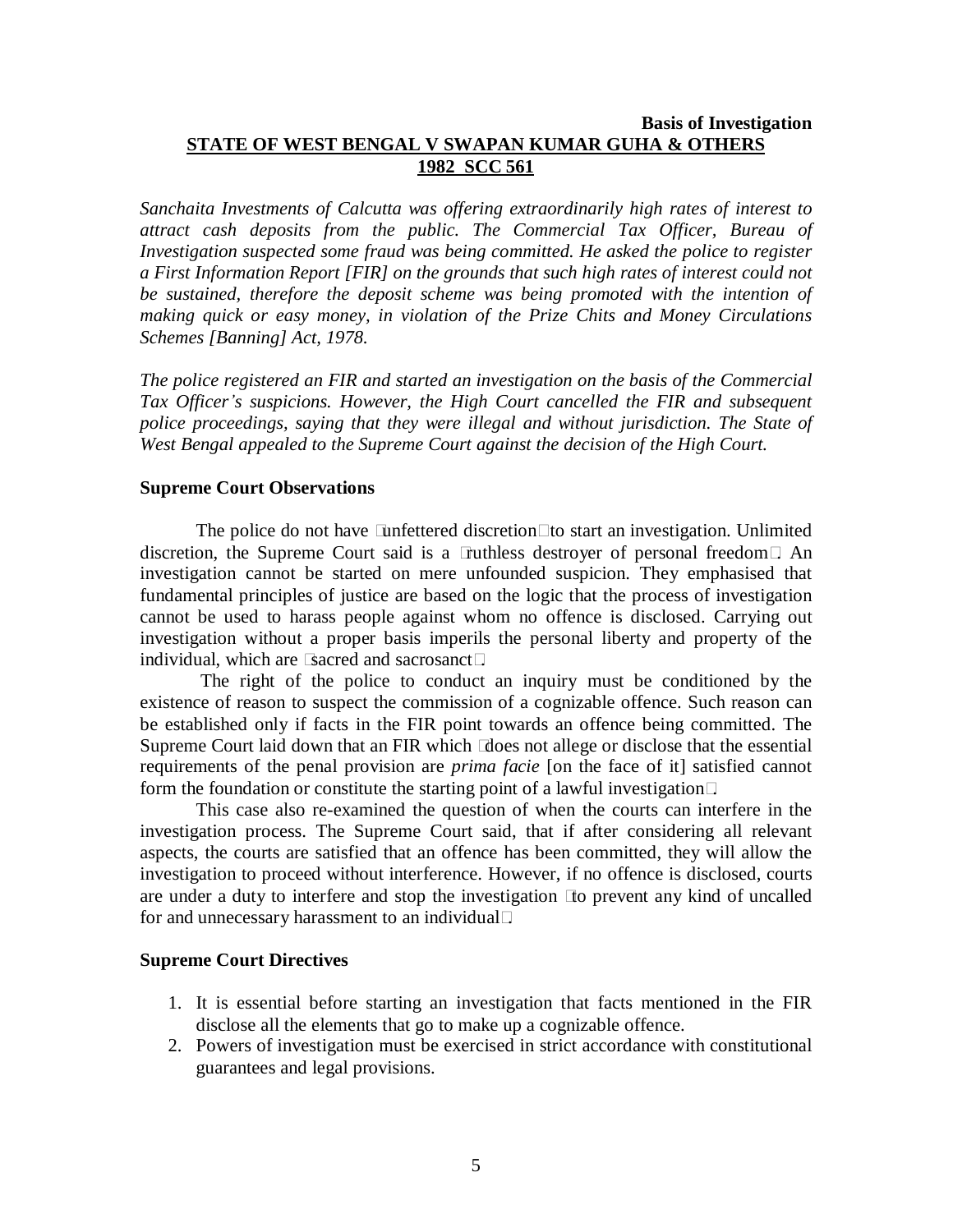3. Courts have a duty to intervene in the investigation process to prevent harassment of individuals if their rights are being violated and correct procedure is not being followed.

*Police of icers often find themselves under pressure to register cases on flimsy grounds. The Supreme Court has laid down that a just balance has to be struck between fundamental rights of citizens and the expansive power of the police to investigate an of ence.<sup>10</sup> Subjecting a person to a police investigation on the basis of vague and unverified information is a violation of fundamental rights. It will only lead to censure and ordering of inquiry against the errant of icer by the courts who are under a duty to ensure innocent people are not harassed by the investigative process.*

<sup>&</sup>lt;sup>10</sup> T.T Anthony v State of Kerala AIR 2001 SC 2637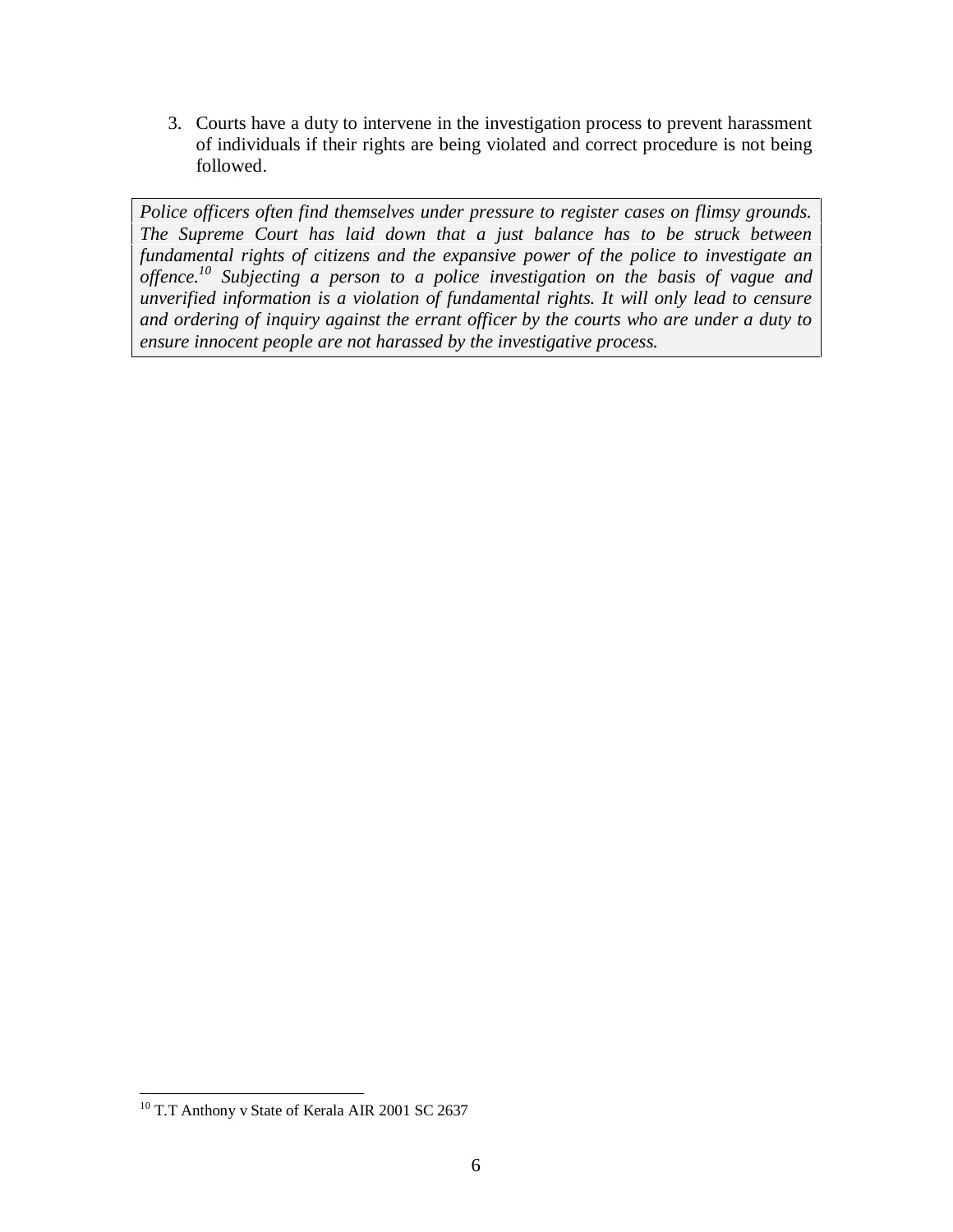## **Investigation of Offences T.T ANTHONY V STATE OF KERALA AIR 2001 SC 2637**

*In a well-known incident in Kannur district of Kerala, five persons were killed and several injured in police firing. The police fired in order to control activists belonging to the opposition, protesting the visit of a minister in the ruling UDF coalition. Cases were registered against eight named and many unidentified persons belonging to the opposition party for creating the disturbances that led to the police action. Meanwhile, due to public uproar, the UDF Government instituted a judicial inquiry into the incident. In the intervening period, the UDF lost the election and the opposition came to power. The report of the Commission of Inquiry, which was released after the new government came to power held the Executive Magistrate and the Deputy Superintendent of Police responsible for the deaths. The findings of the commission were accepted by the new government and cases were registered against the Executive Magistrate and the police of icials involved in the firing. The Executive Magistrate and the police of icials appealed to the Supreme Court after the High Court turned down their request for cancelling the cases against them.*

*The appeals raised two significant questions of law: (i) whether a second First Information Report [FIR] can be registered in respect of an of ence that has already been registered, and if it can form the basis of a fresh investigation (ii) whether the report of a Commission of Inquiry into the same incident is binding upon the investigating agency.*

#### **Supreme Court Observations**

(i) FIR [First Information Report] is the record of the information received first in time and is written and registered on the basis of that information. In other words, it is the record of the earliest information received about a cognizable offence. Therefore, the Supreme Court affirmed that the question of having a second FIR does not arise.

However, it is possible that more than one piece of information may be received from time to time and from different people in respect of the same incident. In such a situation, the Court clarified, that before submitting the Magistrate's report, the officer in charge of a police station must investigate ìnot merely the cognizable offence reported in the FIR but also other connected offences found to have been committed in the course of the same transaction or the same occurrenceî. They said that, if after filing the investigation report before the magistrate, the investigating officer comes across further information or material, ìhe [she] need not register a fresh FIR, he [she] is empowered to make further investigation, normally with the leave of the courtî to collect further evidence.

(ii) The Supreme Court said that the police is not bound by the findings of a Commission of Inquiry. The government for varied reasons of its own sets up a Commission of Inquiry and it is for them to endorse or reject the findings or recommendations. However, the police as an independent investigating agency of the State must act only in accordance with the law and on the evidence before it. Nevertheless the police can take advantage of the facts and findings of a Commission of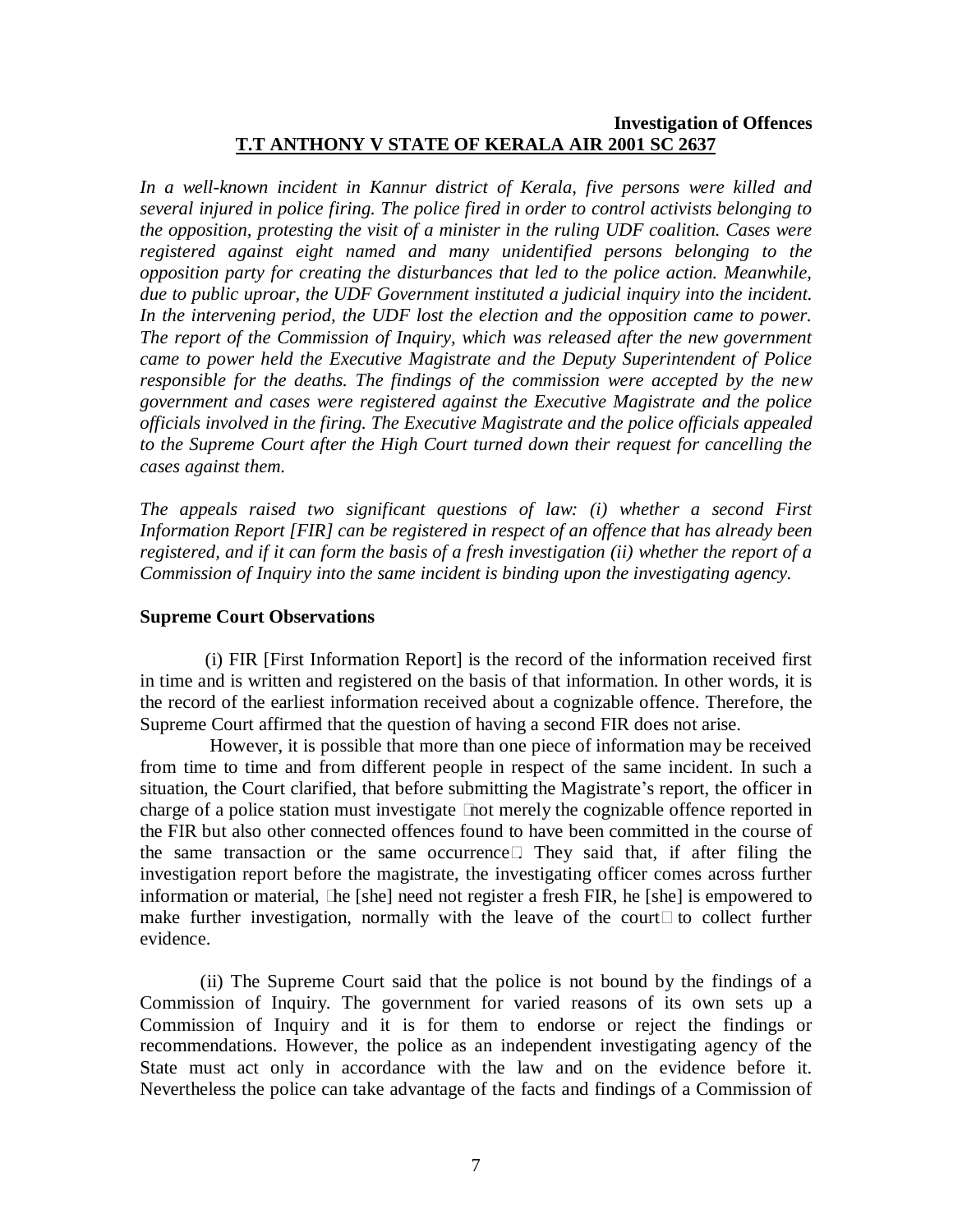Inquiry as a factor in its own investigations but the findings should not ìpreclude the investigating agency from forming a different opinion if the evidence obtained by it supports such a conclusionî.

#### **Supreme Court Directives**

- 1. There can only be one FIR in respect of an incident.
- 2. If any additional information is received after the FIR is registered, the police can investigate on it and mention the result in the report to the magistrate<sup>11</sup> submitted by the investigating officer.
- 3. If the investigating officer comes across any evidence after the report to the magistrate has been sent, s/he can carry out further investigation and send supplementary reports to the magistrate.
- 4. Report of a Commission of Inquiry is not binding upon the investigating agency. The investigating agency can form a different opinion on the basis of evidence collected by it.

*Registration of more than one FIR in respect of a particular incident has been disallowed by the Supreme Court. However, if any additional information is received in connection with the incident, it should be recorded under Sec 161 of the Code of Criminal Procedure,1973[CrPC]*<sup>12</sup> and mentioned in the charge-sheet. The Supreme Court has *categorically said that the police is under a duty to investigate not only the cognizable of ences that are made out in the FIR but also any other of ences that may have been committed in the same incident or transaction.*

 $11$  Section 173 (2) (i) Criminal Procedure Code, 1973 [CrPC] requires the officer in charge of a police station to forward a report to the authorised magistrate in the prescribed form as soon as an investigation is completed. Section 173 (8) says that nothing in this section shall be deemed to preclude further investigation in respect of an offence after a report has been filed before the magistrate. It also categorically says that after the report has been forwarded to the magistrate, if the officer in charge of the police station obtains further evidence, oral and documentary, s/he should forward report/s to the magistrate about the

 $12$  This section authorises an investigating officer to orally examine any person acquainted with the facts and circumstances of the case. Section 161 (2) obliges such person to truthfully answer all questions relating to the case put by the investigating officer except those which expose her/him to a criminal charge, penalty or forfeiture. Section 161 (3) empowers the investigating officer to reduce into writing any statement made to her/him in the course of investigation. It also casts a duty on the investigating officer to make a separate and true record of the statement that s/he has reduced into writing.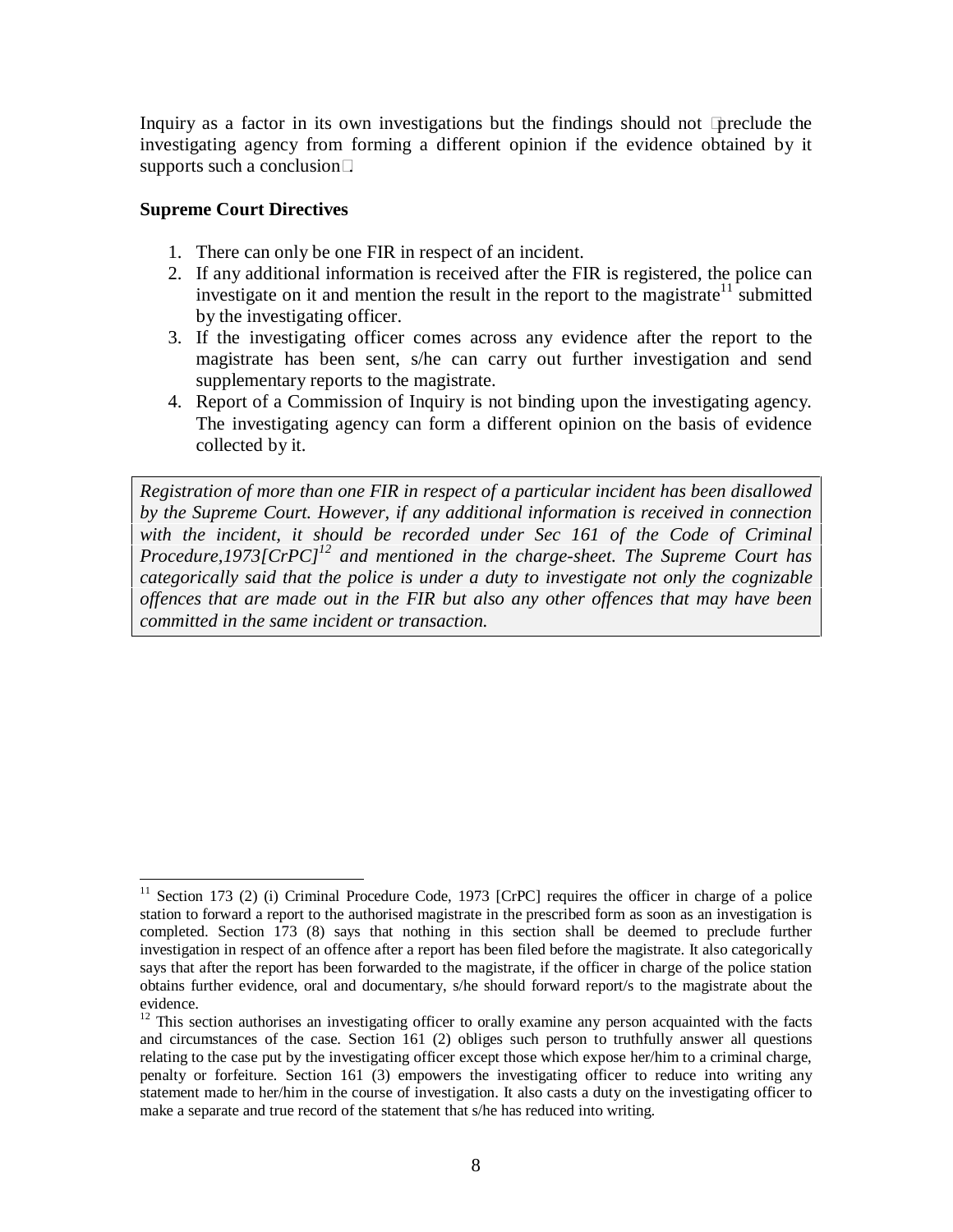## **Right Against Self-Incrimination NANDINI SATPATHY V P.L DANI AIR 1978 SC 1025**

*Nandini Satpathy - former Chief Minister of Orissa - against whom a case had been registered under the Prevention of Corruption Act, was asked to appear before the Deputy Superintendent of Police [Vigilance] for questioning. The police wanted to interrogate her by giving her a string of questions in writing. She refused to answer the questionnaire, on the grounds that it was a violation of her fundamental right against self-incrimination. The police insisted that she must answer their questions and booked her under Section 179 of the Indian Penal Code, 1860, which prescribes punishment for refusing to answer any question asked by a public servant authorised to ask that question.*

*The issue before the Supreme Court was whether Nandini Satpathy had a ëright to silenceí and whether people can refuse to answer questions during investigation that would point towards their guilt.*

#### **Supreme Court Observations**

Article 20 (3) of the Constitution lays down that no person shall be compelled to be a witness against her/himself. Section 161 (2) of the Code of Criminal Procedure, 1973 [CrPC], casts a duty on a person to truthfully answer all questions, except those which establish personal guilt to an investigating officer.

The Supreme Court accepted that there is a rivalry between societal interest in crime detection and the constitutional rights of an accused person. They admitted that the police had a difficult job to do especially when crimes were growing and criminals were outwitting detectives. Despite this, the protection of fundamental rights enshrined in our Constitution is of utmost importance, the Court said. In the interest of protecting these rights, ìwe cannot afford to write off fear of police torture leading to forced self incriminationî.

While any statement given freely and voluntarily by an accused person is admissible and even invaluable to an investigation, use of pressure whether ìsubtle or crude, mental or physical, direct or indirect but sufficiently substantial  $\hat{b}$  by the police to get information is not permitted as it violates the constitutional guarantee of fair procedure. The Supreme Court affirmed that the accused has a right to silence during interrogation if the answer exposes her/him into admitting guilt in either the case under investigation or in any other offence. They pointed out that ground realities were such that a police officer is a commanding and authoritative figure and therefore, clearly in a position to exercise influence over the accused.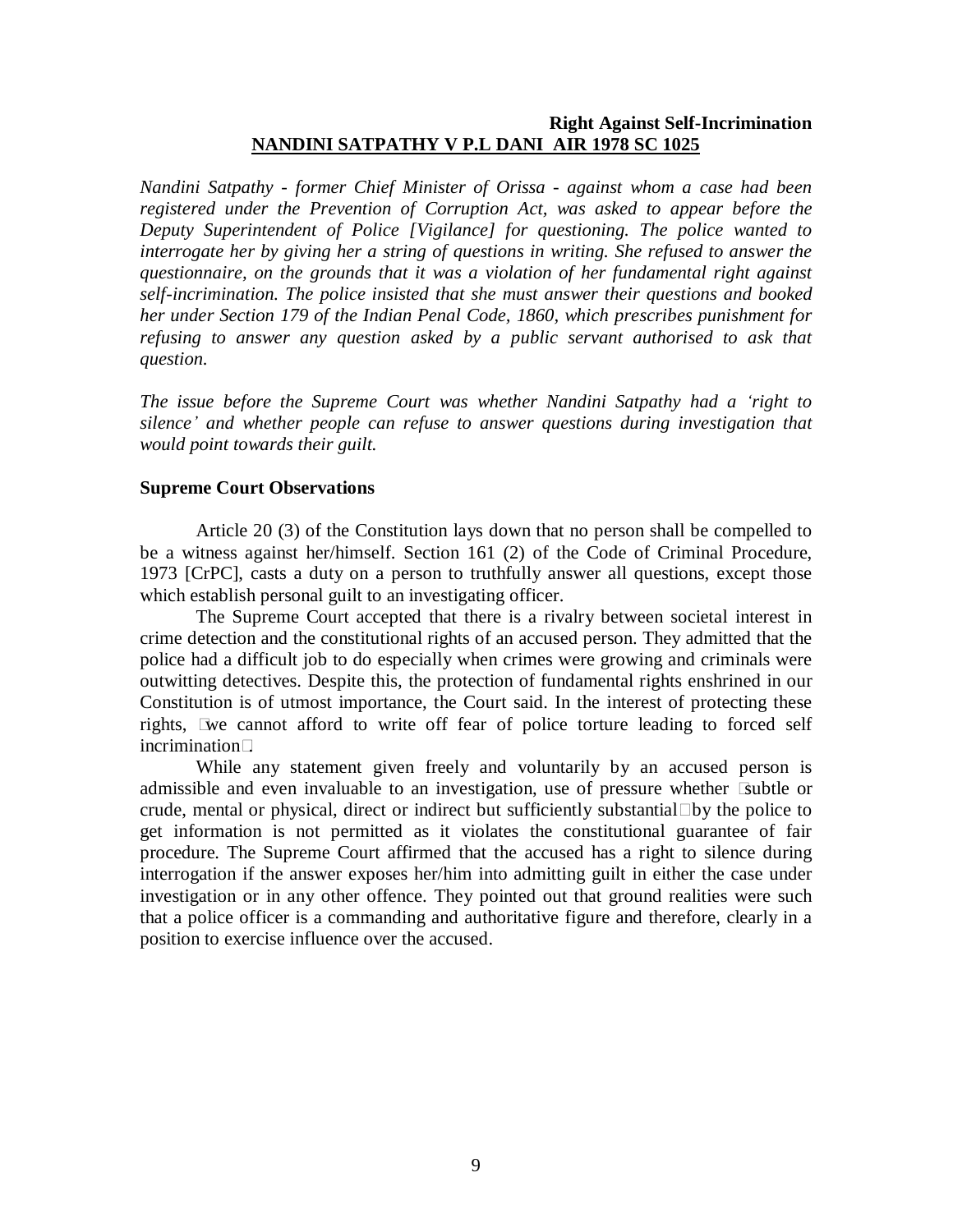#### **Supreme Court Directives**

- 1. An accused person cannot be coerced or influenced into giving a statement pointing to her/his guilt.
- 2. The accused person must be informed of her/his right to remain silent and also of the right against self incrimination.
- 3. The person being interrogated has the right to have a lawyer by her/his side if s/he so wishes. $13$
- 4. An accused person must be informed of the right to consult a lawyer at the time of questioning, irrespective of the fact whether s/he is under arrest or in detention.
- 5. Women should not be summoned to the police station for questioning in breach of Section 160 (1)  $CrPC<sup>14</sup>$ .

*An essential element of a fair trial is that the accused cannot be forced to give evidence against her/himself. Forcing suspects to sign statements admitting their guilt violates the constitutional guarantee against self incrimination 15 and breaches provisions of the Code of Criminal Procedure, 1973 [CrPC].<sup>16</sup> It is also inadmissible as evidence in a court of law.<sup>17</sup> In addition, causing ëhurtí 18 to get a confession is punishable by imprisonment up to seven years.<sup>19</sup>*

<sup>&</sup>lt;sup>13</sup> This has been clarified/modified in D.K Basu v State of West Bengal AIR 1997 SC 610. The Supreme Court has said that the ìarrestee [arrested person] may be permitted to meet his lawyer during interrogation, though not throughout the interrogationî. However, the National Human Rights Commission in its guidelines dated November 22, 1999 has insisted that, ì the person arrested should be permitted to meet his [her] lawyer at any time during the interrogation î.

 $\frac{14}{4}$  Children below 15 and women should not be summoned to the police station or to any other place by an investigating officer. They should only be questioned at their place of residence. <sup>15</sup> Under Article 20 (3)

<sup>&</sup>lt;sup>16</sup> Section 162 (1) Code of Criminal Procedure, 1973 [CrPC] directs that a statement made to a police officer during investigation should not be signed by the person making it. <sup>17</sup> Section 25, Indian Evidence Act, <sup>1872</sup>

 $18$  Section 319 of the Indian Penal Code, 1860 defines  $\frac{d}{dt}$  as causing bodily pain, disease or infirmity to any person.<br><sup>19</sup> Section 330, Indian Penal Code 1860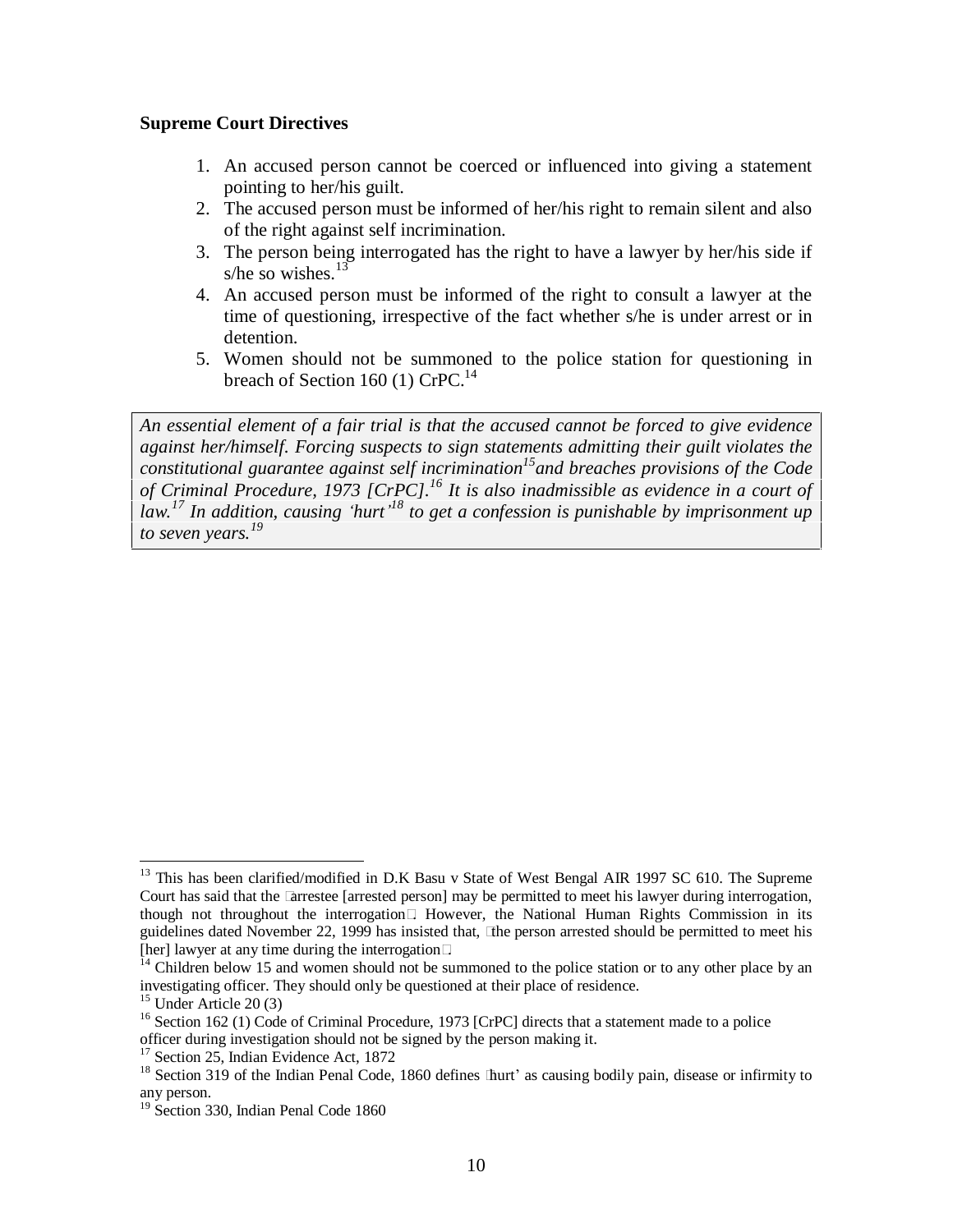## **Telephone Tapping PEOPLEíS UNION FOR CIVIL LIBERTIES [PUCL] V UNION OF INDIA AND ANOTHER AIR 1997 SC 568**

*The Peopleís Union for Civil Liberties [PUCL] filed a writ petition with the Supreme Court challenging the constitutional validity of Section 5(2) of the Indian Telegraph Act, 1882, which authorises the government to intercept messages ìon the occurrence of any public emergency or in the interest of public safetyî ifit is satisfied that it is ìnecessary or expedient to do soî in five given situations.<sup>20</sup> PUCL approached the Court on the basis of a report on tapping of politiciansí telephones by the Central Bureau of Investigation [CBI]. It asked for the provisions of Section 5(2) to be interpreted in the light of fundamental rights and read down to include procedural safeguards that would discount arbitrariness and prevent indiscriminate phone tapping by law enforcement or investigating agencies.*

## **Supreme Court Observations**

The right to have a telephone conservation in the privacy of one's home or office is part of the Right to Life and Personal Liberty enshrined in Article 21 of the Constitution, which cannot be curtailed except ìaccording to the procedure established by lawî. The Supreme Court asserted that telephone tapping amounts to an invasion of privacy in violation of this core right.

The Freedom of Speech and Expression guaranteed by Article 19 of the Constitution includes the right to express one's convictions and opinions freely by word of mouth. When a person is talking on the telephone s/he is exercising this freedom.

Article 17 of the International Covenant on Civil and Political Rights, 1966 expressly forbids arbitrary interference with privacy, family, home or correspondence and stipulates that everyone has the right to protection of the law against such intrusions. The Supreme Court affirmed that international law, if it does not conflict with national legislation will be deemed as municipal [domestic/national] law.

Elaborating the scope of Section 5 (2) of the Indian Telegraph Act, 1882 the Court clarified that this section idoes not confer unguided and unbridled power  $\hat{p}$  on investigating agencies to invade a person's privacy. Telephone tapping is only permitted in the following two circumstances:

- (i) *ëon the occurrence of a Public Emergencyí* : This means ìthe prevailing of a sudden condition or state of affairs affecting the people at large calling for immediate actionî.
- (ii) *ëin the interest of Public Safetyí* : This means ìthe state or condition of freedom from danger for the people at largeî.

The test of whether the above circumstances exist would be ìapparent to a reasonable personî. The Supreme Court strongly asserted, that if the two circumstances are not in

 $20$  In the interests of (i) the sovereignty and integrity of India (ii) the security of the State (iii) friendly relations with foreign States (iv) public order (v) preventing incitement to the commission of an offence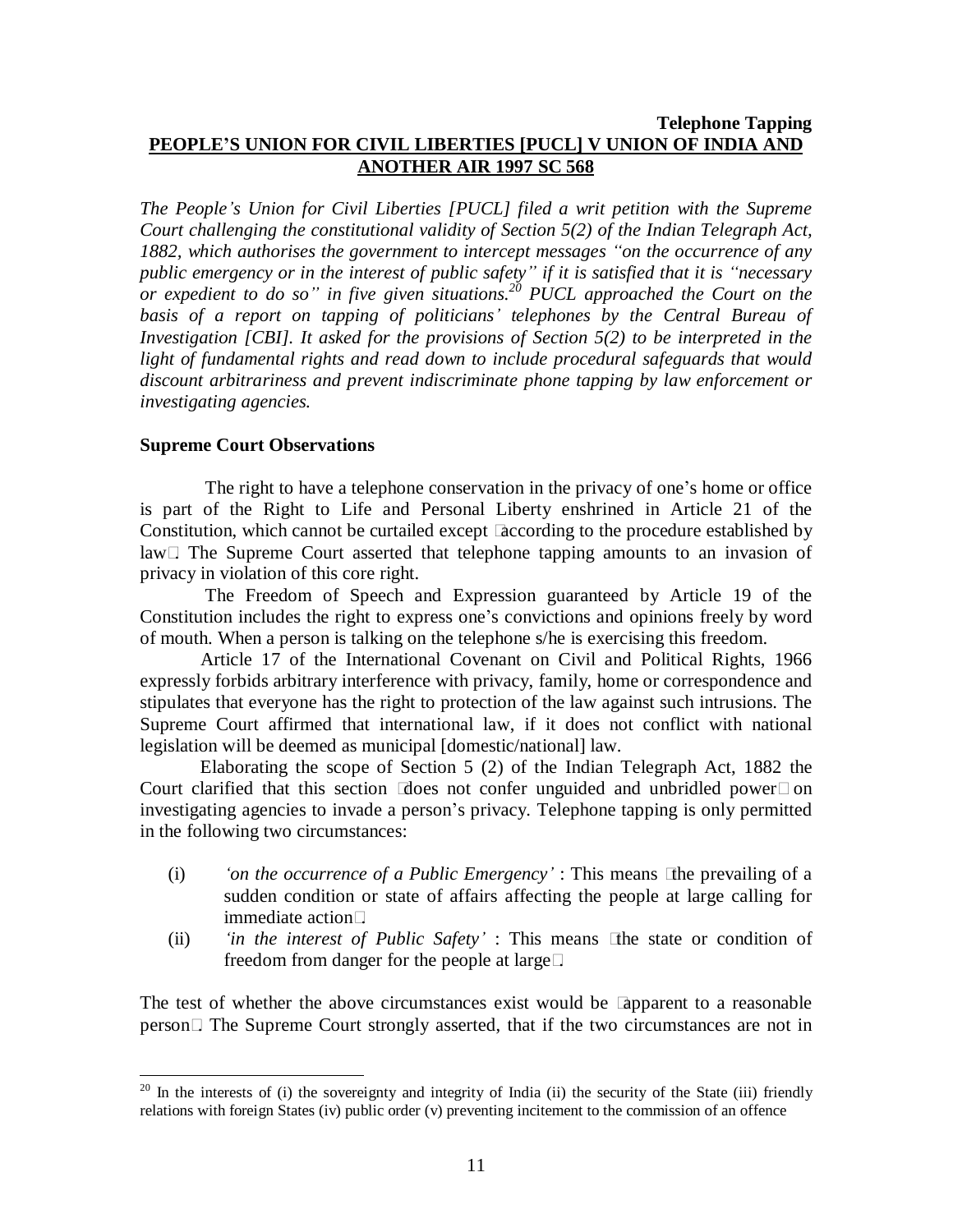existence, the Central or State Government or their duly authorised officers ìcannot resort to phone tapping  $2^{21}$ 

## **Supreme Court Directives**

- 1. Tapping of telephones is prohibited without an authorising order<sup>22</sup> from the Home Secretary, Government of India or the Home Secretary of the concerned State Government.<sup>23</sup>
- 2. The order, unless it is renewed shall cease to have authority at the end of two months from the date of issue. Though the order may be renewed, it cannot remain in operation beyond six months.
- 3. Telephone tapping or interception of communications must be limited to the address(es) specified in the order or to address(es) likely to be used by a person specified in the order.
- 4. All copies of the intercepted material must be destroyed as soon as their retention is not necessary under the terms of Section 5 (2) of the Indian Telegraph Act, 1882.

*The right to privacy is a sacred and cherished right. There must be strong, cogent and legally justifiable reasons for law enforcement agencies to interfere with this right. Even then, proper procedure must be followed as intrusion into a personís home, professional or family life in the name of investigation or domiciliary visits - without a proper basis- is not permitted.<sup>24</sup>*

<sup>&</sup>lt;sup>21</sup> In the five given situations allowed by Section 5 (2) of the Indian Telegraph Act, 1882

 $22$  Under Section 5(2) of the Indian Telegraph Act, 1882

 $23$  In an urgent case, this power may be delegated to an officer of the Home Department, Government of India or the Home Department of the State government, who is not below the rank of Joint Secretary. Copy of this order should be sent to the concerned Review Committee within one week of passing of the order. This Review Committee shall consist of the Cabinet Secretary, Law Secretary and the Secretary Telecommunications at the Central Government. At the state level, the Committee shall comprise of Chief Secretary, Law Secretary and another member (other than the Home Secretary) appointed by the State Government. The Committee shall on its own, within two months of the passing of an order under Section 5 (2) investigate whether its passing is relevant. If an order is in existence, the Committee should find out whether there has been a contravention of the provisions of Section 5 (2). If the Review Committee on investigation concludes that provisions of Section 5 (2) have been contravened, it shall direct destruction of

 $t^{24}$  Kharak Singh v State of Uttar Pradesh and Others (1964) 1 SCR 332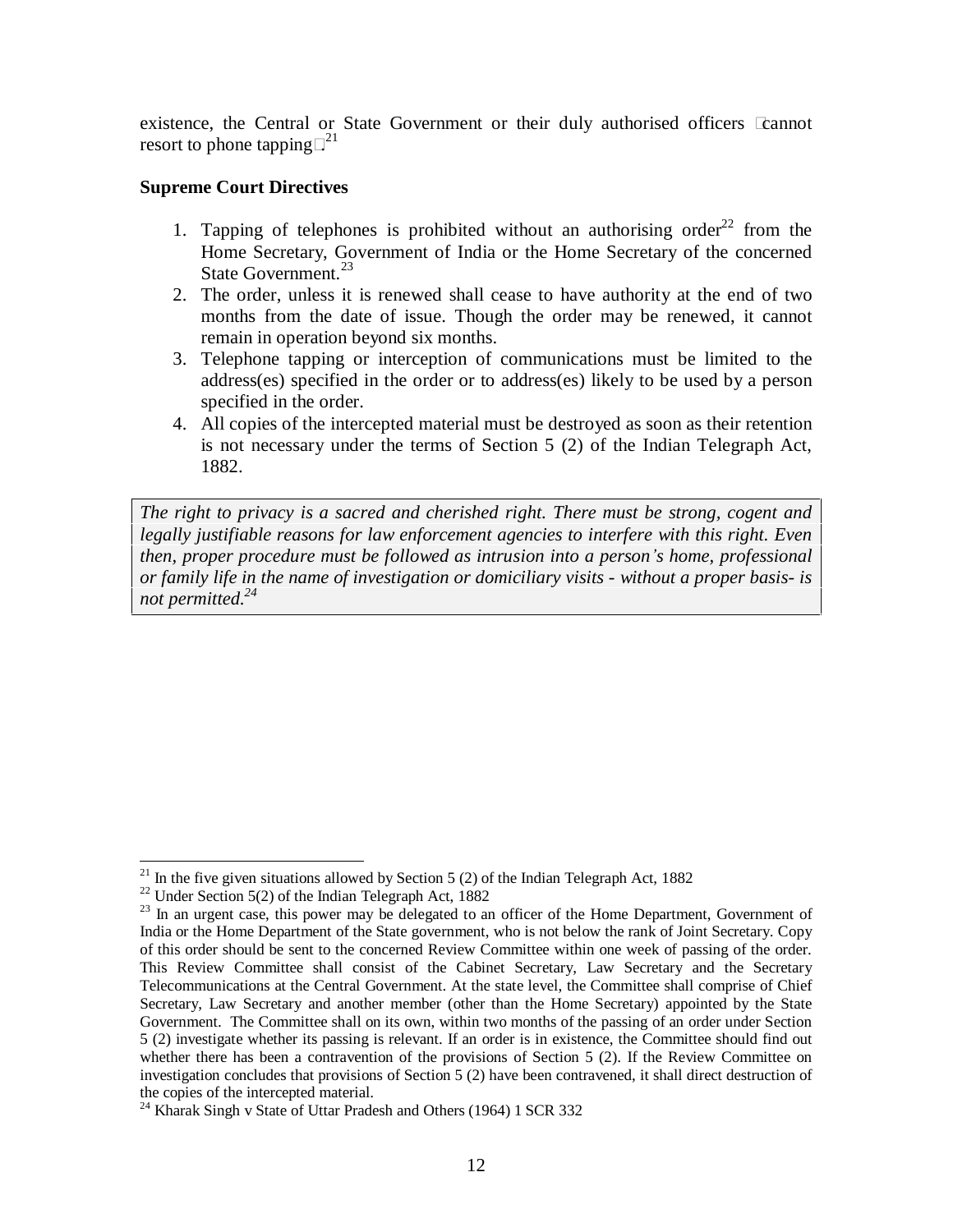## **Rape Victims DELHI DOMESTIC WORKING WOMENíS FORUM V UNION OF INDIA & OTHERS 1995 SCC 14**

*The Delhi Domestic Working Womenís Forum was pursuing a case in which six girls belonging to a tribal community - travelling by train from Ranchi to New Delhi were molested and raped by a group of army men in their compartment. Though they were beaten and threatened by the culprits, the girls did register a First Information Report [FIR]. However, because the investigations and trial dragged on for over six months, the girls who worked in New Delhi as domestic help were not able to actively assist in the prosecution of the case, which was being carried out in Aligarh, Uttar Pradesh.*

*Concerned over unnecessary delays, particularly in the investigation and trial of rape cases, the Forum petitioned the Supreme Court to frame guidelines for ensuring a speedy trial so that rape victims are not needlessly harassed and allowed to get on with their lives.*

#### **Supreme Court Observations**

ìSpeedy trial is one of the essential requisites of lawî, the Court asserted. In rape cases, the course of justice cannot be frustrated by prolonged investigations. They said that it is important that investigations and trials should be carried out expeditiously, otherwise the guarantee of  $\ddot{\mathbf{e}}$  equal protection of law' under Article 14 and the guarantee of ëlife and personal securityí under Article 21 of the Constitution are meaningless.

Noting the seriousness of the crime, the Supreme Court said that rape shakes the very foundations of victims' lives. For many, its effects are long-term and so sustained that they face difficulty in having personal relationships; their behaviour and values are altered; and they suffer from constant fear and anxiety.

In addition to the trauma of rape itself, ìvictims have to suffer further agony during legal proceedings<sup> $\hat{\mathbf{s}}$ </sup> as complaints are handled roughly and not given the attention that they deserve. Victims are more often than not humiliated by the police and the experience of giving evidence in court is so distressing, that it puts severe psychological stress on them. Because, many of them feel re-victimized after reporting the crime, the Supreme Court laid down specific guidelines on how to deal with rape victims, which are given below: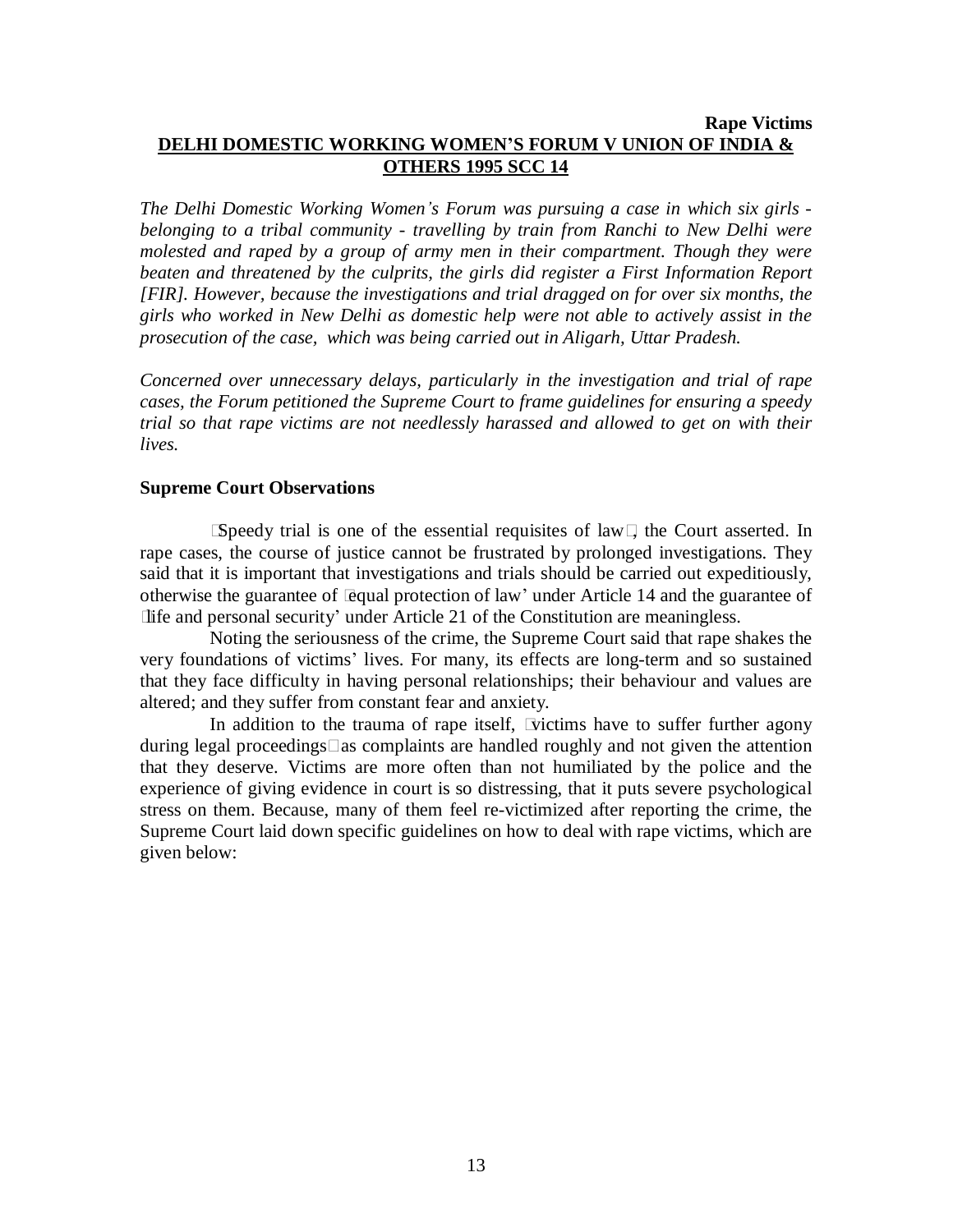## **Supreme Court Directives 25**

- 1. As soon a rape victim reports the crime at the police station, she must be informed about her right to get a lawyer before any questions are asked of her. The fact that she was informed of this right must be mentioned in the police report.
- 2. The police should make arrangements to provide the victim with a lawyer if she does not have access to one.
- 3. Every police station must maintain a list of lawyers capable enough to explain the nature of proceedings to the victim; prepare her for the case; assist her in court and in the police station; and provide guidance on agencies and organizations that help in counselling and rehabilitation of rape victims.
- 4. The lawyer so chosen by the police to assist the victim must be approved by the court. However, in order to ensure victims are questioned without undue delay, the lawyer may be authorised to act at the police station before permission of the court is taken.
- 5. In all rape trials, anonymity of the victim must be maintained.

*Rape cases require extra sensitivity from the police. Care must be taken to see that the victim isnot made to feel small or uncomfortable and her statement is recorded by a woman. Unnecessary references and passing of derogatory remarks that the victim contributed to the crime is not permitted. A rape is a rape no matter what the reputation or profession of the victim is.<sup>26</sup>*

*The law favours protection of the victim. It lays down that inquiry and trial of rape cases should be held ëin cameraí <sup>27</sup> [closed court] and that her identity should not be disclosed to the media.<sup>28</sup>*

<sup>&</sup>lt;sup>25</sup> Apart from the under-mentioned directives, the Supreme Court has also given other directives, which though not directly related with the police, are of significance. They have recommended setting up of a Criminal Injuries Compensation Board to award compensation to the victim whether or not the prosecution is able to secure a conviction. The compensation amount should take into account the pain, suffering, shock, loss of earning capacity and expenses that may have been incurred on account of child birth if the victim has become pregnant. They have also directed that compensation for the victims must be ordered by

the courts on conviction of the offender.<br><sup>26</sup> Section 155(4) of the Indian Evidence Act, 1872 which allowed admittance of the sexual history and reputation of the complainant in court has been scrapped.

reputation of the complainant in court has been scrapped.<br><sup>27</sup> Section 327(2) Code of Criminal Procedure, 1973 [CrPC]

 $28$  Section 327(3) CrPC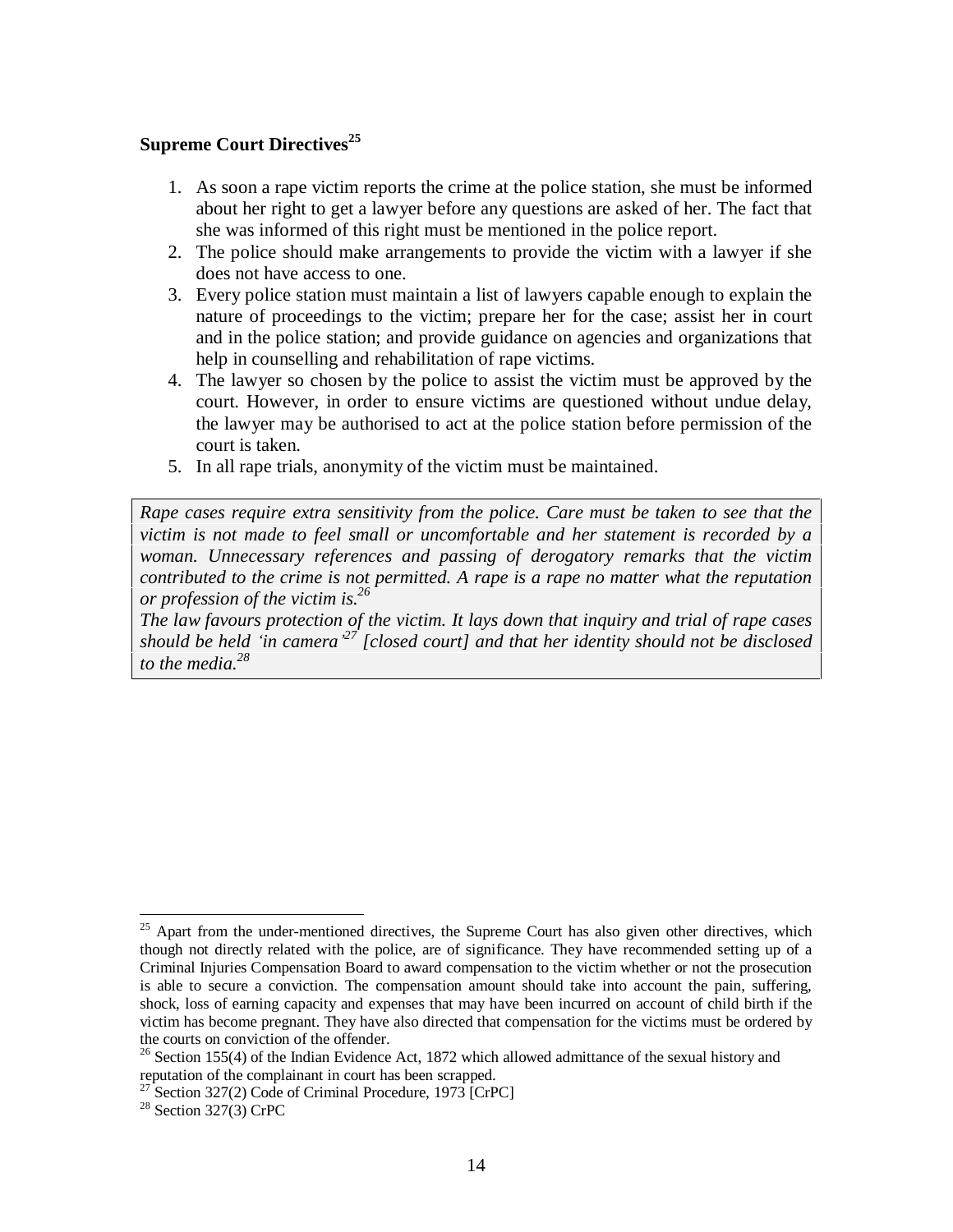### **Basis of Arrest JOGINDER KUMAR V STATE OF U.P AND OTHERS 1994 SCC 260**

*Joginder Kumar, a young lawyer aged 28 was called to the of ice of the Senior Superintendent of Police [SSP], Ghaziabad in connection with ìsome inquiriesî. He was accompanied by friends and his brother, who were told by the police that he would be released in the evening. But Joginder Kumar was taken to a police station with the assurance that he would be released the next day. Next day, too he was not released as the police wanted his help in making ìfurther inquiriesî. When his family went to the police station on the third day, they found that he had been taken to an undisclosed location. In ef ect, Joginder Kumar was illegally detained over a period of five days.*

*His family had to file a habeas corpus writ petition with the Supreme Court to find out his whereabouts. The Court issued notices to the State of Uttar Pradesh and to the SSP to immediately produce Joginder Kumar and answer why he was detained for five days without a valid reason; why his detention was not recorded by the police in its diary; and why he was not produced before a magistrate.*

#### **Supreme Court Observations**

Rejecting the police version that Joginder Kumar was cooperating with them out of his own free will, the Court said that ìthe law of arrest is one of balancing individual rights, liberties and privileges on the one hand and individual duties, obligations and responsibilities on the other; of weighing and balancing the rights, liberties of the single individual and those of individuals collectively $\dots$ .

They pointed out that the Third Report of the National Police Commission identifies wrongful use of arrest powers as one of the chief sources of corruption in the police and that nearly 60% arrests made by police officers are unnecessary and unjustified. Strongly opposing the practice of carrying out indiscriminate arrests, the Supreme Court said that an arrest cannot be made simply because it is lawful for a police officer to do so.  $i$ The existence of the power to arrest is one thing.... the justification for the exercise of it is quite another.. ..the police officer must be able to justify the  $arrest$ ... $\hat{I}$ .

Arrest and detention in police lock up can cause incalculable harm to the reputation and self-esteem of a person. Therefore, arrests should not be made in a routine manner on mere allegation that a person has committed an offence. If police officers do not wish to face legal or disciplinary action, they should see that arrests are made only after reaching a ìreasonable satisfactionîabout the complaint being true and the case being *bonafide* [genuine]. Even then, the Court said that the officer making the arrest must function under a ìreasonable beliefî both as to the person's complicity in committing the offence and the need to effect an arrest.

## **Supreme Court Directives**

1. Arrests are not be made in a routine manner. The officer making the arrest must be able to justify its necessity on the basis of some preliminary investigation.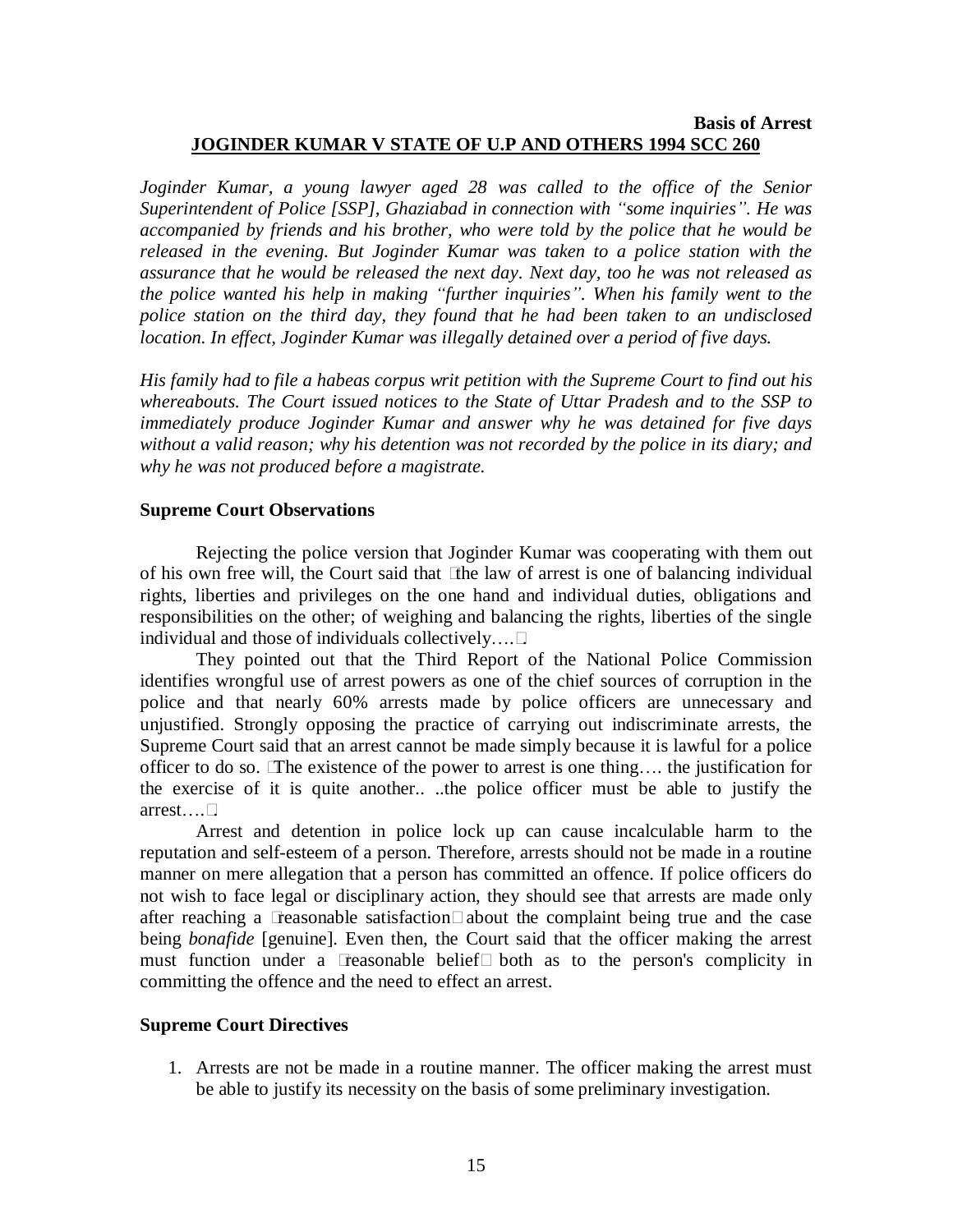- 2. An arrested person should be allowed to inform a friend or relative about the arrest and where s/he is being held.<sup>29</sup> The arresting officer must inform the arrested person when s/he is brought to the police station of this right and is required to make an entry in the diary as to who was informed.
- 3. It is the duty of the magistrate before whom the arrested person is produced to satisfy her/himself that the above requirements have been complied with.

*Arrests should not be made, unless they are absolutely necessary and there is no other way except arresting the accused to ensure her/his presence before the criminal justice system or to prevent her/him from committing more crimes or tampering with evidence or intimidating witnesses. Unnecessary and unjustified arrests lead to harassment and loss of faith in the system. They also account for 43.2 % expenditure in jails according to the Third Report of the National Police Commission.<sup>30</sup>*

*On the other hand, corruptly or maliciously detaining people without recording an arrest is punishable by a maximum sentence of seven years.<sup>31</sup>*

 $29$  Article 22 (1) of the Constitution lays down that no person who is arrested shall be detained in custody without being informed, as soon as may be, of the grounds of arrest nor shall s/he be denied the right to consult and be defended by <sup>a</sup> legal practitioner of choice. <sup>30</sup> Government of India, 1980, page <sup>31</sup>

<sup>&</sup>lt;sup>31</sup> Section 220 Indian Penal Code, 1860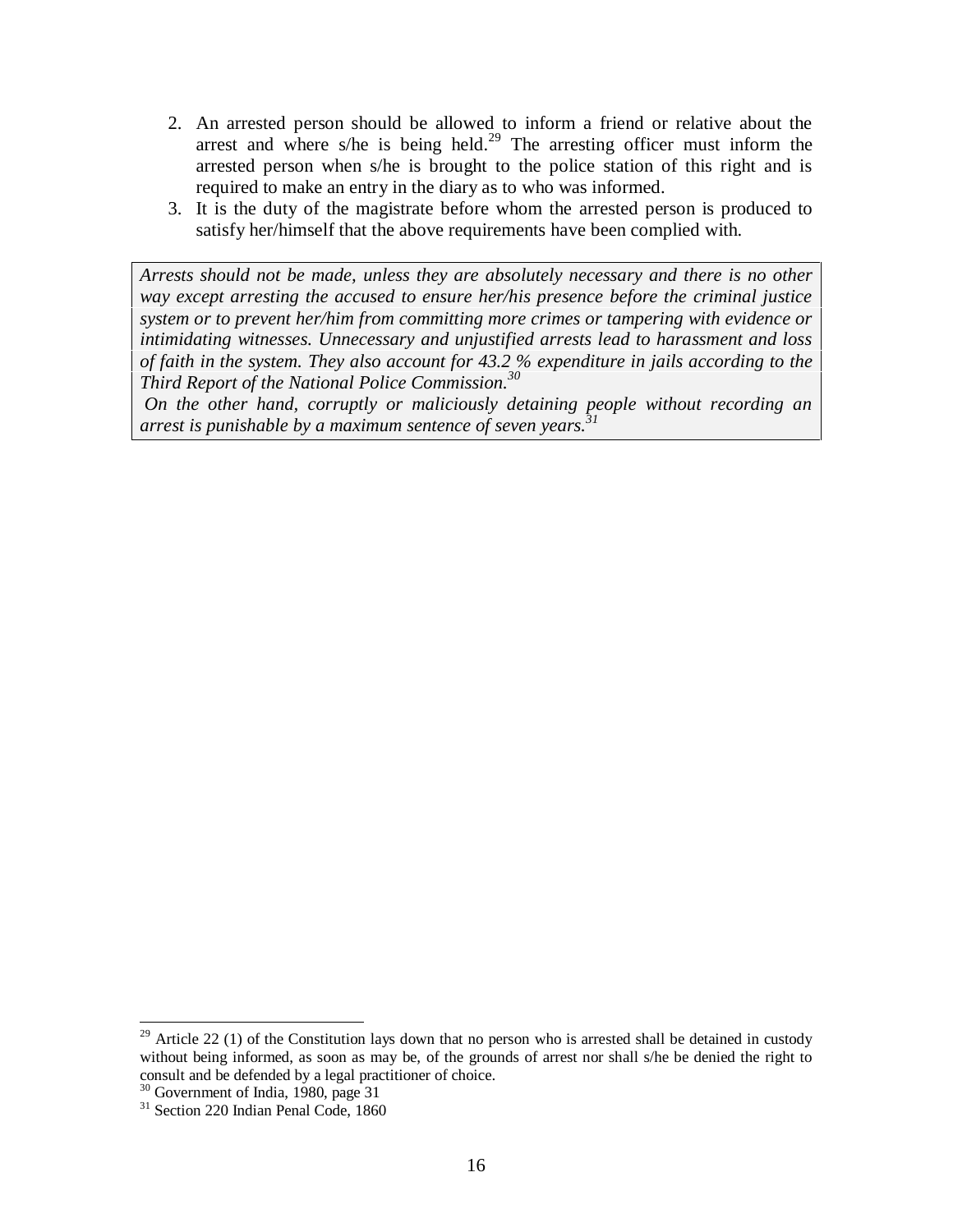### **Arrest Procedure, Custodial Violence and Compensation D.K BASU V STATE OF WEST BENGAL AIR 1997 SC 610**

*D.K Basu - Executive Chairman of Legal Aid Services, West Bengal - wrote a letter to the Chief Justice of India, saying that torture and deaths in police custody are widespread and ef orts are often made by the authorities to hush up the matter. Because of this, custodial crime goes unpunished and therefore ìflourishesî. Some newspaper reports published in the Telegraph, Statesman and Indian Express newspapers were also attached to support the contention. Basu urged the Supreme Court to examine the issue in depth and (i) develop ëcustody jurisprudenceí and lay down principles for awarding compensation to the victims of police atrocities (ii) formulate means to ensure accountability of those responsible for such occurrences.*

*The Supreme Court treated the letter as a writ petition. While the writ was under consideration, the Supreme Court received another report about a death in police custody in Uttar Pradesh. This prompted the Court to issue notices to all state governments and the Law Commission of India to submit suggestions on how to combat this all-India problem.*

#### **Supreme Courtís Observations**

**ì**Custodial torture is a naked violation of human dignityî, the Supreme Court said. The situation is aggravated when violence occurs within the four walls of a police station by those who are supposed to protect citizens. The Court accepted that the police have a difficult task in light of the deteriorating law and order situation; political turmoil; student unrest; and terrorist and underworld activities. They agreed that the police have a legitimate right to arrest a criminal and to interrogate her/him in the course of investigation. However, the law does not permit the use of third degree methods or torture on an accused person. I Actions of the State must be right, just and fair; torture for extracting any kind of confession would neither be right nor just nor fairî.

(i) The Right to Life guaranteed by our Constitution includes the right to live with human dignity. The State is not only obliged to prosecute those who violate fundamental rights, it also has a duty to pay monetary compensation to repair the wrong done by its agents in not being able to discharge their public duty of upholding people's rights. Compensation, the Court said, is not be paid by way of damages as in a civil case [the victim is free to file a civil case to privately recover damages from the wrongdoer for loss of earning capacity] but under public law for breach of duty by the State in not being able to protect its citizens. However, there can be no strait-jacket formula as each case has its own peculiar facts and circumstances.

(ii) The Court recognised that the worst violations of human rights take place during investigation when the police use torture and third degree methods to get confessions. In such instances, arrests are either disguised by not recording them or showing detention as prolonged interrogation. The Court stressed that no matter what the circumstances, the State or its agents are not allowed to assault or torture people. They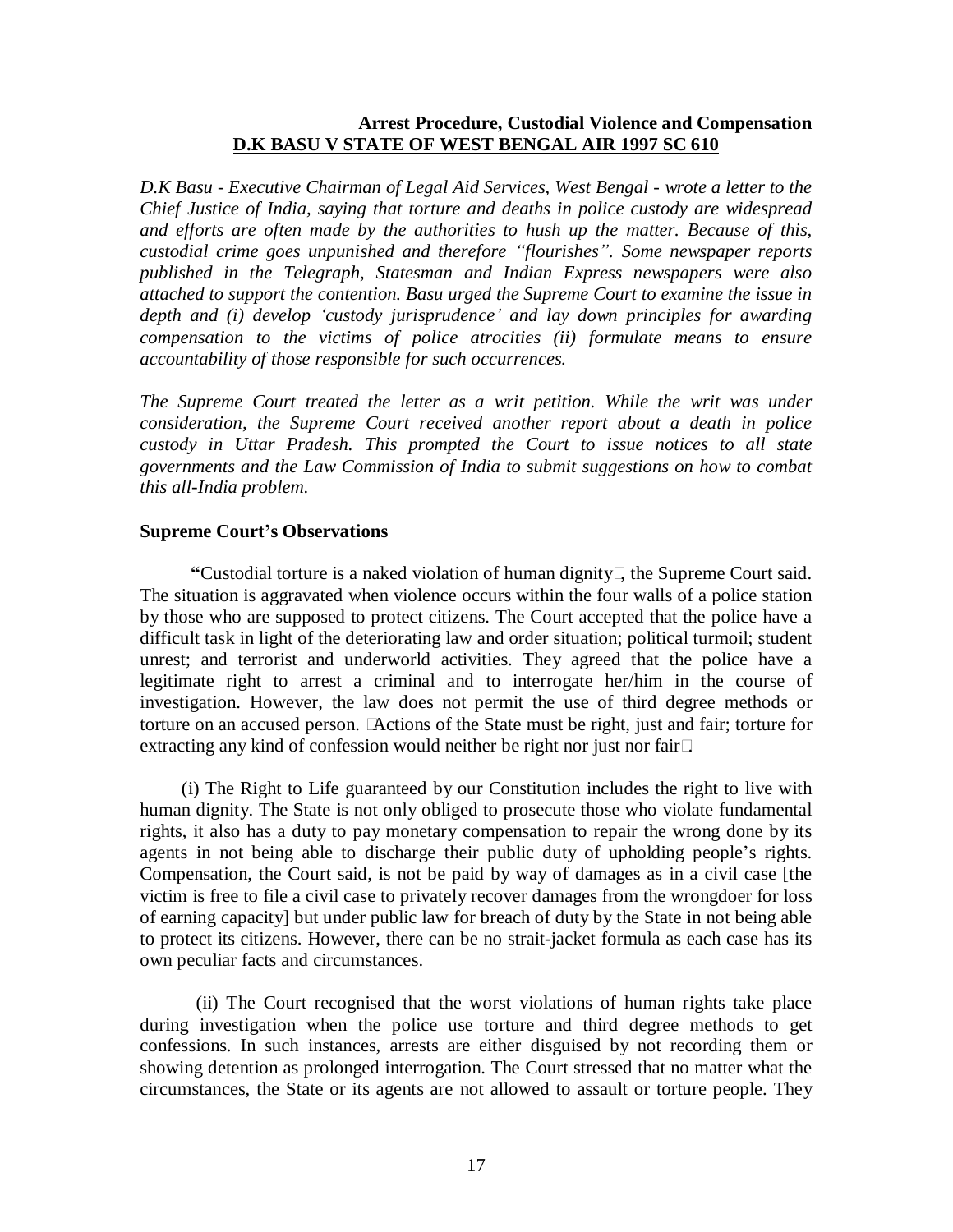then laid down an elaborate set of guidelines in respect of arrest and interrogation. The Court directed that the guidelines  $-$  which are given below  $-$  should be circulated to the Director General of Police and the Home Secretary of every state and union territory and it shall be their obligation to have them put up in every police station at a conspicuous place.

## **Supreme Court Directives**

- 1. Use of third degree methods or any form of torture to extract information is not permitted.
- 2. Police personnel carrying out arrest and interrogation must bear accurate, visible and clear identification / name tags with their designations.
- 3. Particulars of all personnel handling interrogation of an arrested person must be recorded in a register.
- 4. A memo of arrest stating the time and place of arrest must be prepared by the police officer carrying out an arrest. It should be attested by at least one witness who is either a family member of the arrested person or a respectable person from the locality where the arrest is made. The memo should also be counter-signed by the arrested person.
- 5. The arrested or detained person is entitled to inform a friend, relative or any other person interested in her/his welfare about the arrest and place of detention as soon as practicable. The arrested person must be made aware of this right as soon as s/he is arrested or detained.
- 6. The arrested person may be allowed to meet her/his lawyer during interrogation but not throughout the interrogation.
- 7. The time, place of arrest and venue of custody of the arrested person must be notified by telegraph to next friend or relative of the arrested person within 8-12 hours of arrest in case such person lives outside the district or town. The information should be given through the District Legal Aid Organisation and police station of the area concerned.
- 8. An entry must be made in the diary at the place of detention in regard to the arrest. The name of the friend/relative of the arrested person who has been informed and the names of the police personnel in whose custody, the arrested person is being kept should be entered in the register.
- 9. The arrested person should be examined by a medical doctor at the time of arrest if s/he so requests. All bodily injuries on the arrested person should be recorded in the **ënspection memo**' which should be signed by both the arrested person and the police officer making the arrest. A copy of the memo should be provided to the arrested person.
- 10. The arrested person should be subject to a medical examination every 48 hours by a trained doctor who has been approved by the State Health Department.
- 11. Copies of all documents relating to the arrest including the memo of arrest should be sent to the Area Magistrate for her/his record.
- 12. A police control room should be provided at all district and state headquarters where information regarding arrests should be prominently displayed. The police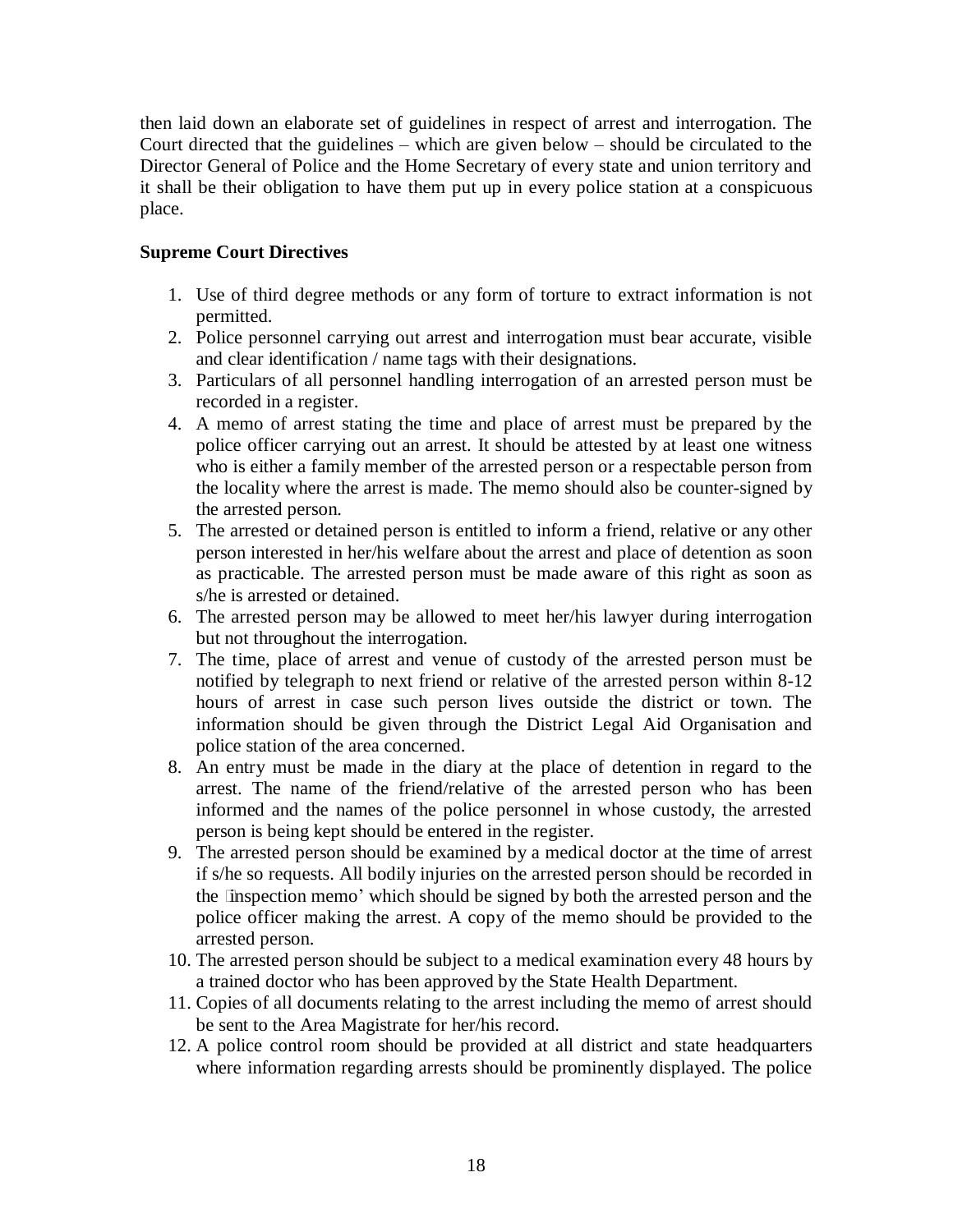officer making the arrest must inform the police control room within 12 hours of the arrest.

13. Departmental action and contempt of court proceedings should be initiated against those who fail to follow above-mentioned directives.

*Failure to follow proper procedure while arresting and interrogating suspects is a very serious matter. D.K Basuís case lays down specific guidelines that must be followed while arresting and interrogating suspects. These guidelines are based on Code of Criminal Procedure, 1973 [CrPC] provisions and are very much a part of regulations laid down in police manuals and rule books. The Supreme Court has said that failure to comply with these guidelines not only renders an of icer liable for punishment through departmental action but also amounts to ëcontempt of courtí.<sup>32</sup>*

<sup>&</sup>lt;sup>32</sup> Proceedings under the Contempt of Courts Act, 1971 can be started in any High Court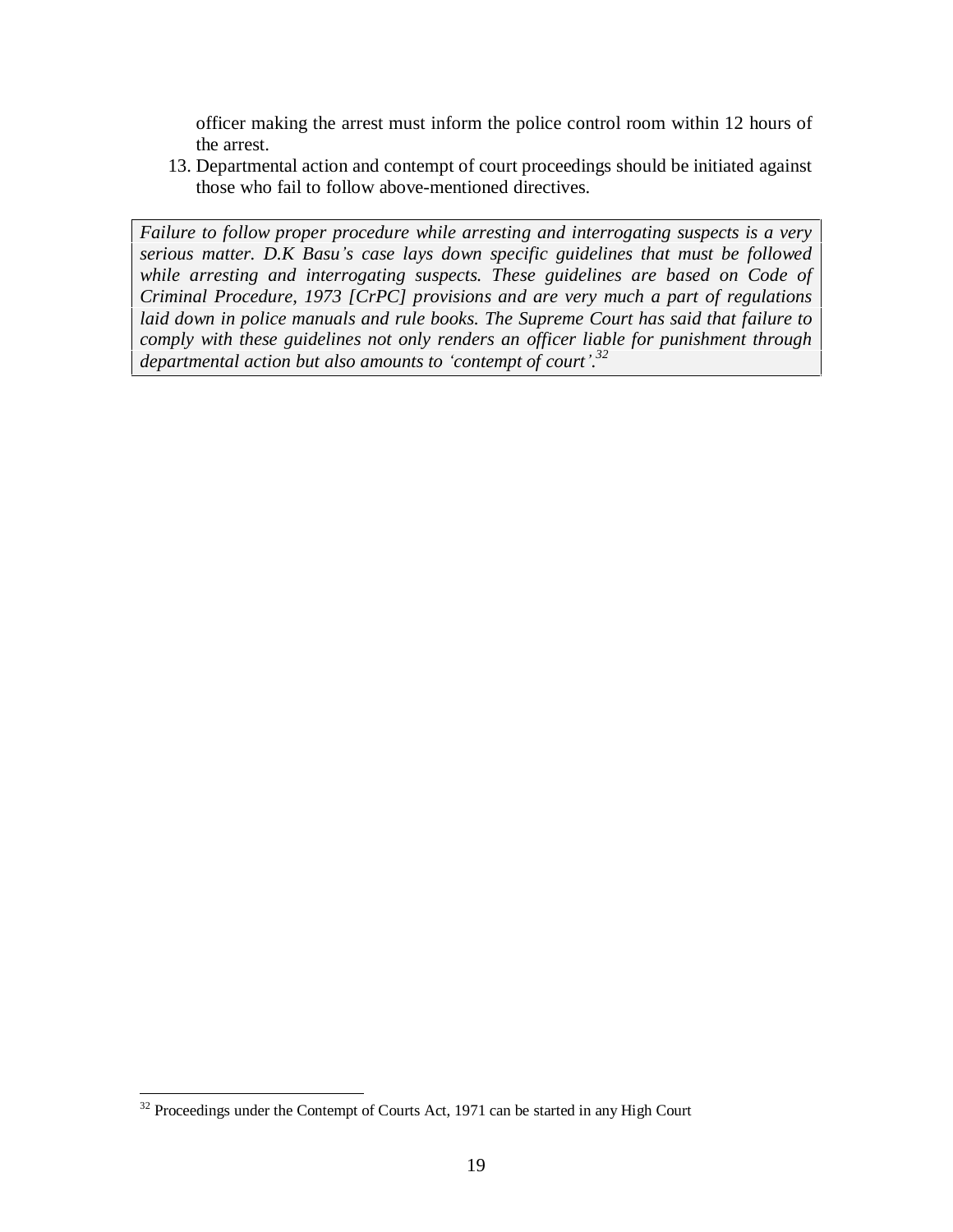## **Treatment of Women and Legal Aid SHEELA BARSE V STATE OF MAHARASHTRA 1983 SCC 96**

*Sheela Barse - a journalist and activist for prisonersí rights - wrote to the Supreme Court saying that of the 15 women prisoners interviewed by her in Bombay Central Jail, five admitted that they had been assaulted in police lock-up. Given the seriousness of the allegations, the Court admitted a writ petition on the basis of the letter and asked the College of Social Work, Bombay to visit the Central Jail to find out whether the allegations were true. The College submitted a detailed report which, in addition to admitting that excesses against women were taking place, pointed out that arrangements for providing legal assistance to prisoners were inadequate.*

#### **Supreme Court Observations**

Failure to provide legal assistance to poor and impoverished persons violates constitutional guarantees. Article 39-A [Directive Principle of State Policy] casts a duty on the State to secure the operation of a legal system that promotes justice on the basis of equal opportunity. The right to legal aid is also a fundamental right under articles 14 [Equality before Law] and 21 [Right to Life and Personal Liberty].

The Court expressed serious concern about the plight of prisoners, unable to afford legal counsel to defend themselves. They said that not having access to a lawyer was responsible for individual rights against harassment and torture not being enforced.

Stressing the urgent need to provide legal aid not only to women prisoners but to all prisoners whether they were undertrials or were serving sentences, the Court said that an essential requirement of justice is that every accused person should be defended by a lawyer. Denial of adequate legal representation is likely to result in injustice, and ìevery act of injustice corrodes the foundations of democracy and rule of law....  $\hat{\mathbf{l}}$ .

Expressing serious concern about the safety and security of women in police lock-up, the Supreme Court directed that a woman judge should be appointed to carry out surprise visits to police stations to see that all legal safeguards are being enforced.

## **Supreme Court Directives**

- 1. Female suspects must be kept in separate lock-ups under the supervision of female constables.
- 2. Interrogation of females must be carried out in the presence of female policepersons.
- 3. A person arrested without a warrant must be immediately informed about the grounds of arrest and the right to obtain bail.
- 4. As soon as an arrest is made, the police should obtain from the arrested person, the name of a relative or friend whom s/he would like to be informed about the arrest. The relative or friend must then be informed by the police.
- 5. The police must inform the nearest Legal Aid Committee as soon as an arrest is made and the person is taken to the lock-up.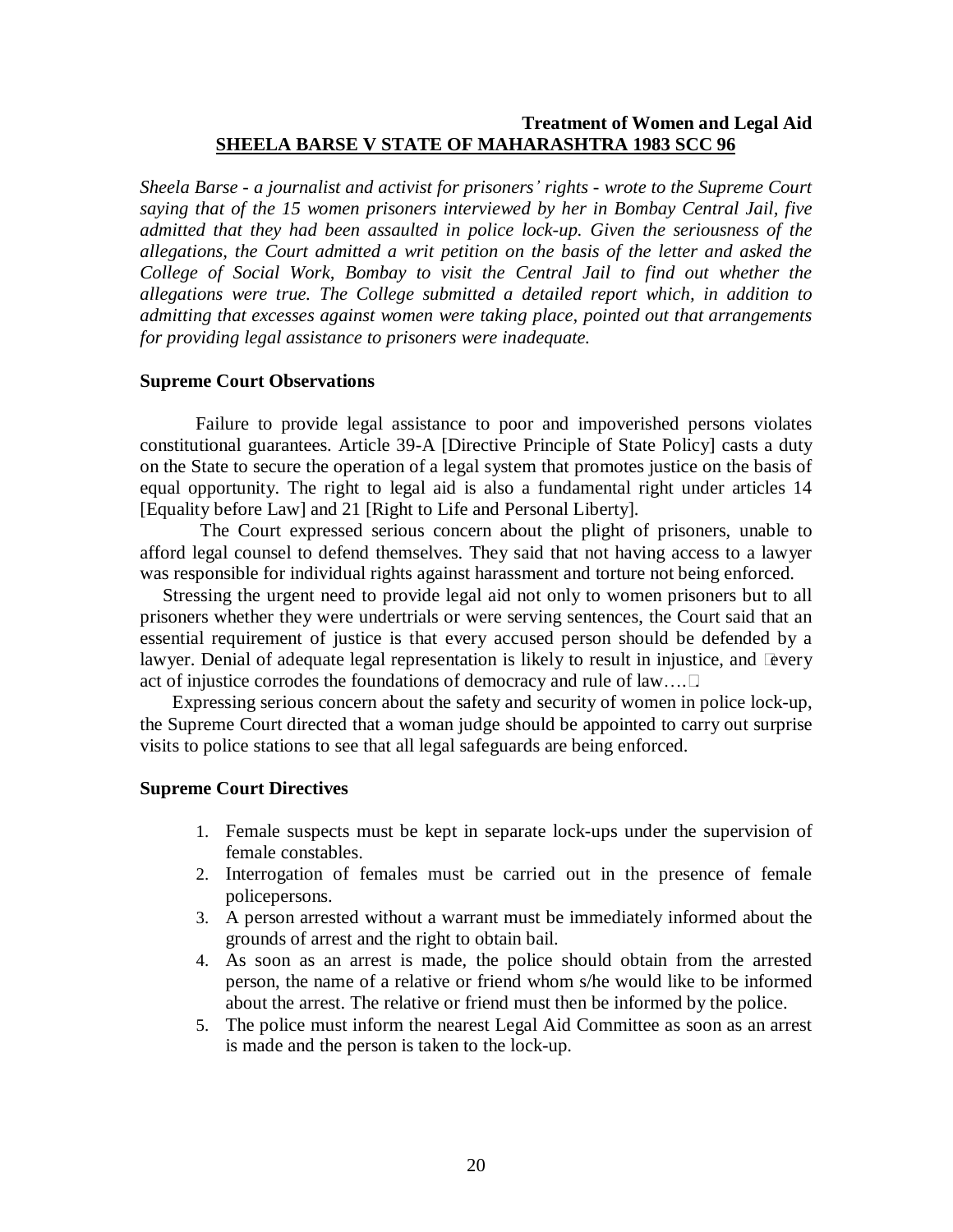- 6. The Legal Aid Committee should take immediate steps to provide legal assistance to the arrested person at State cost, provided such person is willing to accept legal assistance.
- 7. The magistrate before whom an arrested person is produced shall inquire from the arrested person whether s/he has any complaints against torture and maltreatment in police custody. The magistrate shall also inform such person of her/his right to be medically examined.<sup>33</sup>

*Women in custody are particularly vulnerable to physical and sexual abuse. Courts take a very serious view of complaints regarding custodial rape 34 or harassment. Of late, the National and State Human Rights Commissions and the Womenís Commission are also playing an increasingly proactive role to see such instances do not go unpunished. It is the duty of the of icer in-charge of a police station/post to ensure that women are not harmed and searches of their person are carried out only by women with strict regard to decency.<sup>35</sup>*

<sup>&</sup>lt;sup>33</sup> Section 54 Code of Criminal Procedure, 1973 [CrPC] confers the right to an arrested person to get her/himself medically examined to afford evidence to disprove the commission of an offence by her/him or establish the commission of an offence by any other person against her/his body. The arrested person can ask to be medically examined either at the time s/he is produced before a magistrate or at any time during the period of detention.

<sup>&</sup>lt;sup>34</sup> Custodial Rape is punishable by a minimum of ten years rigorous imprisonment under Section 376 (2) of the Indian Penal Code, 1860

 $35$  Section 51 (2) CrPC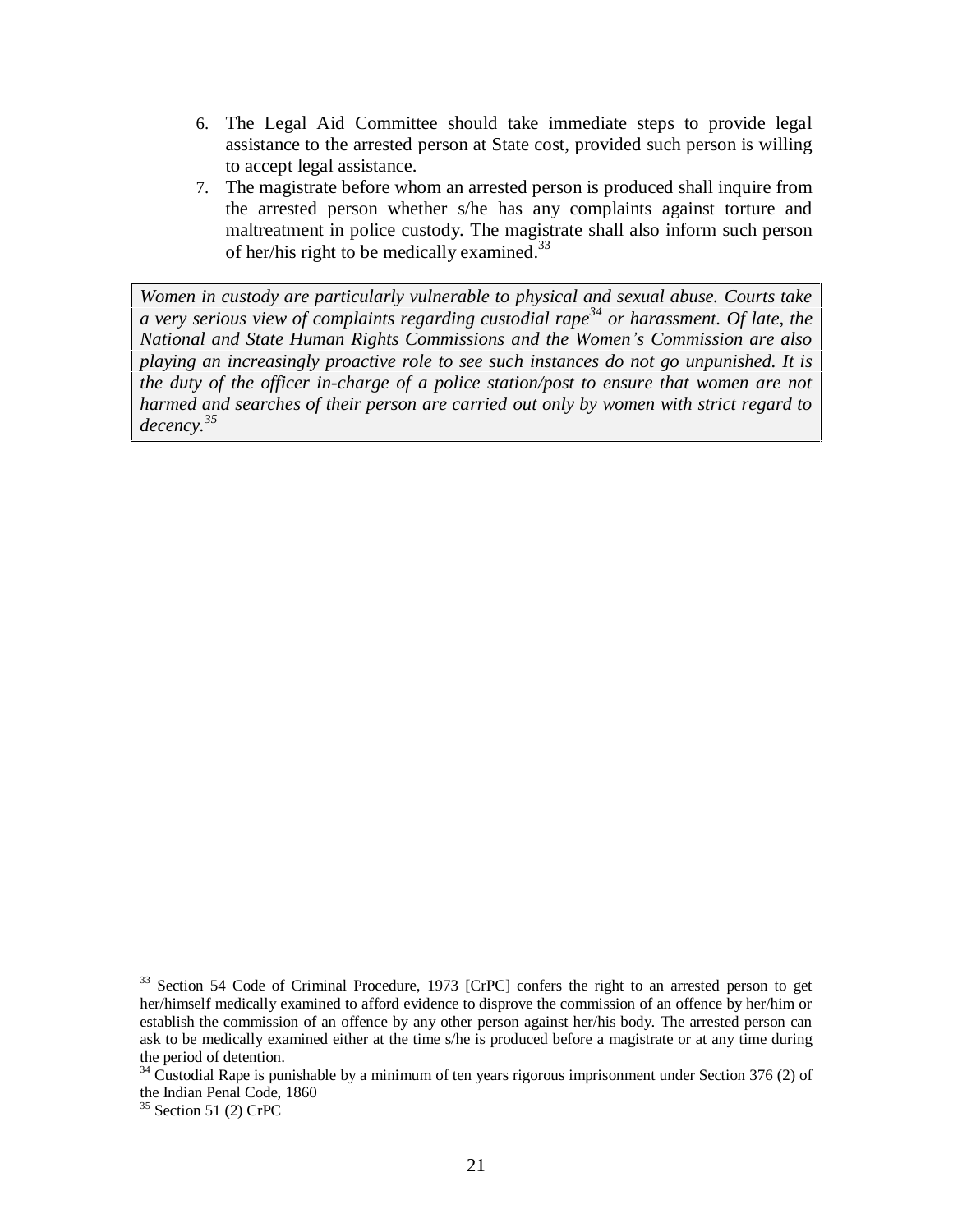## **Preventive Detention ICCHU DEVI CHORARIA V UNION OF INDIA 1980 SCC 531**

*Mahendra Choraria, who was accused with smuggling, was put in preventive detention by the Customs Department under a special Act [COFEPOSA].<sup>36</sup> The Customs Department detained him on the basis of two tape-recorded conversations, some documents and statements of several persons.*

*Choraria argued before the Supreme Court in a writ petition that his detention was illegal because he was not provided with copies of statements, documents and other materials that were being relied upon to detain him. The petition maintained that undue delay in providing these materials amounted to denying him an opportunity to make a representation before a court against his detention.*

#### **Supreme Court Observations**

Article 22 (5) of the Constitution lays down that whenever a person is preventively detained under a special law, the detaining authority should as soon as possible communicate to the arrested person, the grounds of detention and afford her/him the earliest opportunity to make a representation against the detention.

The Supreme Court asserted that if the detaining authority wants to preventively detain a person, it must do so ìin accordance with the provisions of the Constitution and the law and if there is any breach of any such provision, the rule of law requires that the detenu [detained person]must be set at liberty $\ldots$ î. They said that it was the duty of the courts to satisfy themselves that all procedural safeguards have been observed in this respect.<br>Though COFEPOSA was framed to eradicate the evil of smuggling, the Court

said that it must not be forgotten that ìthe power of preventive detention is a draconian power, justified only in the interest of public security and order and it is tolerated in a free society only as a necessary evilî. Detaining people without trial constitutes an encroachment on personal liberty - one of the most cherished values of humankind. They said that personal liberty is a most precious possession, life without it would not be worth living. Therefore, the courts have a duty to uphold it.

Prescribing the under-mentioned procedure, the Supreme Court affirmed that the law laid down in this case would be equally applicable in the event of preventive detention under any other Act.

#### **Supreme Court Directives**

- 1. The detained person must be supplied copies of documents, statements and other materials on the basis of which s/he is being detained, without delay.
- 2. The authorities who have preventively detained a person must consider the representation of the detained person against the detention as soon as possible.

<sup>36</sup> COFEPOSA- Conservation of Foreign Exchange and Prevention of Smuggling Activities Act, 1974 is one of several special Acts.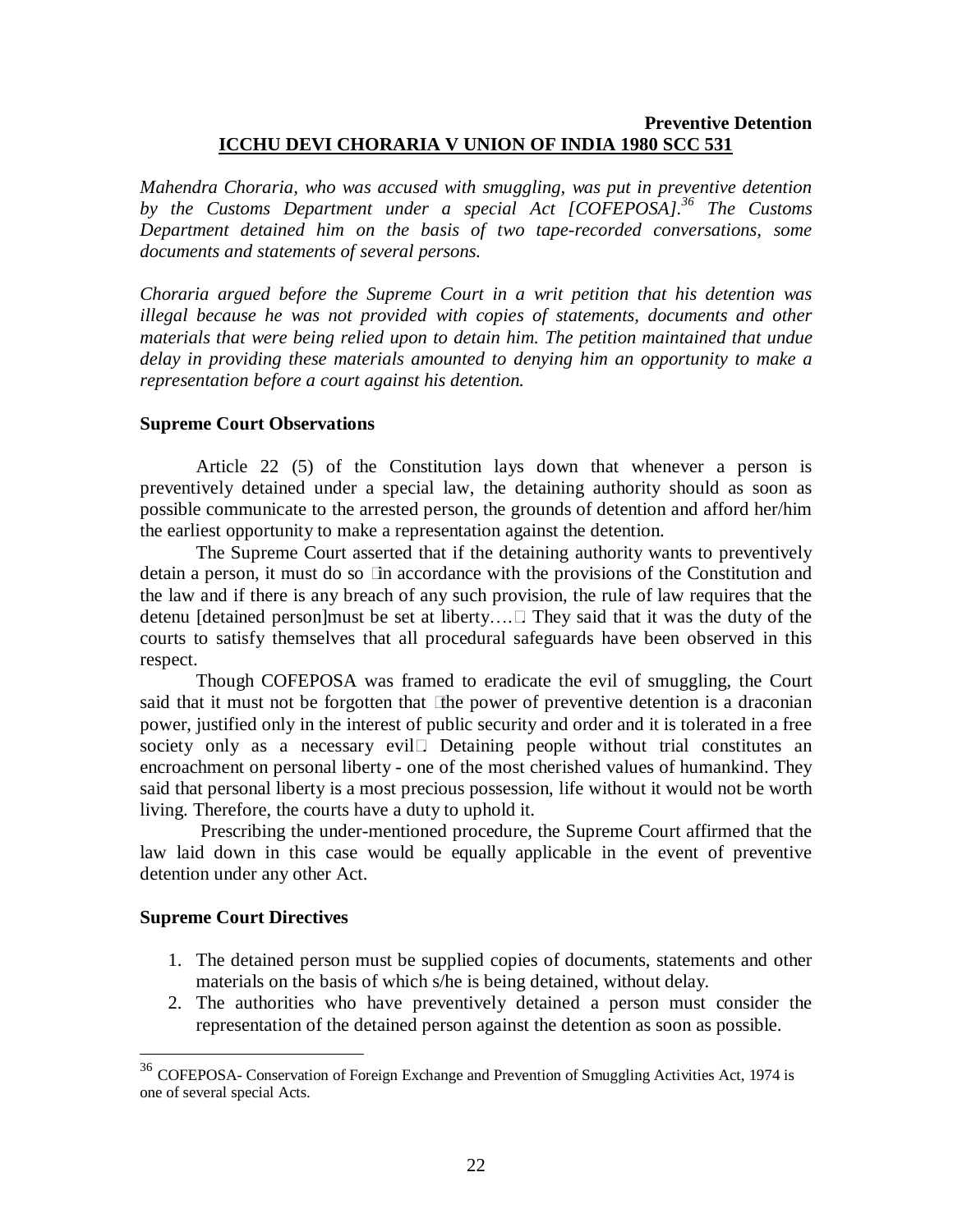3. The burden of proving that the detention is in accordance with the procedure established by law lies on the detaining authority.

*Preventive detention is not allowed under normal circumstances. It has to be authorised under a special Act. Even if an Act specifically provides for preventive detention, the of icer who has preventively detained a person must furnish convincing proof to the magistrate that the detained person constitutes a threat to society, and all the procedural requirements of the Act have been satisfied. The detaining of icer must also provide the detained person copies of the statements, documents or other proof on the basis of which s/he has been preventively detained. This is part of the detained personís fundamental right to make a representation against the detention.<sup>37</sup>*

 $37$  Article 22(5) of the Constitution: Protection against arrest and detention in certain cases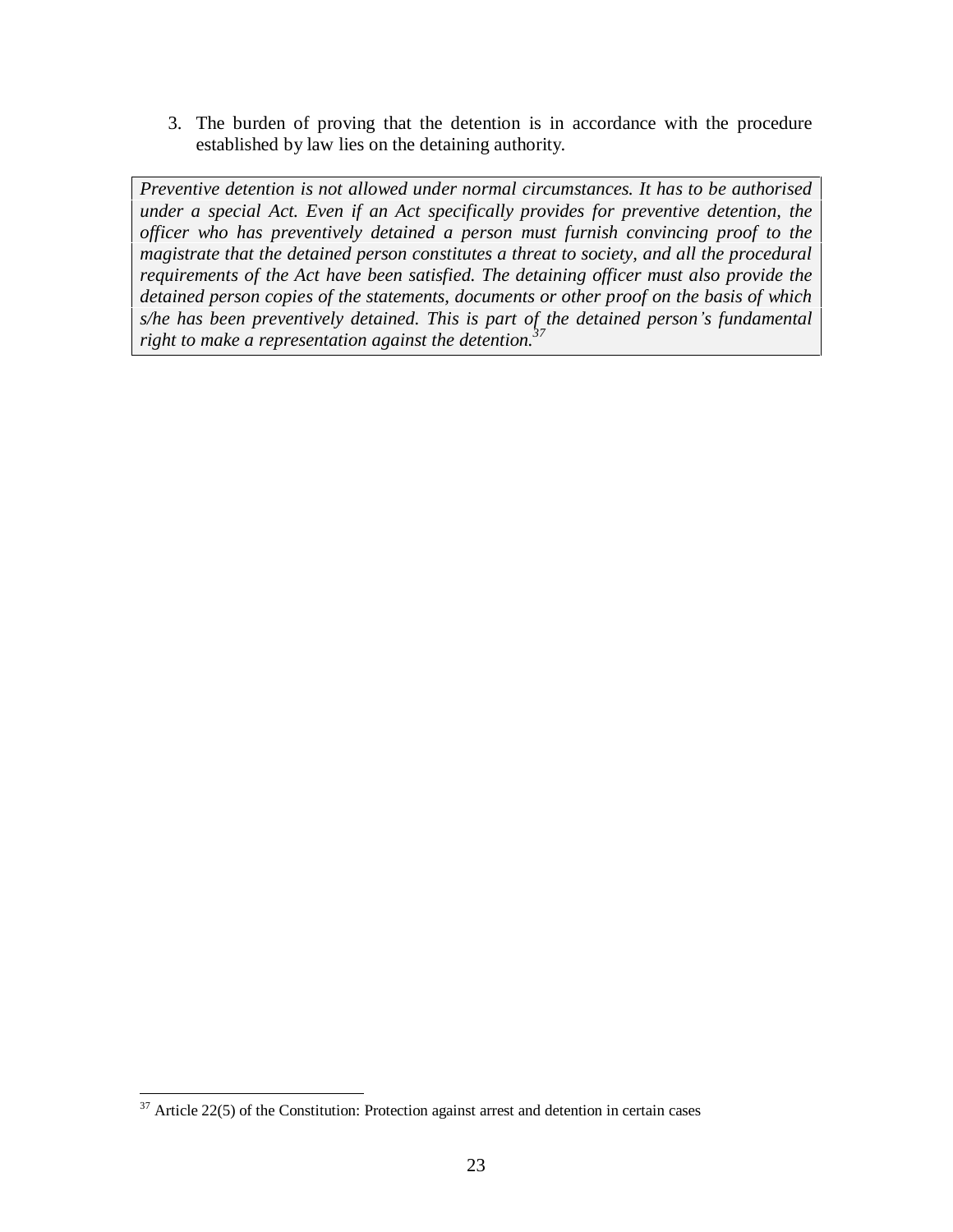## **Preventive Arrest and Bonds for Good Behaviour GOPALANACHARI V STATE OF KERALA 1980 SCC 649**

*Gopalanachari, a 71 year old man wrote to the Supreme Court that he was wrongly imprisoned in Kottayam sub-jail, Kerala after being picked up by the police. He was charged under Section 110 of the Code of Criminal Procedure, 1973 [CrPC]. This section is supposed to be used by the police for making people whom they believe to be ìhabitual of enders, desperate or dangerous personsî execute a bond for ìgood behaviourî before the Executive Magistrate. Gopalanachari wrote that though he could not hear or see properly and constituted no threat to the community, yet he was taken before the magistrate. The police told the magistrate that he was an ex-criminal, trying to conceal his presence from a night patrol and on being questioned did not give his correct name and address. Therefore, he should only be released after he executed a bond that he will not indulge in any criminal or anti-social activities over the next two years.*

*Because, he was unable to immediately arrange for bail and execute the bond, the magistrate sent Gopalanachari to prison. The Supreme Court admitted his petition and asked the State of Kerala give a list of prisoners charged under Section 110 CrPC in Kottayam sub-jail. The Court was informed that there were six such prisoners in the subjail and some of them had been lodged there for several months.*

## **Supreme Court Observations**

Police powers must be exercised in accordance with the Right to Life and Personal Liberty guaranteed by Article 21 of the Constitution. Actions of the State or its agents must be ìright, just and fair; and not arbitrary; fanciful or oppressiveî, the Supreme Court asserted.

Using Section 110 CrPC to harass innocent people violates the spirit of the law. Shocked to discover that there were others like Gopalanachari, the Court said that  $\overline{\phantom{a}}$  if men can be whisked away by the police and imprisoned for long months and the court can keep the cases pending without thought...fundamental rights remain symbolic and  $s$ criptural $\dots$ î.

They said, unless this section is prevented from misuse, many a poor person can be imprisoned by being labelled **ë**habitual', **ë**desperate' or **ë**dangerous'. It is not permitted in our free Republic to pick up homeless people or have-nots under the pretext of Section 110 CrPC. To be poor is not a crime in this country.

The Supreme Court directed magistrates to be vigilant and ensure Section 110 is not used randomly as a matter of routine. Courts must insist on ìconvincing testimonyî and should not accept readily produced, made to order testimony as was given by the police in this case. ìTo call a man dangerous is in itself dangerous; to call a man desperate is to affix a desperate adjective; to stigmatise a person as hazardous to the community is itself a judicial hazard; unless compulsive testimony carrying credence is abundantly availableî.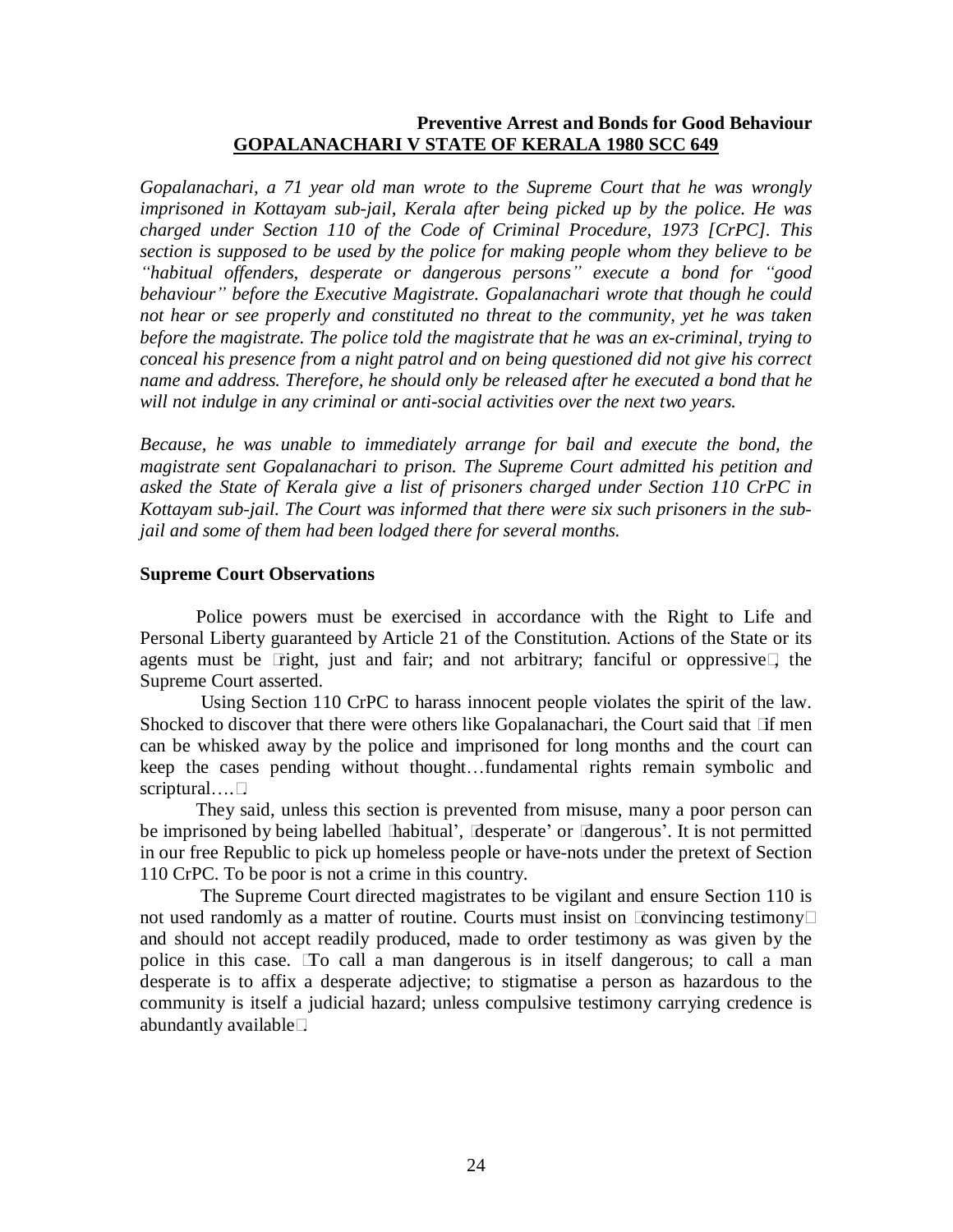#### **Supreme Court Directives**

- 1. The person being charged under Section 110 and other preventive sections of the CrPC must constitute a *i* clear and presenti danger to society.
- 2. The police must lay out specific facts before the magistrate showing why the person is a threat to the community and should be made to sign a bond for good behaviour.
- 3. The person undergoing proceedings under Section 110 CrPC must be provided with legal aid.
- 4. The magistrate is under a duty to make sure that Section 110 CrPC is not misused by the police.

*Preventive powers under Sections 107 <sup>38</sup> 109 <sup>39</sup> & 110 CrPC should be exercised with due caution. Care must be taken to ensure innocent persons are not harassed and presented before magistrates for executing good behaviour bonds under the garb that they are suspected persons or habitual of enders. Power of preventive arrest under Section 151 CrPC 40 should not used randomly by the police to pick people off the streets, especially those belonging to economically weaker sections of society. Unjustified use of these sections can invite judicial scrutiny. Magistrates have a duty to ensure that preventive sections are not being misused by police of icers.*

<sup>&</sup>lt;sup>38</sup> Section 107 of the Code of Criminal Procedure, 1973 [CrPC] is supposed to be used by the police to make a person whom they believe is likely to commit a breach of peace; disturb public tranquility; or do a wrongful act - that may cause peace to be breached or public tranquility to be disturbed - execute a bond for ì keeping the peaceî before the Executive Magistrate.<br><sup>39</sup> Section 109 CrPC is supposed to be used by the police to make a person whom they believe is taking

precautions to conceal her/his presence with a view to committing a cognizable offence, execute a bond for i good behaviour tbefore the Executive Magistrate.

<sup>&</sup>lt;sup>40</sup> Section 151 CrPC authorises a police officer, knowing of a design to commit a cognizable offence, to arrest the person designing to commit the offence, if it appears that commission of the offence cannot otherwise be prevented. This section is often misused.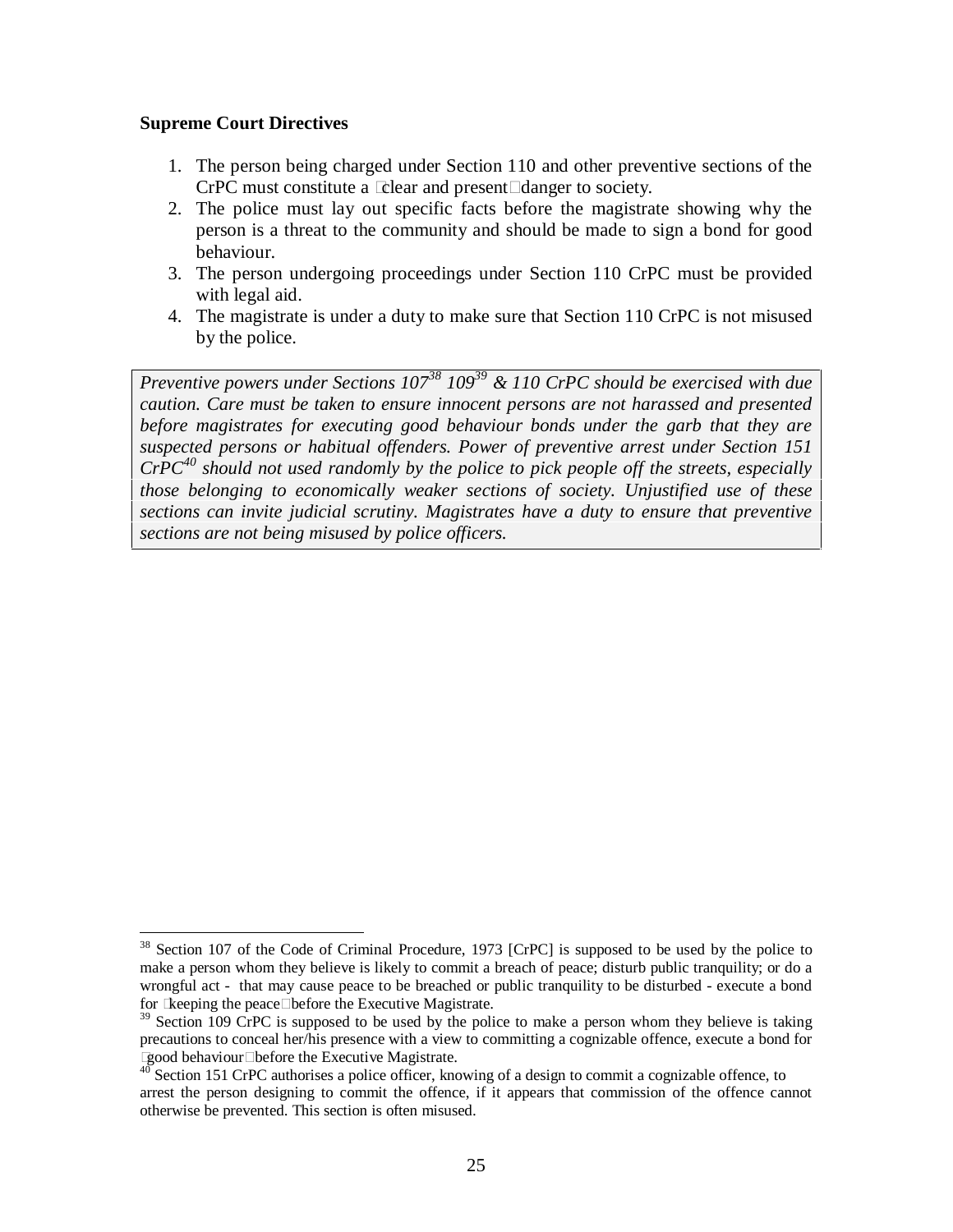#### **Handcuffing PREM SHANKAR SHUKLA V DELHI ADMINISTRATION 1980 SCC 526**

*Prem Shankar Shukla - an undertrial prisoner at Tihar Jail - sent a telegram to the Supreme Court that he and some other prisoners were being forcibly handcuffed when they* were escorted from prison to the courts. Shukla pleaded that routine handcuffing *and chaining of prisoners was continuing despite the Supreme Court directive in Sunil Batraís case 41 that fetters/handcuf s should only be used if a person ìexhibits a credible tendency for violence or escapeî***.**

#### **Supreme Court Observations**

Using handcuffs and fetters [chains] on prisoners violates the guarantee of basic human dignity, which is part of our constitutional culture, the Supreme Court said. This practice does not stand the test of articles 14 [Equality before law], 19 [Fundamental Freedoms] and 21 [Right to Life and Personal Liberty].

ìTo bind a man hand and foot; fetter his limbs with hoops of steel; shuffle him along in the streets; and to stand him for hours in the courts, is to torture him; defile his dignity; vulgarise society; and foul the soul of our constitutional cultureî. Strongly denouncing handcuffing of prisoners as a matter of routine, the Supreme Court said that ìto manacle a man is more than to mortify him; it is to dehumanise him; and therefore to violate his very personhood... $\hat{\mathbf{i}}$ .

They rejected the argument of the State that handcuffs are necessary to prevent prisoners from escaping. ìInsurance against escape does not compulsorily require handcuffing....there are other methods whereby an escort can keep safe custody of a detenu [detained person] without the indignity and cruelty implicit in handcuffs and other iron contraptionsî.

The Supreme Court asserted that even orders from superiors are not a valid justification for handcuffing a person. Constitutional rights cannot be suspended under the garb of following orders issued by a superior officer. There must be reasonable grounds to believe the prisoner is so dangerous and desperate that s/he cannot be kept in control except by handcuffing.

#### **Supreme Court Directives**

- 1. Handcuffs are to be used only if a person is:
	- a) involved in serious non-bailable offences, $42$  has been previously convicted of a crime; and/or
	- b) is of desperate character- violent, disorderly or obstructive; and/or
	- c) is likely to commit suicide; and/or
	- d) is likely to attempt escape.
- 2. The reasons why handcuffs have been used must be clearly mentioned in the Daily Diary Report. They must also be shown to the court.

<sup>41</sup> Sunil Batra v Delhi Administration 1978 SCC 494

<sup>&</sup>lt;sup>42</sup> Non-bailable offences are laid out in the First Schedule of the Code of Criminal Procedure, 1973 [CrPC]. Bail in such offences is given at the discretion of the police or the court.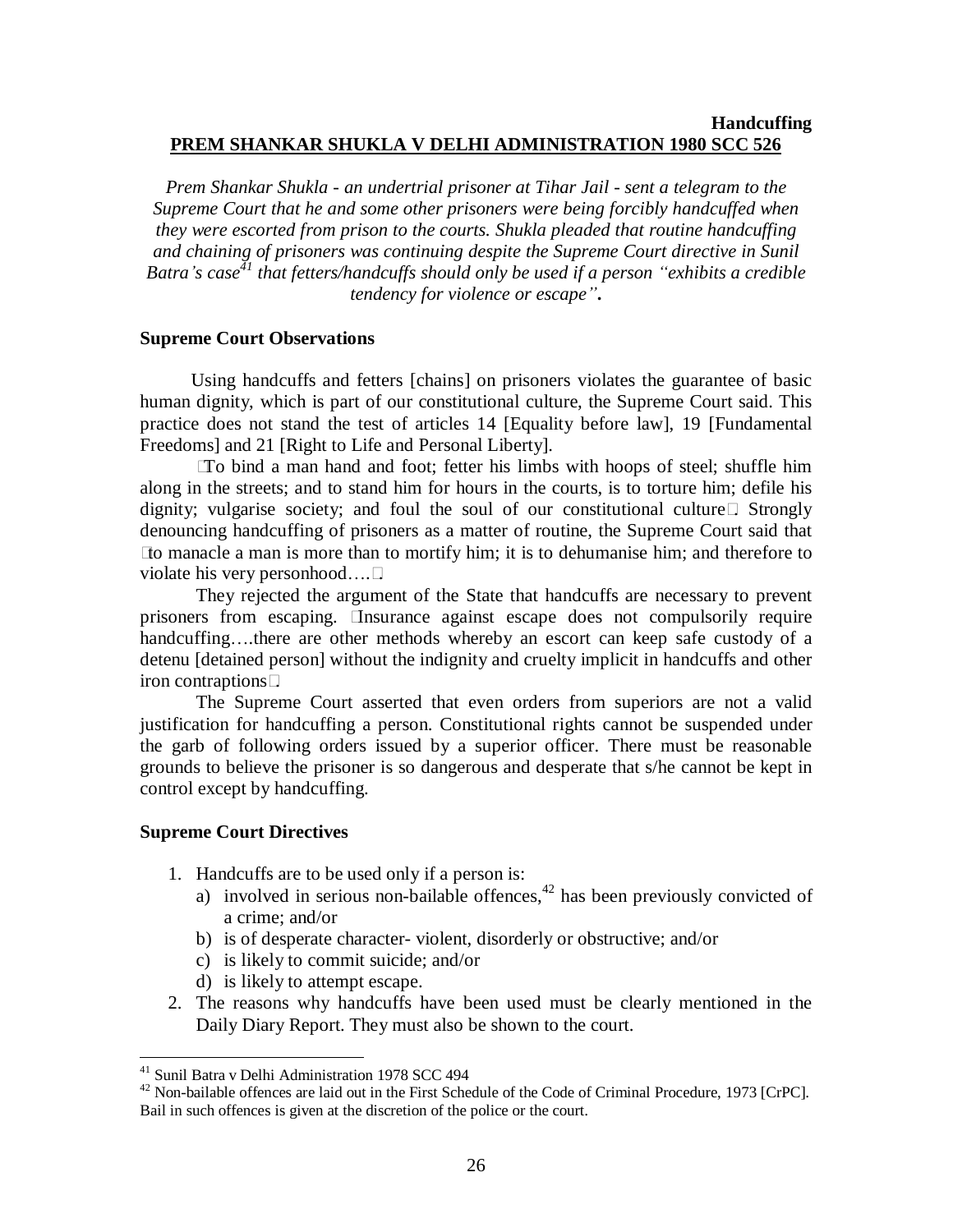- 3. Once an arrested person is produced before the court, the escorting officer must take the court's permission before handcuffing her/him to and fro from the court to the place of custody.
- 4. The magistrate before whom an arrested person is produced must inquire whether handcuffs or fetters have been used. If the answer is yes, the officer concerned must give an explanation.

*Use of handcuf s, chains or ropes to bind prisoners amounts to inhuman treatment. The rule regarding handcuffs is that they should never be used as a matter of routine. Their use is permitted only in exceptional cases and that too with judicial permission, on the grounds that the person poses a ëclear and presentí danger and there are genuine reasons to believe that s/he will attempt escape.*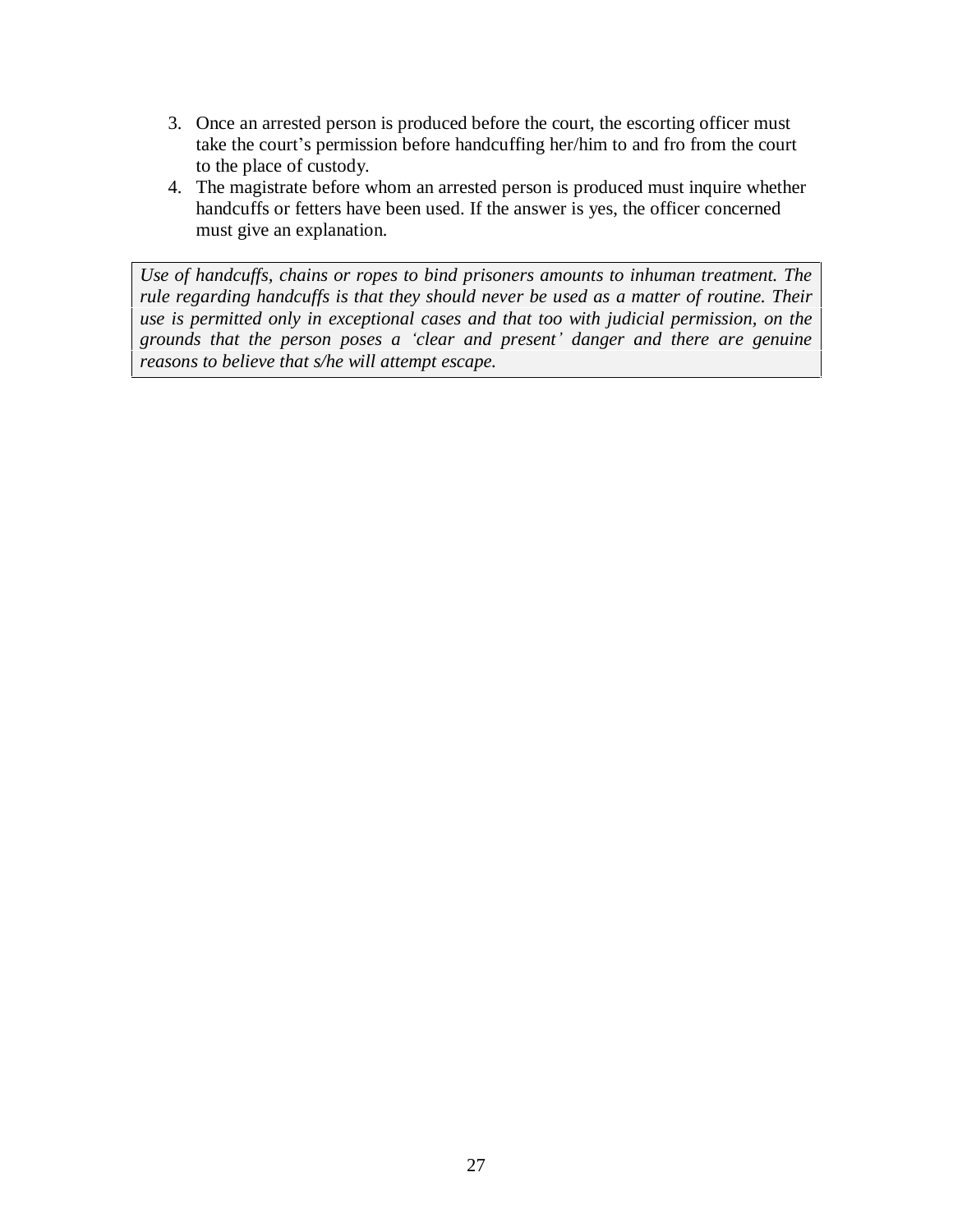## **Handcuffing CITIZENS FOR DEMOCRACY V STATE OF ASSAM 1995 SCC 743**

*Kuldip Nayar - eminent journalist and president of ëCitizens for Democracyí - wrote to the Supreme Court that he saw seven TADA detainees <sup>43</sup>handcuf ed and tied to a hospital bed in Guwahati. He said that this was done despite the fact that the room in which they were being held, had iron bars, was locked and was guarded by a posse of armed policemen.*

*Nayar wrote that he failed to understand how the Assam Government could treat people in this manner despite court directives to the contrary. The government in its defence said that the detainees were hardcore terrorists belonging to the United Liberation Front of Assam [ULFA] and many dreaded members of this organisation had previously escaped from custody.*

## **Supreme Court Observations**

Reiterating the principle in Premshankar Shukla's case,<sup>44</sup> the Supreme Court said that indiscriminate use of handcuffs is inhuman, unreasonable and arbitrary.

Relevant considerations for putting a prisoner in chains are ìcharacter, antecedents and propensitiesî. Peculiar and special characteristics of each individual have to be taken into consideration. Laying down the law on use of handcuffs, the Court said that the ìnature and length of sentence; or number of convictions; or gruesome character of the crime are not by themselves relevant considerationî.

The Supreme Court said it understood that the police and jail authorities have a public duty to ensure safe custody of prisoners and must prevent them from escaping. However, prisoners' rights guaranteed by the Constitution cannot be trampled upon. While suitable measures can be taken to reduce the likelihood of detainees' escaping, use of fetters or chains ìpurely at the whims or subjective discretion of authorities is not permissibleî.

As a rule, handcuffs or fetters must not be used on an undertrial or on a convicted prisoner whether in jail or when being taken to court, without authorisation of a magistrate. This authorisation may be given in cases where the police or jail authorities have a ìwell grounded basis for drawing a strong inference that a particular prisoner is likely to jump jail or break out of custodyî.

## **Supreme Court Directives**

- 1. It is necessary to take the magistrateís permission before handcuffing a person who has been remanded to judicial or police custody.
- 2. A person arrested in the execution of an arrest warrant [issued by a magistrate] must not be handcuffed unless prior permission has been taken from the magistrate.

 $43$  Terrorist and Disruptive Activities (Prevention) Act, 1987, which was specially designed to control insurgency/militant activities.<br><sup>44</sup> Prem Shankar Shukla v Delhi Administration 1980 SCC 526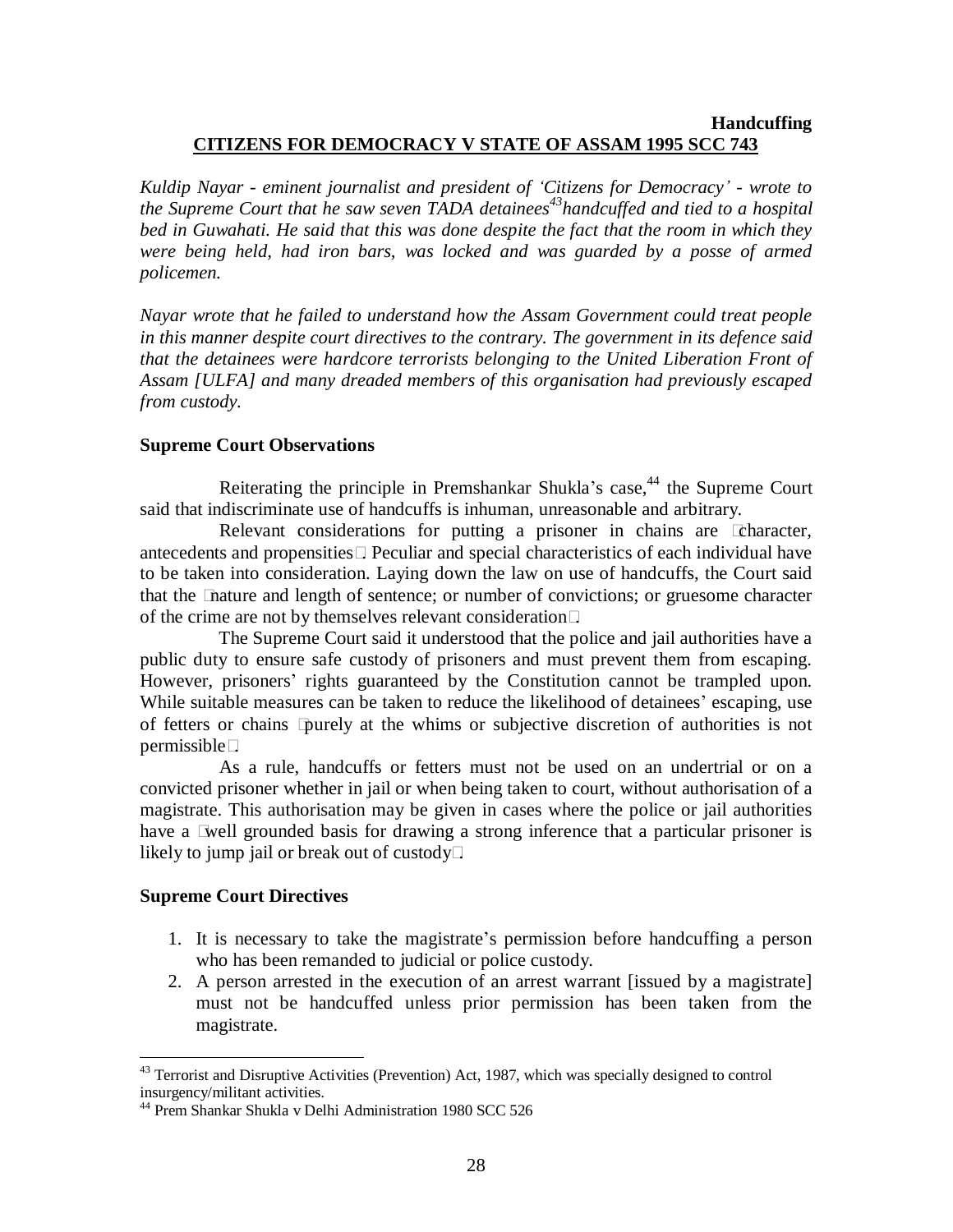- 3. In an arrest without warrant, the police is only allowed to handcuff on the basis of concrete proof that the person is prone to violence; has a tendency to escape; or is so dangerous and desperate that there is no other practical way to restrain her/his movement. Even then the officer may use handcuffs only till the time the person is taken to the police station and thereafter to the magistrate's court.
- 4. Violation of the Court's directives by a police officer of whatever rank or any member of the jail establishment is punishable summarily under Contempt of Courts Act, 1971 in addition to other provisions of the law.

*Handcuf ing without a magistrateís approval is not permitted, save in rare instances. In such instances, the burden of proving that the use of handcuf s was warranted lies on the police. If the detaining authority or escort party fail to satisfy the court about the genuineness of the danger or threat posed by the person who was handcuffed, they will be liable under law.<sup>45</sup>*

<sup>45</sup> Sunil Batra v Delhi Administration 1978 SCC 494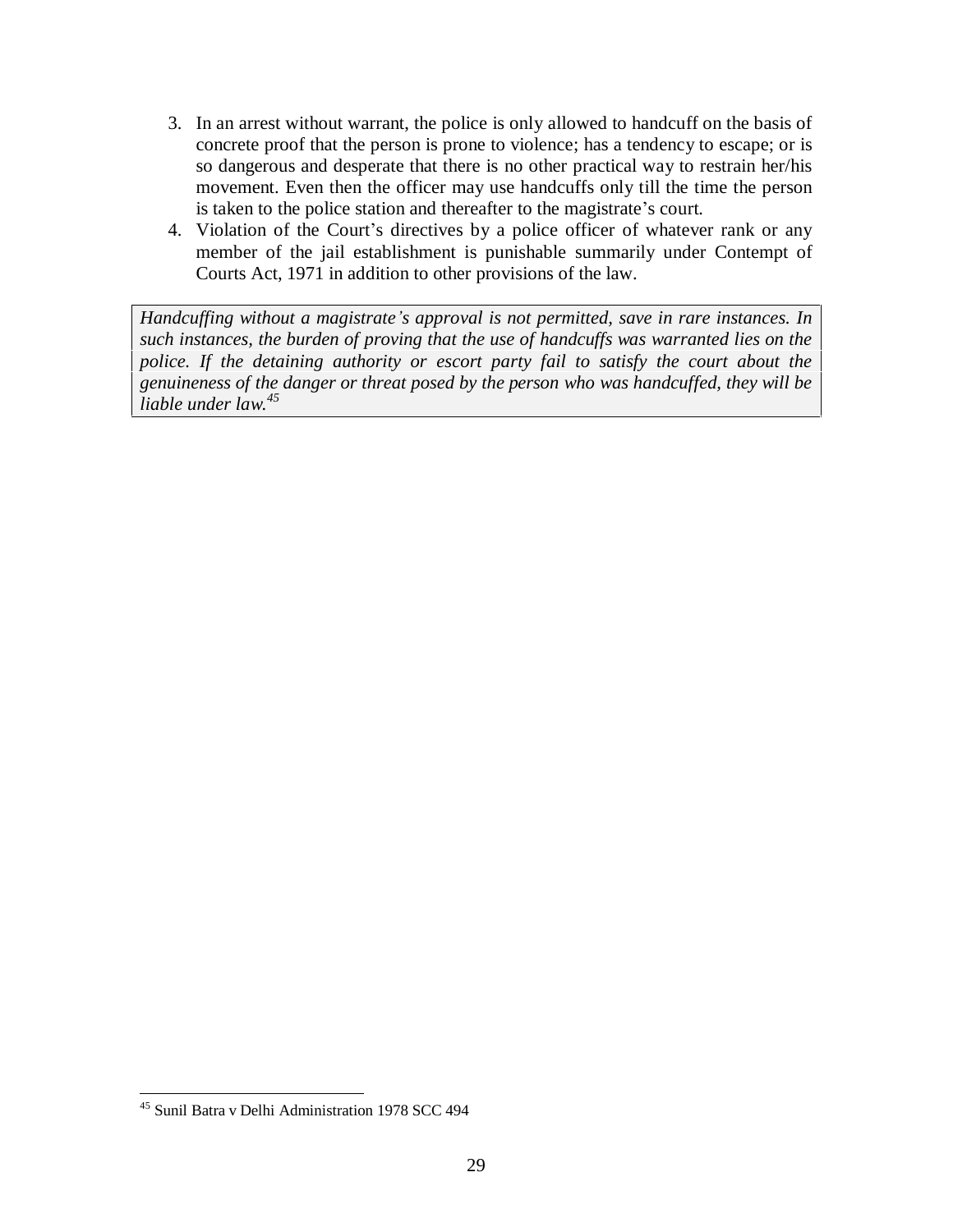#### **Bail and Bonds HUSSAINARA KHATOON AND OTHERS V HOME SECRETARY STATE OF BIHAR AIR 1979 SC 1360**

*The Supreme Court admitted a writ petition to look into the administration of justice in Bihar after the Indian Express published a series of news items about appalling conditions in Bihar jails. The paper reported that a large number of people, including women and children had been in prison for years without trial. Even though some of them were charged with minor offences carrying punishment for a few months or couple of years at best, these people had been in jail awaiting trail for periods ranging from three to ten years.*

#### **Supreme Court Observations**

Article 21 of the Constitution lays down that no one shall be deprived of their life or personal liberty ìexcept according to the procedure established by lawî. The procedure should be i reasonable, fair and justi<sup>46</sup>otherwise such deprivation would be illegal.

The Supreme Court said that it is a *i* travesty of justice<sup>†</sup> that certain persons end up spending extended time in custody, not because they are guilty but because the courts are too busy to try them, and they as the accused are too poor to afford bail. Poor people find it difficult to arrange for bail, because quite often the bail amount fixed by the magistrate or the police is ìunrealistically excessiveî. This happens due to bail being given using a property-oriented approach. Such an approach is based on the wrong assumption that risk of monetary loss is the only deterrent that prevents a person from fleeing the judicial process.

The Supreme Court said that it was saddened that even after re-enactment in 1974,<sup>47</sup> the Code of Criminal Procedure, 1973 [CrPC] continues to require people to be released on a personal bond that pledges a certain amount of money. While they expressed the hope that the Parliament would bring about suitable amendments in the law, the Court asserted that even *i*under the law as it stands today, courts must abandon the antiquated concept under which pre-trial release is ordered only against bail with suretiesî. They affirmed that what they have said in relation to the courts also applies to the police.

#### **Supreme Court Directives**

1. If the accused have roots in the community that would deter them from fleeing, they may be released on bail by furnishing a personal bond without sureties. The following facts may be taken into account in this regard:

<sup>46</sup> Maneka Gandhi v Union of India 1978 SCC 248

<sup>&</sup>lt;sup>47</sup> From the old Code of Criminal Procedure, 1898, which was enacted by the British. Though this Code did get amended many times, most notably in 1923 and 1955, many of its provisions remained unchanged till the Code of Criminal Procedure, 1973 [CrPC] was enacted on January 25,1974.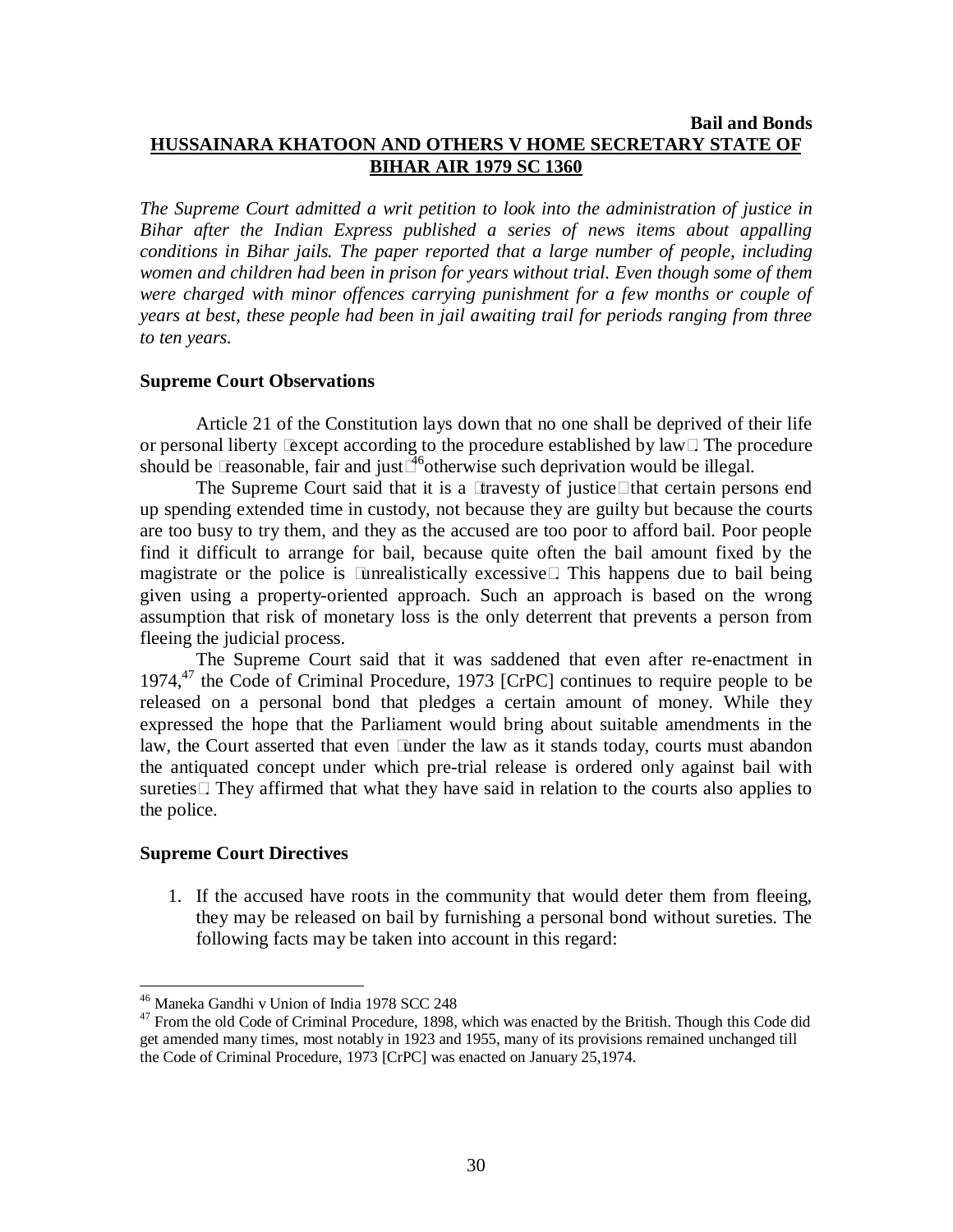- i. the length of residence of the accused in the community
- ii. the employment status and history of the accused
- iii. family ties and relationships of the accused
- iv. the reputation, character and monetary condition of the accused
- v. any prior criminal record including record of prior release on bail
- vi. the existence of responsible persons in the community who can vouch for the reliability of the accused
- vii. the nature of the offence that the accused is charged with; probability of conviction; and likely sentence insofar as these are relevant to risk of non appearance of the accused
- 2. The bond amount should not be based merely on the nature of the charge but should be fixed keeping in mind the individual financial circumstances of the accused.

If the offence is bailable,<sup>48</sup> the police is duty bound to release the arrested person if s/he *is willing to give bail.<sup>49</sup> In addition, the amount of bail should be decided keeping in mind the paying capacity of the accused.<sup>50</sup> Far too many people spend time in prison simply because the bail amount is fixed too high, and they are unable to arrange for the money. Police of icers and magistrates have a duty to see that bail conditions are not so harsh, that the very purpose behind giving bail is defeated. The High Court and the Sessions Court are empowered to reduce the bail amount fixed by the police or the magistrate.<sup>51</sup>*

 $^{48}$  Bailable offences are laid out in the First Schedule of the Code of Criminal Procedure, 1973 [CrPC]. Bail may be claimed as a matter of right in bailable offences.

 $\frac{49}{9}$  Section 436 (1) Code of Criminal Procedure, 1973 [CrPC]

 $50$  Section 440 (1) CrPC lays down that the amount of bail bond shall be fixed with due regard to the circumstances of the case and shall not be excessive. <sup>51</sup> Section <sup>440</sup> (2) CrPC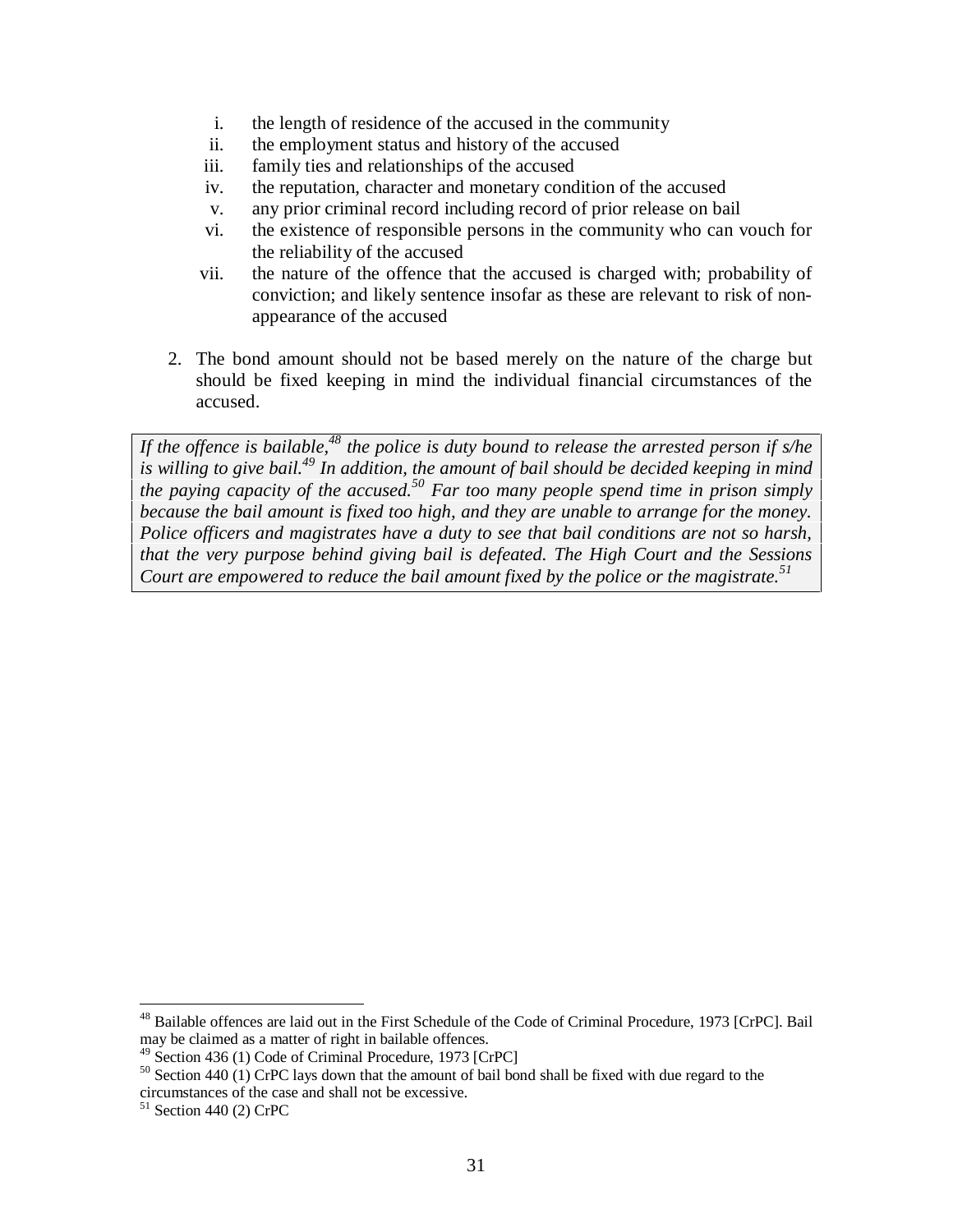#### **Bail and Bonds MOTIRAM AND OTHERS V STATE OF M.P AIR 1978 SC 1594**

*Motiram, a mason appealed to the Supreme Court that despite being granted bail by the Court, he was unable to secure his release because the Chief Judicial Magistrate fixed an exorbitant sum of Rs 10,000, as the surety amount. Motiram said that the magistrate rejected the suretyship offered by his brother simply because his brother resided in another district and his assets were located there. Motiram wanted the Supreme Court to either reduce the surety amount or order his release on a personal bond.*

*The Court had to decide: (i) whether a person can be released on bail under the Code of Criminal Procedure, 1973 [CrPC] on a personal bond, without having to get people to stand as surety for her/him (ii) the criteria for fixing the bail amount (iii) whether a surety offered by a person can be rejected because s/he resides in a dif erent district or state or because her/his property is situated in a dif erent district or state.*

#### **Supreme Court Observations**

Article 14 [Equality before Law] of the Constitution protects all citizens within the territory of India, the Supreme Court asserted. Many a poor person is forced into i cellular servitude for little offences because trials never conclude i and bail amounts are fixed ìbeyond their meagre meansî.

The Court observed that the ìpoor were being priced out of their liberty in the justice marketî. Whenever, excessive amounts are fixed as surety for bail, the victims invariably happen to be from disadvantaged sections of society; belong to linguistic or other minorities; or are from farcorners of the country.

(i) Bail provisions contained in Chapter  $\frac{XXX}{I}$  of the CrPC must be liberally interpreted in the interest of social justice, individual freedom and indigent persons' rights 53 to enable release of poor and impoverished people on a personal bond without having to arrange for surety.

(ii) Bail amounts should be fixed after ascertaining the paying capacity and monetary condition of the accused. The Court said that it shocks one's conscience to ask a mason to furnish a sum as high as Rs 10,000 for release on bail.

(iii) There is no sanction in any law to make geographical discriminations such as not accepting sureties from another part of the country or not accepting an affirmation in a language other than the one spoken in the region. ìIndia is one and not a conglomeration of districts untouchably apartî. A person accused of a crime in a place distant from her/his native residence cannot be expected to produce sureties who own property in the same district as the trial court. The Supreme Court asserted that provincial or linguistic divergence cannot be allowed to obstruct the course of justice.

 $52$  Sections 436-450 of the Code of Criminal Procedure, 1973 [CrPC] deal with bail and bonds.<br> $53$  Referring to bail related provisions of the CrPC, the Court said that ìthe truth perhaps, is that indecisive and imprecise language is unwittingly used, not knowing the draftsman's golden rulei: *In drafting it is not* enough to gain a degree of precision which a person reading in good faith can understand, but it is *necessary to attain if possible, a degree of precision which a person reading in bad faith cannot misunderstandî* .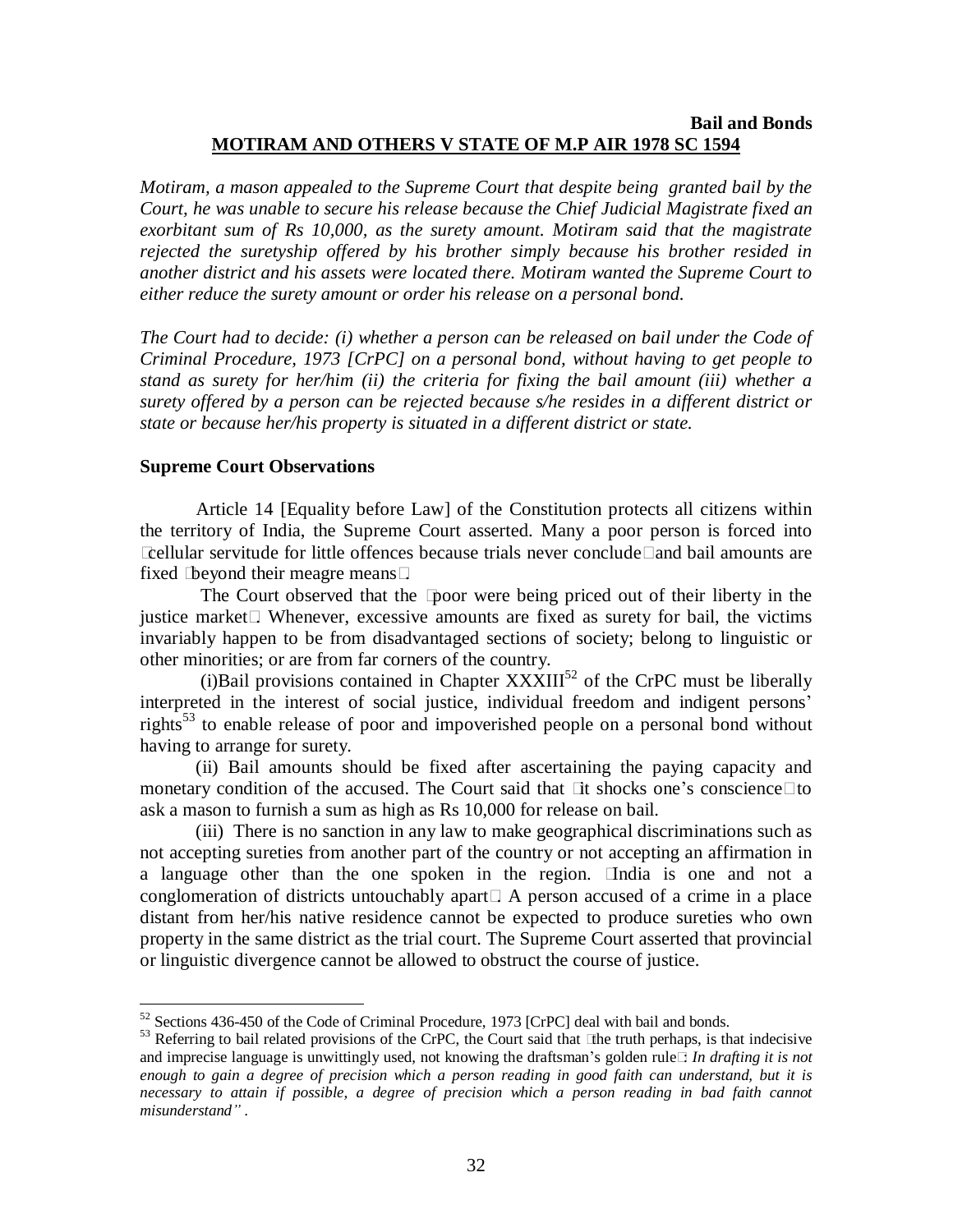#### **Supreme Court Directives**

- 1. Bail should be given liberally to poor people simply on a personal bond, if reasonable 54 conditions are satisfied.
- 2. The bail amount should be fixed keeping in mind the financial condition of the accused.
- 3. The accused person should not be required to produce a surety from the same district especially when s/he is a native of some other place.

*The Supreme Court has strongly condemned the practice of asking migrants or tourists to arrange for financially sound sureties from the same district to stand bail for them. It is unreasonable and leads to unnecessary and undue harassment. Many a time, poor people go to jail despite being granted bail because no one comes forward to stand as surety for them. If it can be found out that the accused is connected to the community through family or other emotional ties, which will prevent her/him from fleeing, bail should be given simply on a personal undertaking to abide by bail conditions. <sup>55</sup>*

<sup>54</sup> Hussainara Khatoon and Others v Home Secretary, State of Bihar (1) AIR 1979 SC 1360 lays down that the length of residence of the accused in the community; the employment status and history of the accused; family ties and relationships of the accused; the reputation, character and monetary condition of the accused; any prior criminal record including record of prior release on bail; the existence of responsible persons in the community who can vouch for the reliability of the accused; the nature of the offence that the accused is charged with; probability of conviction; and likely sentence insofar as these are relevant to risk<br>of non-appearance of the accused should be taken into account while determining bail conditions.

<sup>&</sup>lt;sup>55</sup> In addition, the proviso to Section 436 (1) CrPC states that if the police officer or court thinks fit, an arrested person who is accused of a bailable offence may be discharged on executing a bond for appearance without sureties in lieu of bail.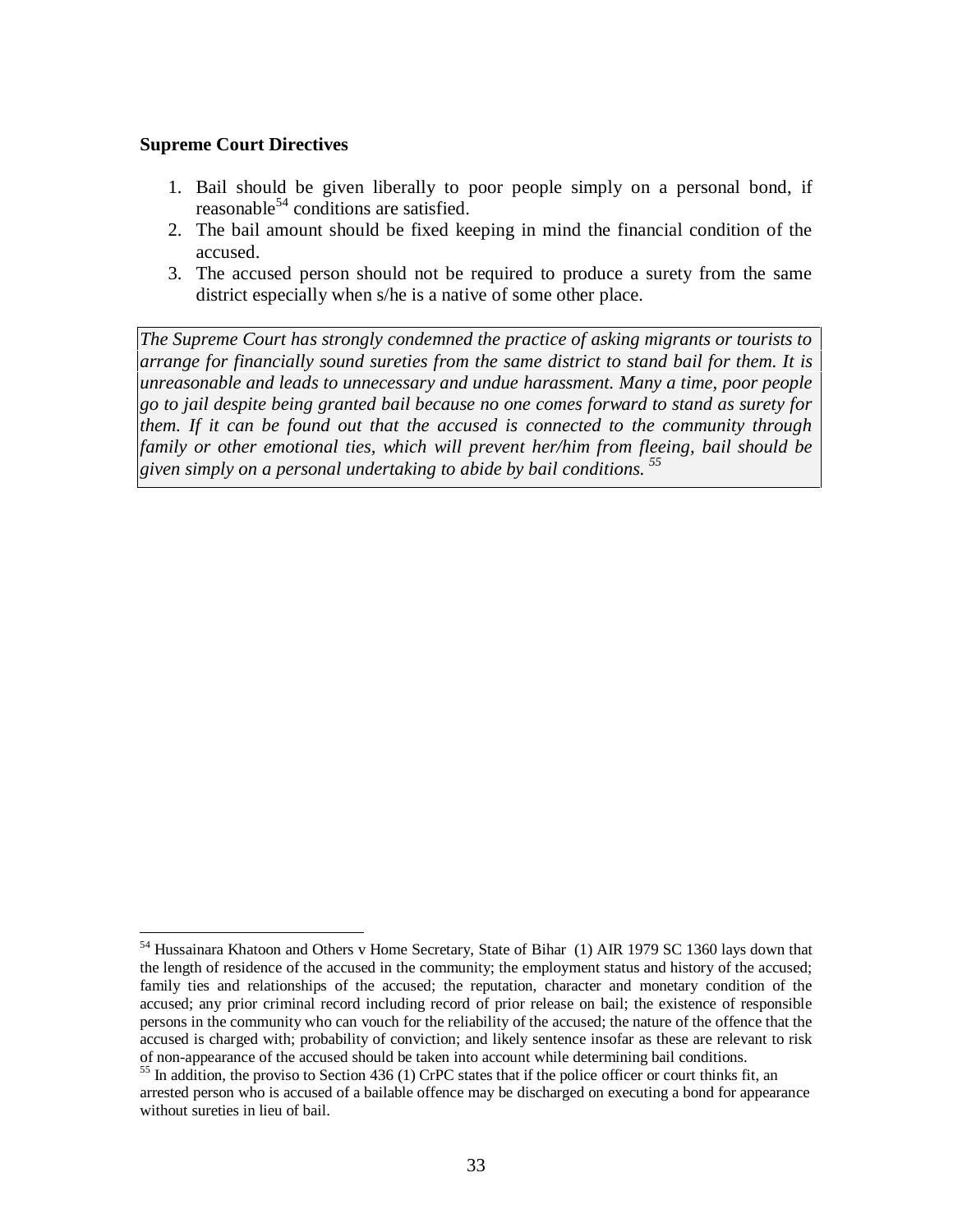## **Compensation NILABATI BEHERA V STATE OF ORISSA 1993 SCC 746**

*Nilabati Behera, a distressed mother, wrote a letter to the Supreme Court asking that she be monetarily compensated for the death of her 22 year old son in police custody. She said that her son, Suman Behera was beaten to death at a police post after being detained in connection with a theft.*

*The Supreme Court immediately admitted a writ petition on her behalf and took up the case. Rejecting the police version that Suman Behera was killed by a running train after he escaped from police custody, the Court asserted that the post-mortem report clearly showed that he died as a result of being beaten up. The question before the Court was whether Nilabati Behera had a right to claim compensation for the wrongful acts of the policemen who caused her sonís death.*

#### **Supreme Court Observations**

Article 9 (5) of the International Covenant on Civil and Political Rights, 1966 lays down that ëanyone who has been the victim of unlawful arrest or detention shall have an enforceable right to compensation'. This Covenant has been ratified by India,<sup>56</sup> which means that the State has undertaken to abide by its terms.

The Supreme Court asserted that ìconvicts, prisoners or undertrials are not denuded of their fundamental rights under Article 21î [Right to Life and Personal Liberty] of the Constitution and there is a corresponding responsibility on the police and prison authorities to make sure that persons in custody are not deprived of the Right to Life.

The State has a  $\ddot{a}$ luty of care' to ensure that the guarantee of Article 21 is not denied to anyone. This  $\ddot{a}$ duty of care' is strict and admits no exceptions the Court said. The State must take responsibility by paying compensation to the near and dear ones of a person, who has been deprived of her/ his life by the wrongful acts of its agents. However, the Court affirmed that the State has a right to recover the compensation amount from the wrongdoers.

They said that the purpose of law is not only to civilize public power but also to assure people that they live under a legal system which protects their interests and preserves their rights. Therefore the High Courts and the Supreme Court as protectors of civil liberties not only have the power and jurisdiction but also the obligation to repair the damage caused by officers of the State to fundamental rights of citizens.

<sup>56</sup> Though India had expressed reservations to this particular article at the time of ratification, the reservations have ceased to have meaning as an enforceable right to be compensation has come to be accepted as a part of international customary law. Also the Supreme Court in various judgements even before Nilabati Beheraís case has upheld the right to be compensated for wrongful acts of State agents. See Rudul Sah (1983) 4 SCC 141; Sebastian M. Hongray (1984) 1 SCC 339; Sebastian M. Hongray (II) (1984) 3 SCC 82; Bhim Singh (1985) 4 SCC 677; Ravikant S. Patil (1991) 2 SCC 373.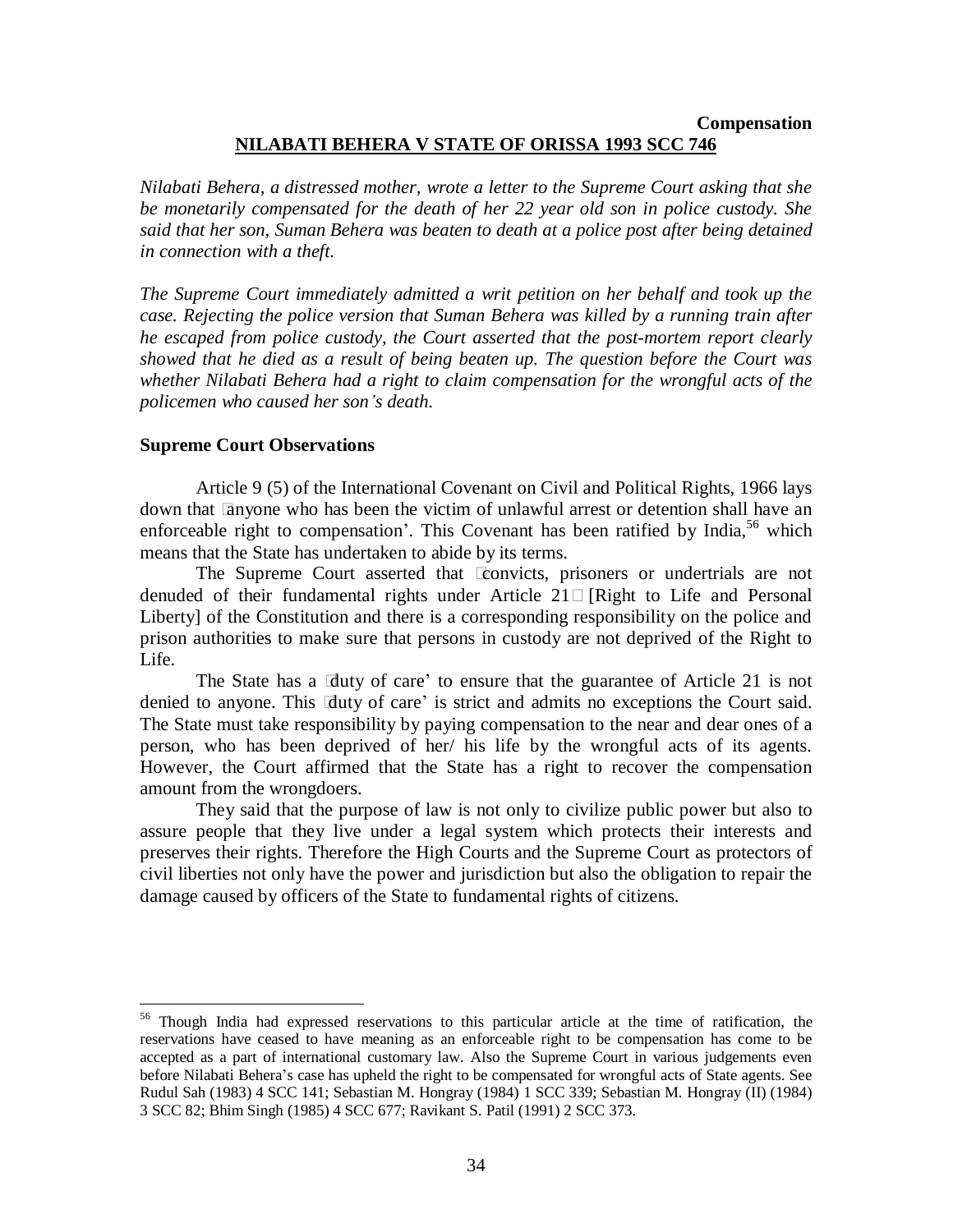## **Supreme Court Directives**

- 1. The State has an obligation to give compensation to a victim or to the heirs of a victim whose fundamental rights have been violated by its agents.<sup>57</sup>
- 2. The State has a right to recover the compensation amount from the guilty officials after appropriate proceedings or inquiry.
- 3. An order of compensation by the State in a criminal case <sup>58</sup> does not prevent the victims or their heirs from claiming further compensation in a civil case [for loss of earning capacity].

*While it is mandatory to conduct a magisterial inquiry into every case of custodial death,<sup>59</sup> the State also has a duty not only to register criminal cases, but also to pay monetary compensation where human rights are violated by its of icers.<sup>60</sup> Courts and human rights commissions regularly give directions to the government to monetarily compensate victims or their families for incidents of custodial death, rape, violence or assaults on dignity. In the majority of these cases, compensation amounts are recovered from the salaries and other benefits of the guilty of icials.*

<sup>&</sup>lt;sup>57</sup> This principle has been reaffirmed in D.K Basu v State of West Bengal AIR 1997 SC 610.<br><sup>58</sup> Section 357 (1) (b) of the Code of Criminal Procedure, 1973 [CrPC] also empowers criminal courts, at the time of sentencing, to make the perpetrator pay a fine which may in whole or in part be paid to the victim forany loss or injury caused by the offence committed. <sup>59</sup> Section <sup>176</sup> CrPC

<sup>&</sup>lt;sup>60</sup> In State of Maharashtra v Ravikant S. Patil 1991 SCC 373, the Supreme Court upheld the award of compensation by the High Court for violation of the fundamental right to Life and Personal Liberty [Article 21of the Constitution] of an undertrial prisoner, who was handcuffed and taken through the streets in a procession by the police.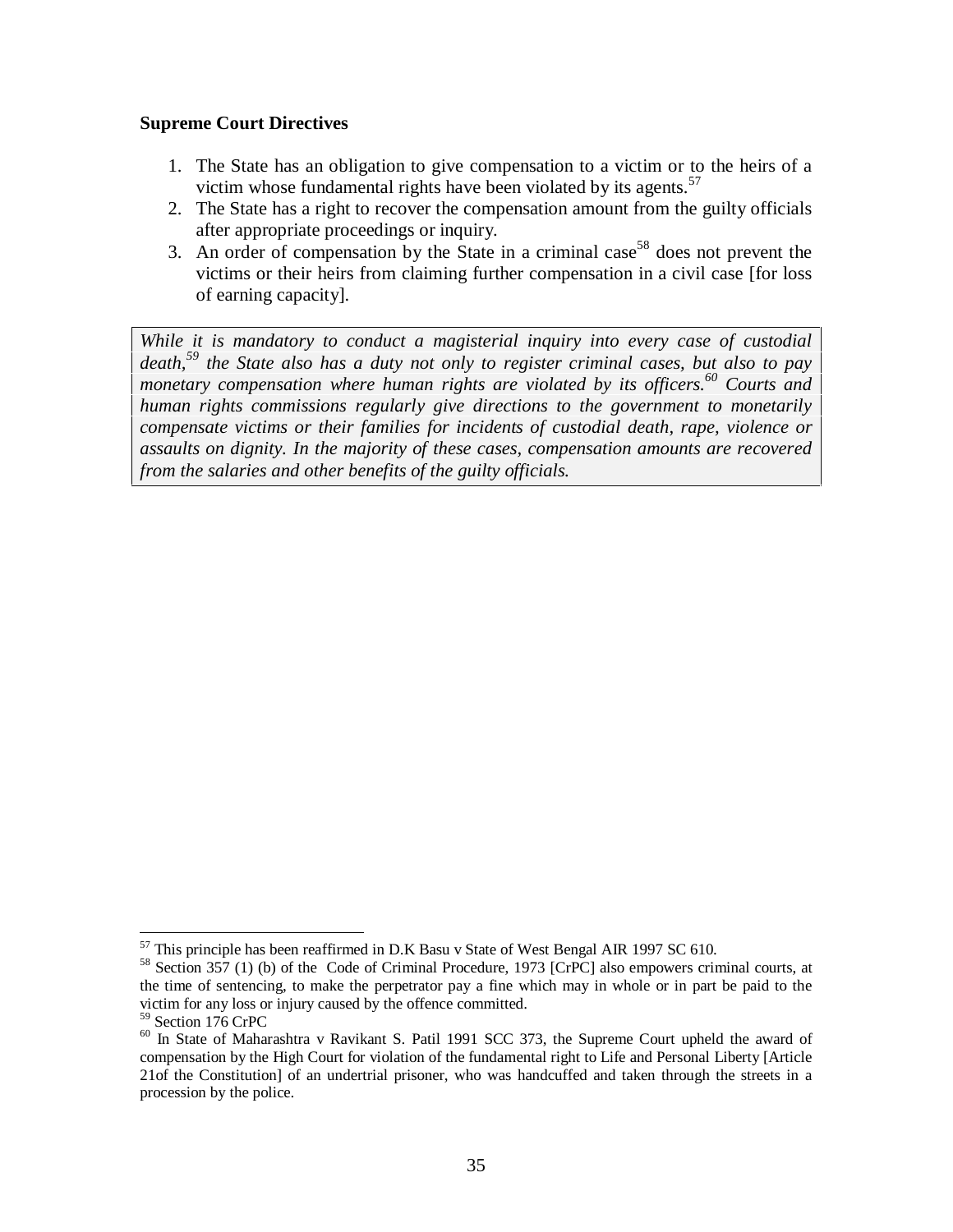## **Encounter Deaths NATIONAL HUMAN RIGHTS COMMISSION [NHRC] GUIDELINES ON ENCOUNTER DEATHS March 29, 1997 and REVISED GUIDELINES December 2, 2003**

*The Andhra Pradesh Civil Liberties Committee [APCLC] complained to the NHRC that the police was killing people whom they suspected to be members of the Peopleís War Group, a militant organisation, in fake encounters. The police said that the deaths took place when armed militants resisted arrest but the Andhra Pradesh Civil Liberties Committee insisted that these were extra-judicial killings amounting to unjustified and unprovoked murders. They gave details of 285 such incidents. The NHRC was unable to take up all the cases because many of them had occurred prior to one year, which is the limitation 61 period for taking up complaints by human rights commissions. Ultimately six cases involving the death of seven people were taken up by the NHRC and guidelines detailing the procedure in respect of encounter deaths were issued in 1997.*

*However, in 2003, the NHRC noting that matters in respect of encounter deaths were not encouraging - as the guidelines were not being followed in their true spirit - made some additions to its existing guidelines. The Commission also expressed concern that all states were not sending information about deaths in encounters and asserted that availability of proper statistics was necessary for the ef ective protection of human rights and discharge of the NHRCís duties.*

Under the law, no one including the police has an unqualified right to take the life of another person. Death of a person by a police officer amounts to culpable homicide not amounting to murder, unless it is established that the causing of death is not an offence in law. If a police officer kills someone in an encounter, s/he must prove that the death was caused either in the legitimate exercise of the right of private defence<sup>62</sup> or in the use of force, proportional to the resistance offered, while arresting a person accused of an offence punishable with death or life imprisonment.<sup>63</sup> This can only be lascertained by a proper investigation and not otherwiseî.

First Information Reports [FIR] recorded at police stations invariably say that, on sighting the police, the other party opened fire with a view to kill. They give the impression that the concerned officers are justified in causing death, exercising their right of self-defence. So, no attempts are made by the police to find out whether officers who fire the bullets are  $\lambda$  justified in law to doing sof.

<sup>&</sup>lt;sup>61</sup> Section 36 (2) of the Protection of Human Rights Act, 1993 lays down that human rights commissions cannot take up a fresh complaint if more than one year has elapsed since the human rights violation was committed.<br> $62$  Under Sections 96-106 of the Indian Penal Code, 1860 [Private Defences]

<sup>63</sup> Section 46 (1) of the Code of Criminal Procedure, 1973 [CrPC] empowers a police officer to ìtouch or confineî the body of a person being arrested if s/he does not submit to the officer's custody by *i* word or actionî(2) empowers a police officer to use i all means necessaryî to effect an arrest if the person being arrested ìforcibly resists the endeavour to arrest himî(3) includes a rider that ìnothing in this section gives a right to cause death of a person who is not accused of an offence punishable with death or with imprisonment for lifeî.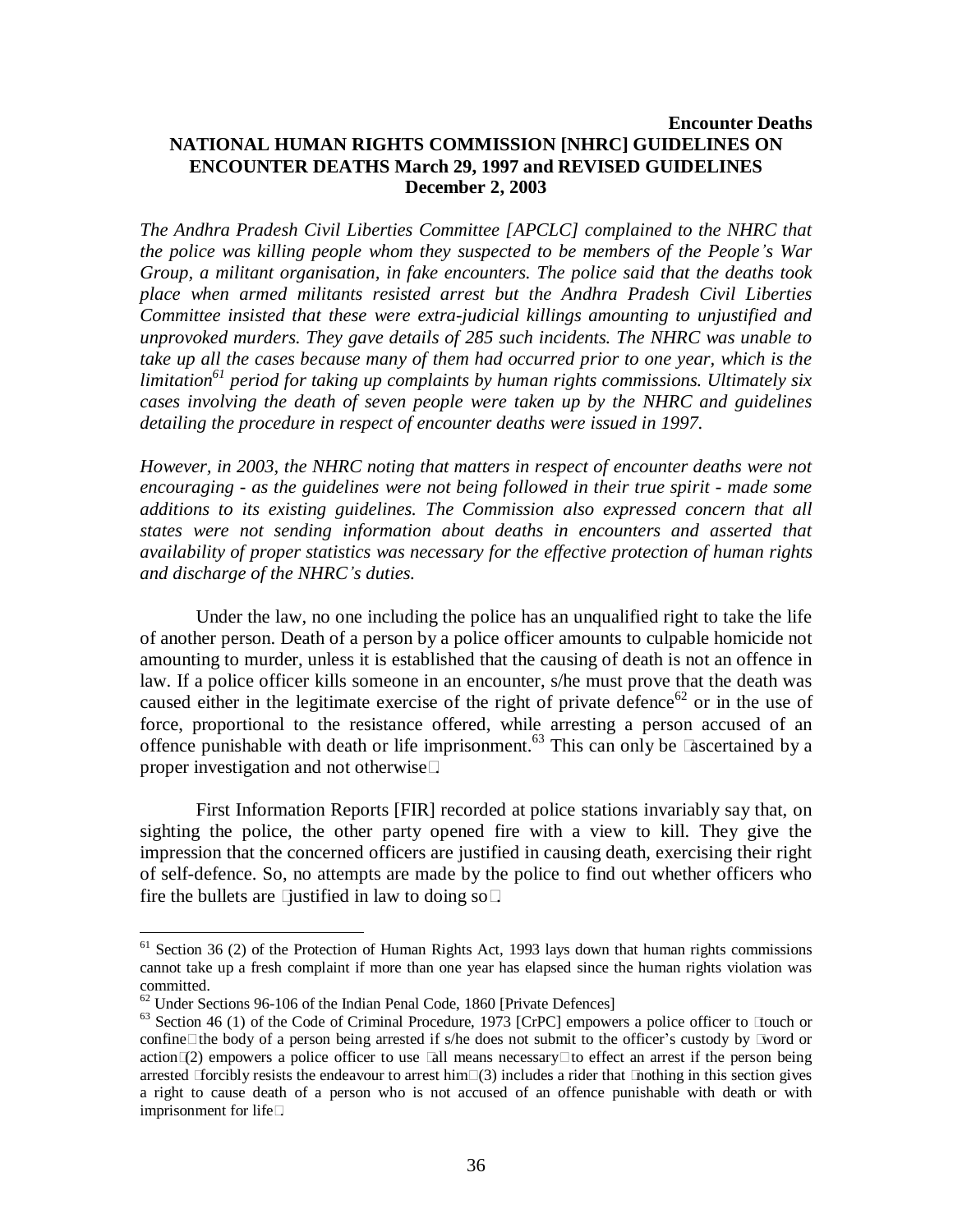Responding to public concerns that in reported encounters, sufficient efforts are not made to ascertain the cause of death and whether the deceased have committed any offences, the National Human Rights Commission has directed all states and union territories to ensure adherence to proper police procedure and conduct of impartial investigations.

## **NHRC Guidelines**

- 1. As soon as information about death being caused in a police encounter is received, the officer in-charge of a police station must record it in the appropriate register.
- 2. It is desirable that the investigation should be handed over to an independent investigation agency such as the Criminal Investigation Department [CID], if members of the encounter party belong to the same police station.
- 3. Whenever a specific complaint is made against the police for committing a criminal act that amounts to culpable homicide, an FIR should be registered under appropriate sections of the Indian Penal Code and investigation should invariably be handed over to the CID.
- 4. A magisterial inquiry must invariably be held in all cases where death has occurred in the course of police action. The next of kin of the dead person must invariably be associated with the inquiry.
- 5. Prompt prosecution and disciplinary action must be initiated against the officers found guilty in the magisterial inquiry/ police investigation.
- 6. The question of compensation being given to the dependents of the dead person will depend on the facts and circumstances of each case.
- 7. No out of turn promotion or instant gallantry rewards will be given to the concerned officers soon after the occurrence. It must be ensured ì[at all costs]î that they are given only after the gallantry of the officer concerned is proven beyond doubt.
- 8. A six monthly statement of all cases of deaths in police action in the state shall be sent by the Director General of Police to the NHRC by January 15 and July 15 every year. The statement may be sent in the following format along-with post mortem reports and inquest reports  $\iota$ [wherever available] $\iota$  and also the inquiry reports:
	- (i) Date and place of occurrence
	- (ii) Police station and district
	- (iii) Circumstances leading to death:
		- (a) self defence in encounter
		- (b) in the course of dispersal of unlawful assembly
		- (c) in the course of effecting arrest
	- (iv) Brief facts of the incident
	- (v) Criminal case number
	- (vi) Investigating agency
	- (vii) Finding of the magisterial inquiry/ inquiry by senior officers: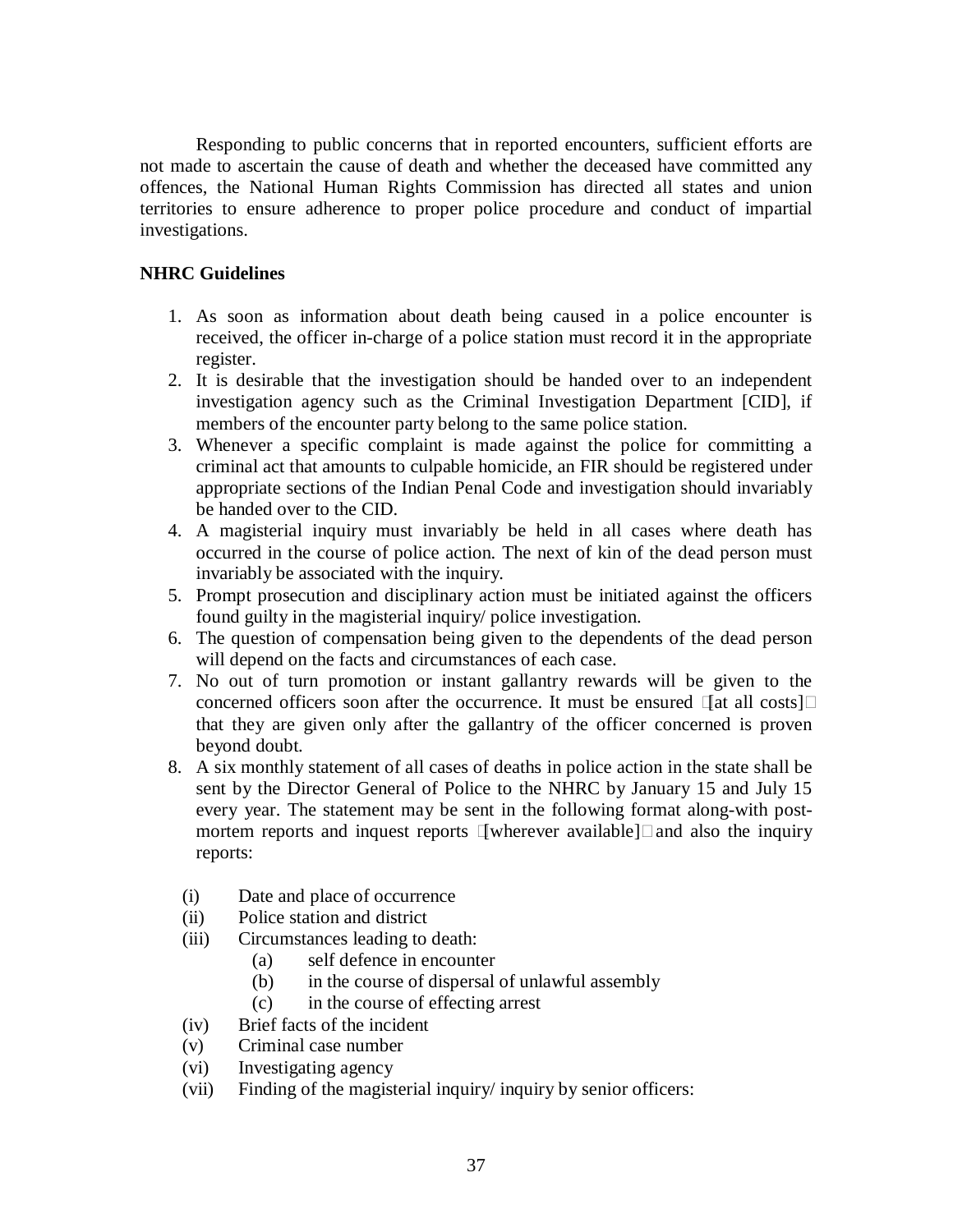- (a) disclosing in particular names and designations of police officials, if found responsible for the deaths; and
- (b) whether use of force was justified and action taken was lawful.

*Eliminating suspected members of outlaw or militant organisations by staging fake encounters amounts to murder. Article 21 of the Constitution lays down that no one shall be deprived of life or personal liberty, except according to the procedure established by law. The Supreme Court has said that ìeven a person under death sentence has human rights which are non-negotiable and even a dangerous prisoner, standing trial has basic liberties* which cannot be bartered away...".<sup>64</sup>

<sup>64</sup> Sunil Batra v Delhi Administration 1978 SCC 494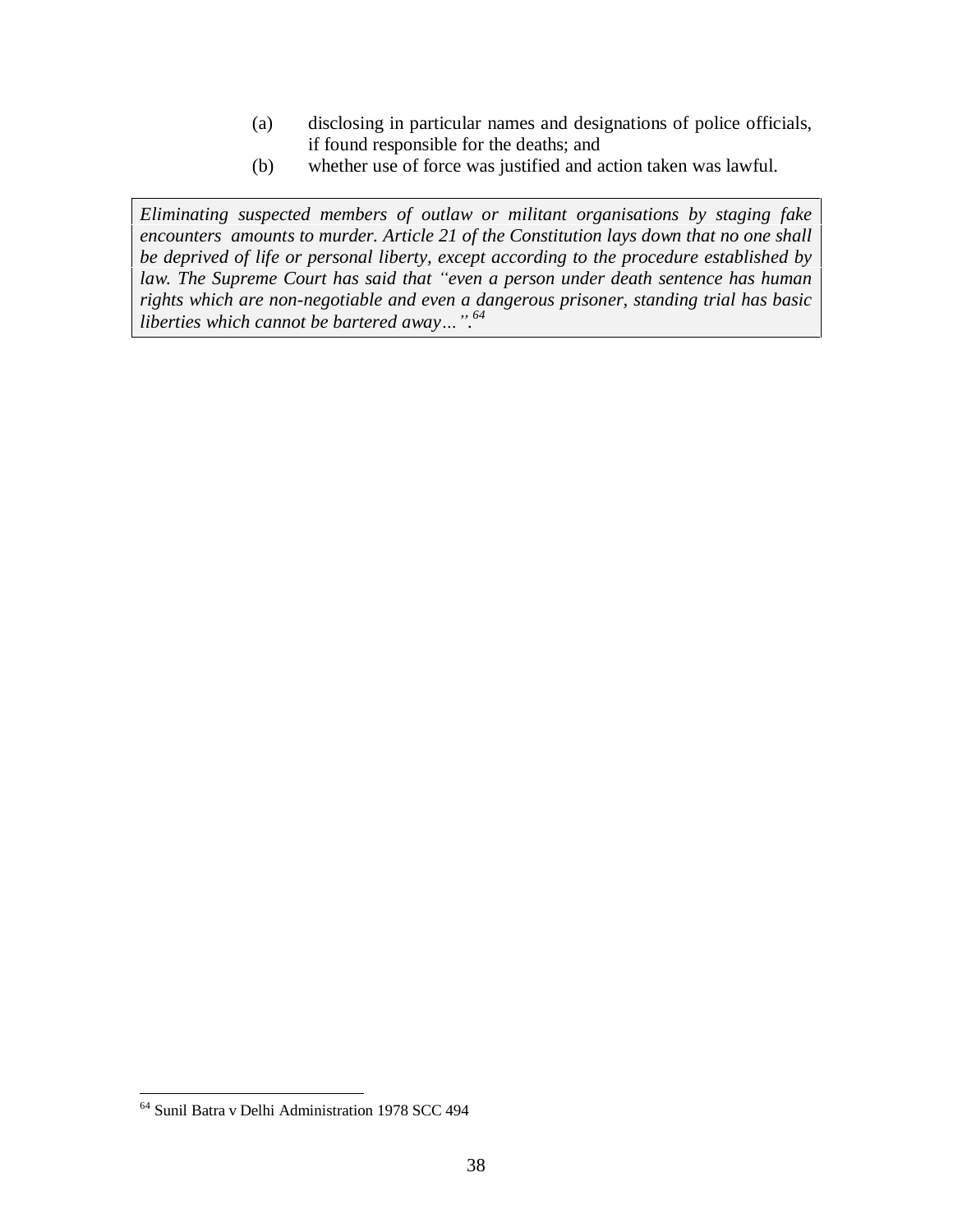## **Lie Detector Tests NATIONAL HUMAN RIGHTS COMMISSION [NHRC] GUIDELINES ON POLYGRAPH [LIE DETECTOR] TESTS January 11, 2000**

*Complaints came to the NHRC that the police, without explaining to people, the full implications of a lie detector test - which requires prior injection a drug - was making them take it, in violation of their fundamental right against self-incrimination.*

*Since lie detector or polygraph tests are not regulated by any particular law as such, the NHRC has laid down guidelines for the conduct of these tests. While issuing these guidelines, the NHRC followed the principle: ìin the absence of a specific ëlawí, any intrusion into fundamental rights must be struck down as constitutionally invidious [violative]î.<sup>65</sup>*

Lie detector tests can become an instrument to compel the accused to be a witness against her/himself, in violation of Article 20 (3) of the Constitution [Right against Self-Incrimination].

The NHRC said that it was aware that lie detector tests have been held consistent with due process of law by courts in the United States, on grounds that they are a part of everyday life.<sup>66</sup> However, in ìIndia's context the immunity from invasiveness [as an aspect of Article 21- Right to Life and Personal Liberty] and from self-incrimination must be read togetherî.

General powers of the State cannot intrude upon the liberty or constitutional rights of a person. The invasiveness of a lie detector test overrules the argument of the police that the authority to use lie detector tests comes from their powers under the Code of Criminal Procedure [CrPC] 67 to question and interrogate suspects.

Holding of such tests is ìthe prerogative of the individual and not an empowerment of the police.....it must perforce be regarded as illegal and unconstitutional unless it is voluntarily undertaken under non-coercive circumstancesî.

#### **NHRC Guidelines**

- 1. Lie detector tests must not be carried out without the consent of the accused.
- 2. If the accused volunteers to take a lie detector test, s/he must be given access to a lawyer to explain the physical, emotional and legal implications of the test. The implications must also be explained by the police.
- 3. Consent to take a lie detector test must be recorded before a Judicial Magistrate.
- 4. The magistrate must take into account, the time the accused has been in detention and the nature of her/his interrogation. This should be done to find out whether the accused is being coerced into giving consent.
- 5. At the time of recording consent, the accused must be represented by a lawyer. The lawyer will explain that the statement [given during the test] does not have

<sup>65</sup> Ram Jawaya Kapur (1955) 2 SCR 225; Kharak Singh (1964) 1 SCR 332; Benett Coleman (1972) 2 SCR 288; Thakur Bharat Singh (1967) 2 SCR 454; Bishamber Dayal (1982) 1 SCC 39; Naraindass (1974) 3 SCR; Satwant (1967) 3 SCR 525

<sup>66</sup> Breithbaupht v Abram (1957) 352 US 432

 $67$  Sections 160-167 CrPC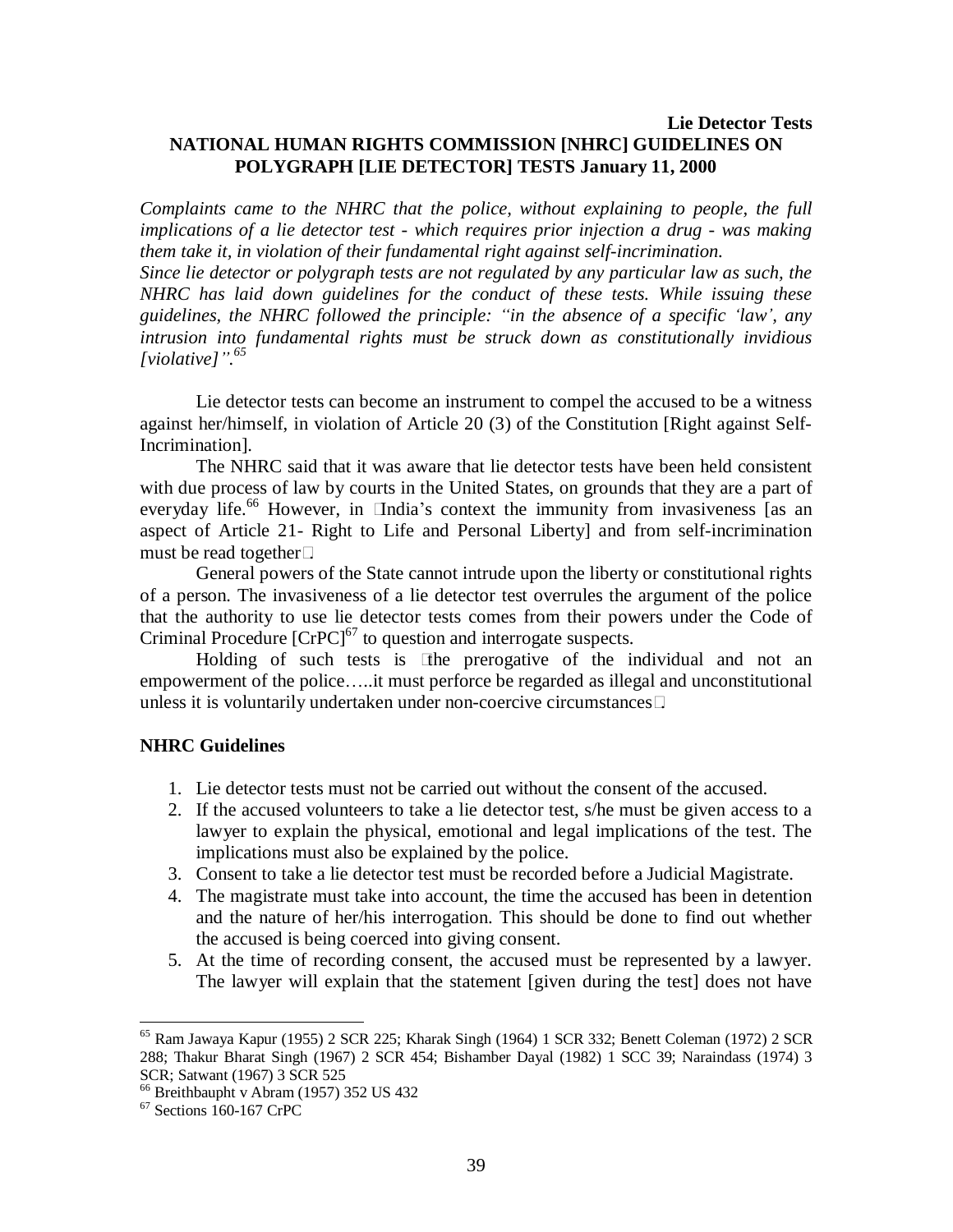the status of a confessional statement given to a magistrate.<sup>68</sup> It will have the status of a statement made to the police.<sup>69</sup>

- 6. The actual recording of the lie detector test should be done by/in an independent agency ì[such as a hospital]îand in the presence of a lawyer.
- 7. A full medical and factual narration of the manner in which information is received must be taken on record.

*Forcing a person to take a lie-detector test is illegal. Consent must be taken before subjecting a person to a lie-detector test. Also, there is no scientific evidence to prove that results obtained from polygraph tests are conclusive. Failing a lie-detector test does not mean that the person is guilty. Polygraph tests measure responses on the premise, that a person is being untruthful, if there are sudden changes in her/his breathing, heart and blood pressure rates. A truthful person can fail the test if s/he is nervous, has health problems or is just surprised by the question.*

<sup>68</sup> Under Section 164 CrPC, this statement is admissible as evidence in a court of law

 $69$  Under Section 161 CrPC, this statement is not admissible as evidence in a court of law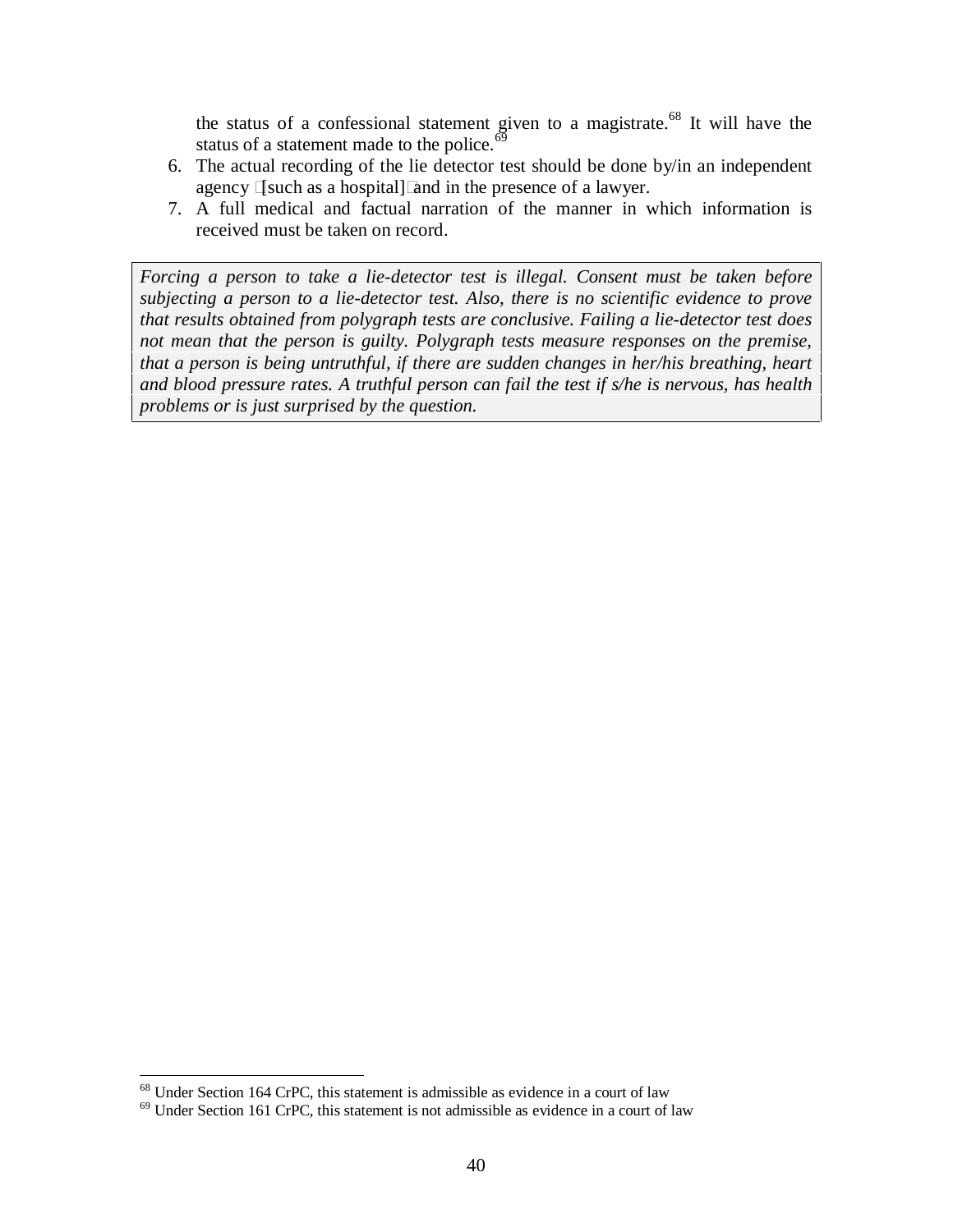## **Police-Public Relations NATIONAL HUMAN RIGHTS COMMISSION [NHRC] GUIDELINES ON POLICE ñ PUBLIC RELATIONS December 22,1999**

*National Human Rights Commission guidelines on police-public relations are of particular relevance to officers at the cutting edge level, i.e those who are posted at police stations. These guidelines have been communicated to all chief secretaries and police chiefs. They are in an invaluable aid for police of icers to perform their duties in a manner compatible with prevailing human rights standards.*

## **Toll free telephone number for the public to convey crime information to the public**

Police services of all states should set up a toll free telephone number for the public's convenience. In Kerala, this number is 1090. The National Human Rights Commission has recommended that for the purpose of uniformity, all states should have the same number i.e 1090. They have advocated that:

- The number should be dedicated to public use and installed in the Police Control Room/Police Station/ Sub-Divisional Office.
- The number should be toll free within the state, enabling people from remote parts or interiors of districts to access it.
- Callers should not be compelled to reveal their identity. They may be given a code number to identify themselves to know the result of the investigation.
- Callers should be rewarded for their public-spirited service by issuing commendation certificates if the information results in detection of crimes.

#### **Registration of offences and information about progress in investigation**

Transparency in the investigation process must be maintained. The Commission has stressed that complainants must have access to information about their cases. They have said that:

- A First Information Report [FIR] should be registered promptly on receiving a complaint about a cognizable offence.<sup>70</sup>
- A copy of the FIR should be given to the complainant and an entry about this should be made in the First Case Diary.<sup>71</sup>
- If the complaint does not make out a cognizable offence, the police should explain to the complainant, the reasons why the complaint cannot be registered.
- If investigation is not completed within three months of the FIR being registered, the complainant should be informed in writing giving specific reasons for the delay.

<sup>70</sup> State of Haryana v Bhajan Lal AIR 1992 SC 604

 $71$  Section 154 (2) CrPC lays down that a copy of the FIR shall be given free of cost to the complainant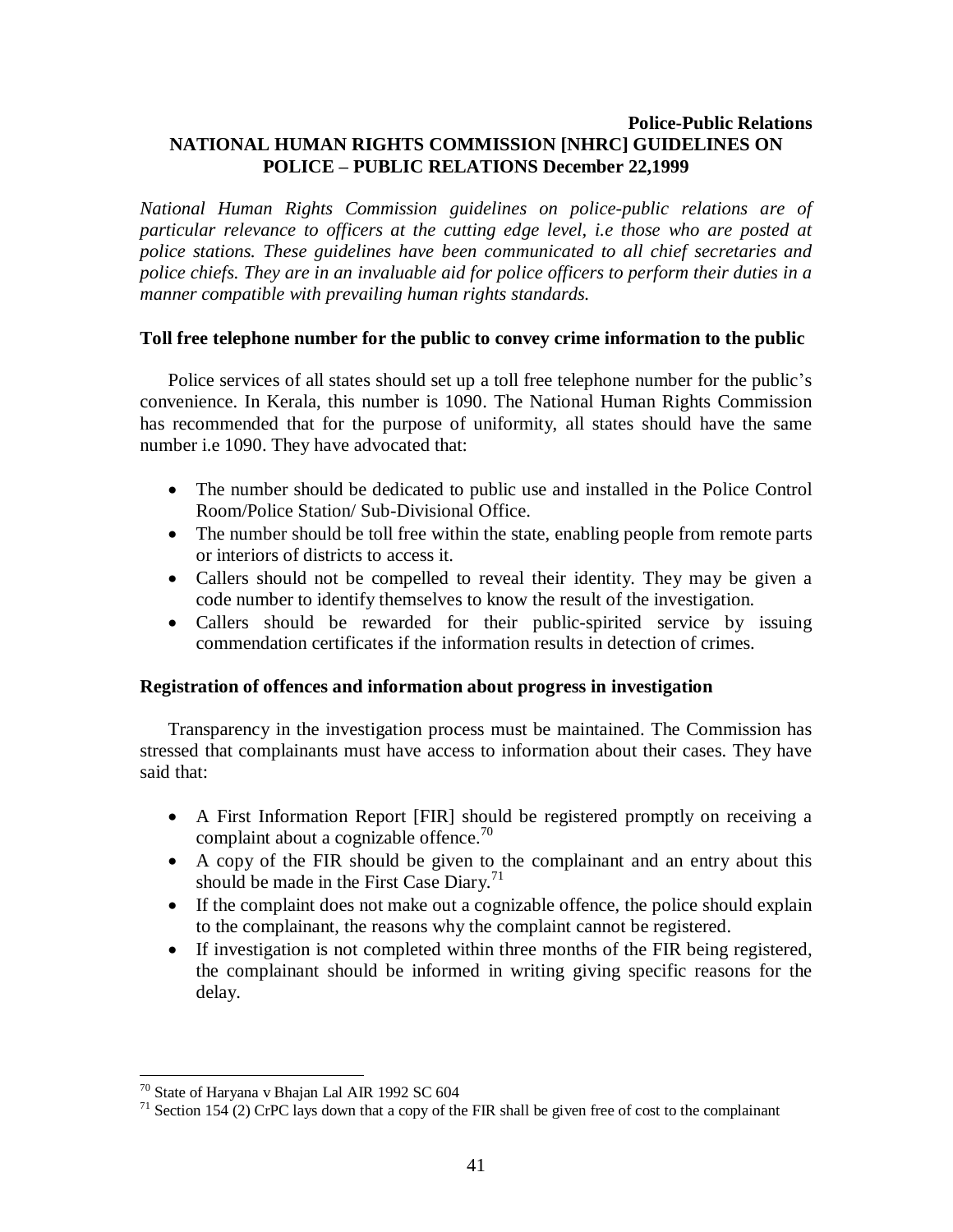- Proof of having informed the complainant [postal acknowledgement or written acknowledgement] about reasons for the delay in investigation should be kept on the Case Diary file.
- If investigation is not completed within six months of registering the FIR, the complainant should be informed again in writing about the reasons for non completion of investigation, and the acknowledgement should be kept on the Case Diary file.
- If the investigation is not completed within one year, a more detailed  $\tilde{i}$  intimation $\tilde{i}$ [memo] should be prepared by the investigating officer giving reasons for the delay to the complainant. The intimation is should be endorsed by a gazetted officer who directly supervises the work of the investigating officer. The gazetted officer should personally verify the reasons for delay given by the investigating officer. A record of the *i* intimation<sup> $\hat{i}$ </sup> and its acknowledgement by the complainant should be kept on the Case Diary file.
- The complainant should be informed once the investigation is completed and a charge-sheet is filed before the court. A copy of the charge-sheet should be given to the complainant by the police. In case the complainant is not available for some reason, her/his family should be informed.

## **Meeting of Station House Officers with the Public**

In order to strengthen police-public relations, Station House Officers [SHO] must hold regular monthly meetings in areas falling under their jurisdiction. This will enable people to voice their grievances to the SHO. It will also give the police an opportunity to inform people about law and order issues and enlist their cooperation in maintaining peace and preventing crime. The Commission has advocated that senior officers should also take part in these meetings along-with Station House Officers.

*In a democratic nation, peopleís participation in governance is of utmost importance. As a vital component of the governmental machinery, the police too, are under an obligation to take into account community aspirations and tailor policing to serve the communityís needs best. Transparency and openness in functioning are excellent ways to break barriers and engage in people-oriented policing.*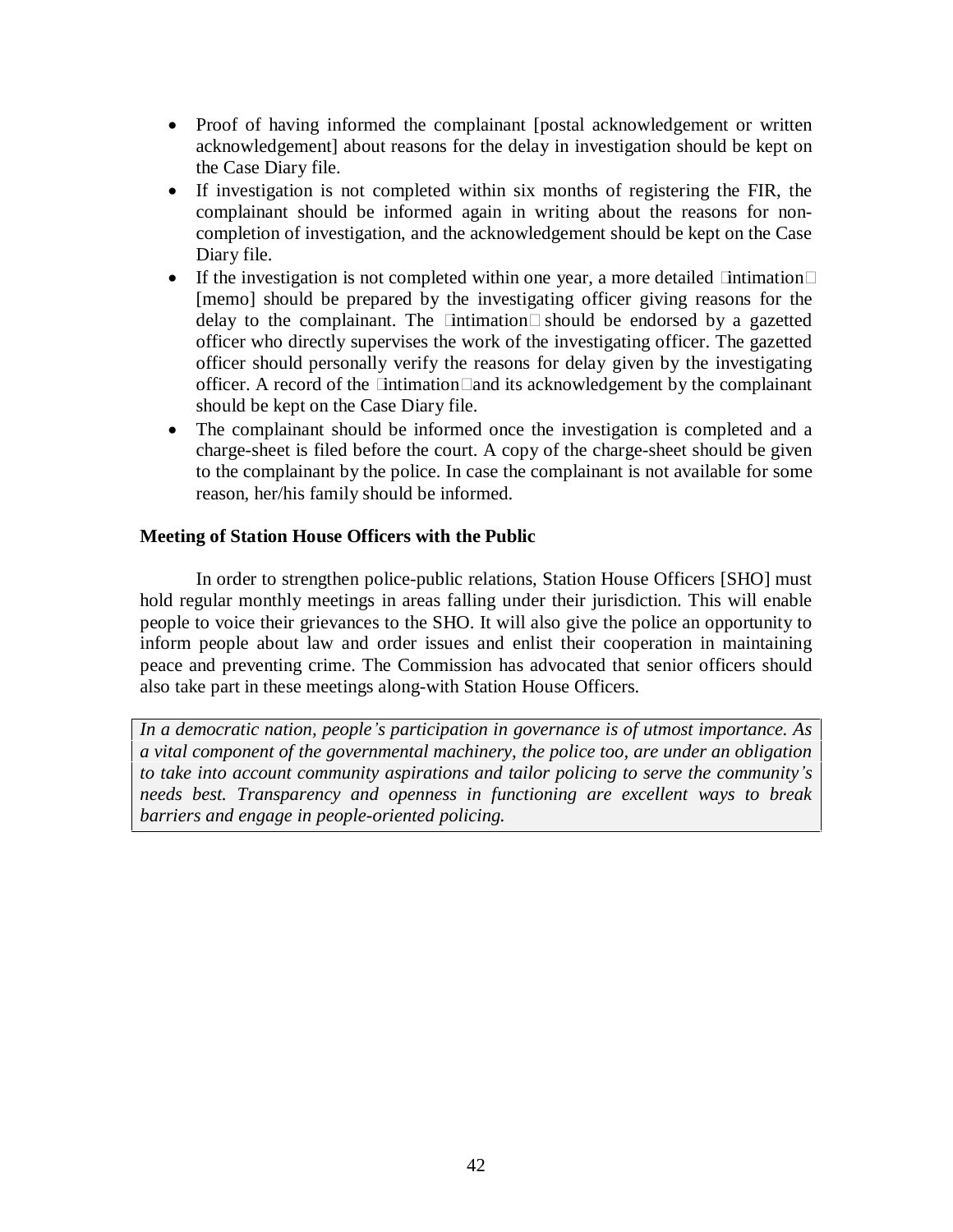## **Arrest NATIONAL HUMAN RIGHTS COMMISSION [NHRC] GUIDELINES ON ARREST November 22,1999**

*Concerned with the large number of complaints about abuse of police powers, particularly in relation to arrest and detention, the National Human Rights Commission has drawn up a set of guidelines. They are based on constitutional provisions, existing laws, Supreme Court decisions and National Police Commission recommendations. The Commission has said that these guidelines should be translated into regional languages and made available in all police stations throughout the country. They have also said that the police must set up a complaints redressal mechanism to promptly and ef ectively investigate complaints regarding violation of NHRC guidelines.*

#### **Procedure to be followed prior to arrest**

The Supreme Court has laid down in Joginder Kumar's case<sup>72</sup> that arrest without warrant should be carried out only after  $\ddot{\mathbf{e}}$  easonable satisfaction' is reached about the genuineness of a complaint; a person's complicity in the offence; and the need to make an arrest.<br>The National Human Rights Commission on its part has asserted that arrests in

bailable offences must be avoided unless there is a strong possibility that the person will run away. A police officer must be able to justify an arrest. An arrest without warrant can be justified only in the following circumstances:

- i. Where the case involves a grave offence such as murder, dacoity, robbery, rape etc. and it is necessary to arrest the suspect to prevent her/him from escaping or evading the process of law; and/or
- ii. Where the suspect is given to violent behaviour and likely to commit more offences; and/or
- iii. Where the suspect needs to be prevented from destroying evidence; interfering with witnesses; or warning other suspects who have not yet been arrested; and/or
- iv. The suspect is a habitual offender, who unless arrested is likely to commit similar or further offences.  $[3^{rd}$  Report of the National Police Commission]<sup>73</sup>

#### **Procedure to be followed at the time of arrest**

*Human dignity must be upheld and minimal force should be used while arresting and searching suspects.*

- As a rule, use of force should be avoided while making an arrest.
- In case the person being arrested offers resistance, minimum force should be used and care should be taken to see that injuries are avoided.

<sup>72</sup> Joginder Kumar v State of U.P 1994 SCC 260

<sup>73</sup> Government of India, 1980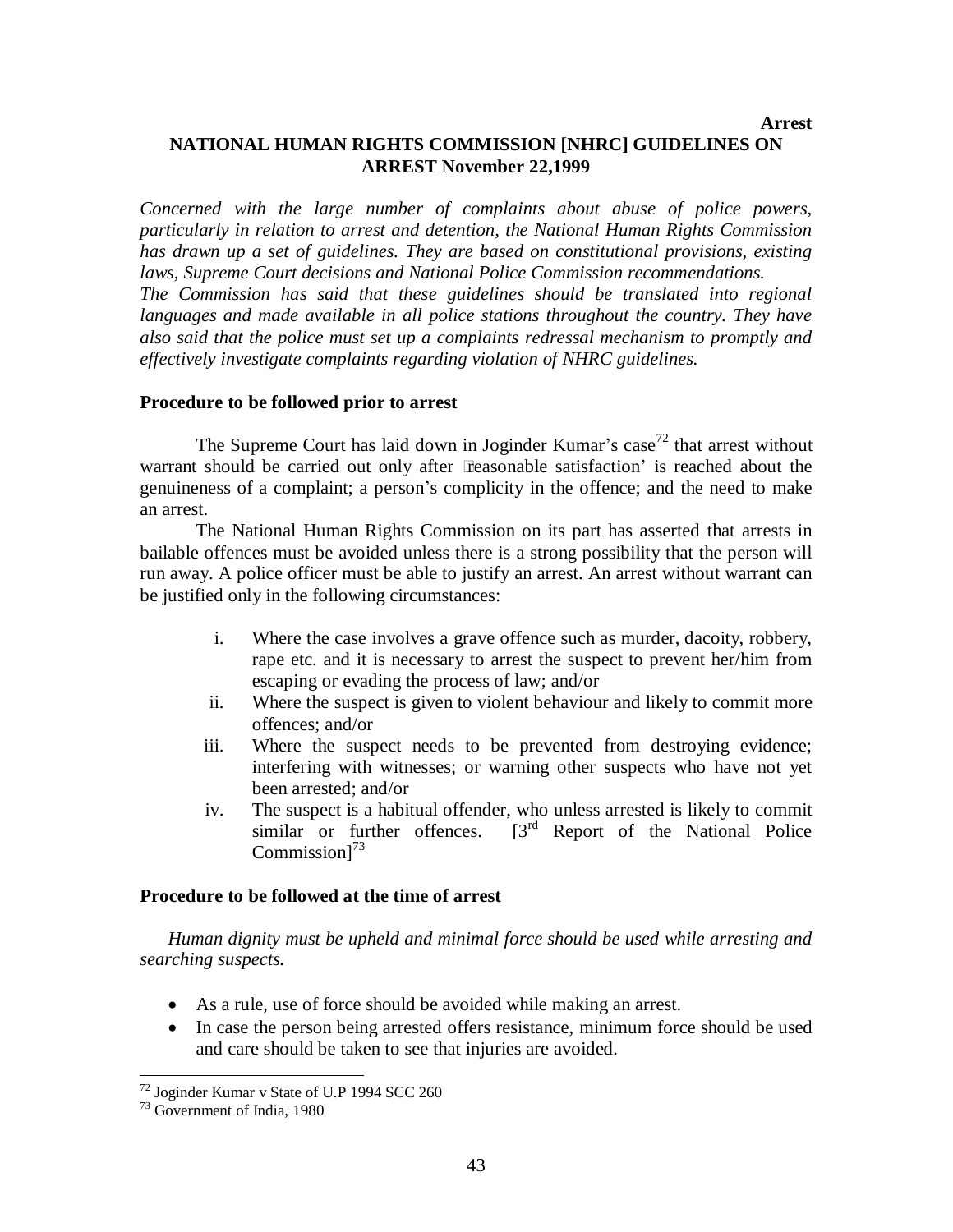- Dignity of the arrested person should be protected. Public display or parading of the arrested person is not permitted.<sup>74</sup>
- Search of the arrested person should be carried out with due respect for her/his dignity and privacy. Searches of women should only be done by women, with strict regard to decency.<sup>75</sup>
- Women should not be arrested between sunset and sunrise. As far as practicable, women police officers should be associated when the person being arrested is a woman.
- Force should never be used while arresting children or juveniles. Police officers should take the help of respectable citizens to ensure children and juveniles are not terrorised, and the need to use coercive force does not arise.<sup>76</sup>
- The arrested person should be immediately informed about the grounds of arrest in a language s/he understands.<sup>77</sup>
- In case a person is arrested for a bailable offence, s/he must be informed about her/his right to be released on bail.<sup>78</sup>
- Information regarding arrest and detention should be communicated without delay to the police control room and to the district and state headquarters. A round-the clock monitoring mechanism should be put in place in this regard.<sup>79</sup>

## **Procedure to be followed after arrest**

*Constitutional and legal provisions requiring an arrested person to be informed about the grounds of arrest, her/his right to be represented by a lawyer and to be promptly produced before a court must be strictly followed.*

Article 22 (1) of the Constitution lays down that an arrested person must be informed as soon as possible about the grounds of arrest; s/he must not be denied the right to consult and be defended by legal counsel of her/his choice. Section 50 (1) of the CrPC requires a police officer to communicate to the arrested person, grounds of the arrest and full particulars of the offence under which s/he is being arrested.

Article 22 (2) requires an arrested person to be produced before the nearest magistrate within 24 hours. Section 57 of the CrPC says that an arrested person cannot be in kept in custody for more than 24 hours without the order of a magistrate.

<sup>74</sup> State of Maharashtra v Ravikant S. Patil 1991 SCC 373

 $75$  Section 51 (2) CrPC

<sup>&</sup>lt;sup>76</sup> Section 10 (1) of The Juvenile Justice (Care and Protection of Children) Act, 2000 lays down that as soon a juvenile in conflict with the law is apprehended by the police, s/he should be placed under the charge of the special juvenile police unit or the designated police officer who shall immediately report the matter to a member of the Juvenile Justice Board.<br><sup>77</sup> Sheela Barse v State of Maharashtra 1983 SCC 96

<sup>&</sup>lt;sup>78</sup> Section 50 (2) CrPC. Section 436 (1) CrPC lays down that when a person is arrested for a balaible offence, s/he has a right to be released on bail upon arrest.<br><sup>79</sup> D.K Basu v State of West Bengal AIR 1997 SC 610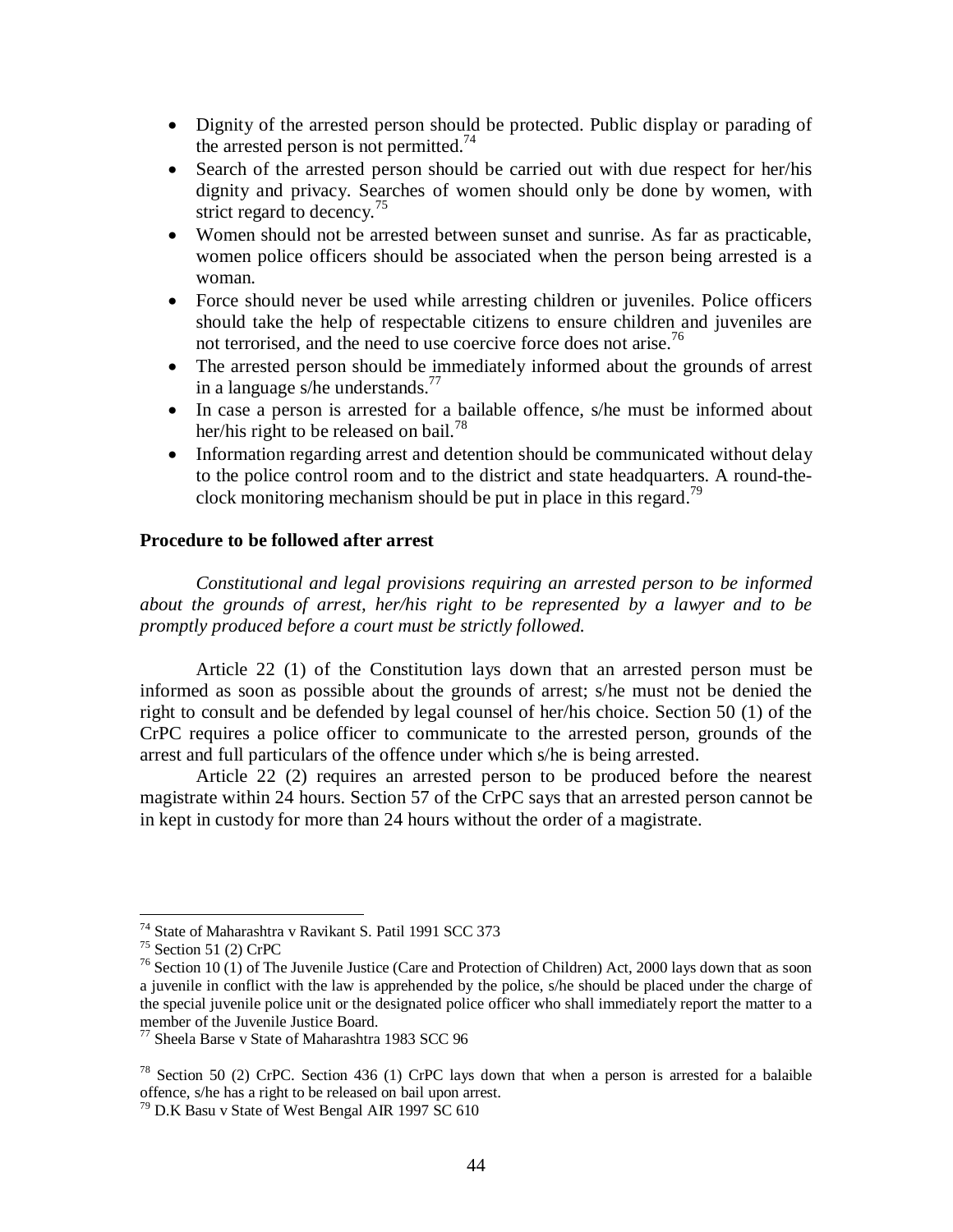#### **Procedure in respect of interrogation**

*Methods of interrogation must be consistent with individual rights relating to life, liberty and dignity.*

- $\bullet$  Torture and degrading treatment of suspects is prohibited.<sup>80</sup>
- Interrogation of an arrested person should be conducted in a clearly identifiable place, which has been notified for the purpose by the government.
- The place of interrogation must be accessible. Relatives or a friend of the arrested person must be informed where s/he is being interrogated.
- An arrested person should be permitted to meet a lawyer at any time during the interrogation.

## **NHRC Directions on Mandatory Reporting of Custodial Death/ Rape and Video- Filming of Post Mortem Examinations**

*All cases of custodial death and custodial rape whether in police lock-up or in jail must be reported to the NHRC within 24 hours of occurrence by the concerned District Magistrate or Superintendent of Police. Failure to report promptly will give rise to the presumption that there is an attempt to suppress the incident.<sup>81</sup>*

*All post-mortem examinations in respect of custodial deaths should be video-filmed and a copy of the recording should be sent to the NHRC along-with the post mortem report.<sup>82</sup>*

*Autopsy Report forms prescribed by the NHRC should be used to record the findings of the post-mortem examination.<sup>83</sup>*

 $80$  Article 21 of the Constitution lays down that iNo person shall be deprived of his [her] life or personal liberty except according to procedure established by lawî. When constitutional rights of a person are invaded, the court has the jurisdiction to compensate the victim by awarding monetary compensation. Bhim Singh 1986 Cri L.J 192 (SC); Nilabati Behera 1993 SCC 746; D.K Basu AIR 1997 SC 610; PUCL AIR

<sup>1997</sup> SC 568. <sup>81</sup> This was communicated by the Commission to Chief Secretaries of all states and union territories in its letter dated December 14, 1993.

 $\frac{82}{10}$  The Commission in its letter dated August 10, 1995 to Chief Ministers of all states has recognised that video- filming involves extra cost. But human life is more valuable than the cost of video-filming and

 $83$  These forms have been developed by the NHRC after obtaining views of experts. The Commission has written to Chief Ministers/ Administrators of all states and union territories in its letter dated March 27, 1997 to prescribe its model autopsy form and inquest procedure.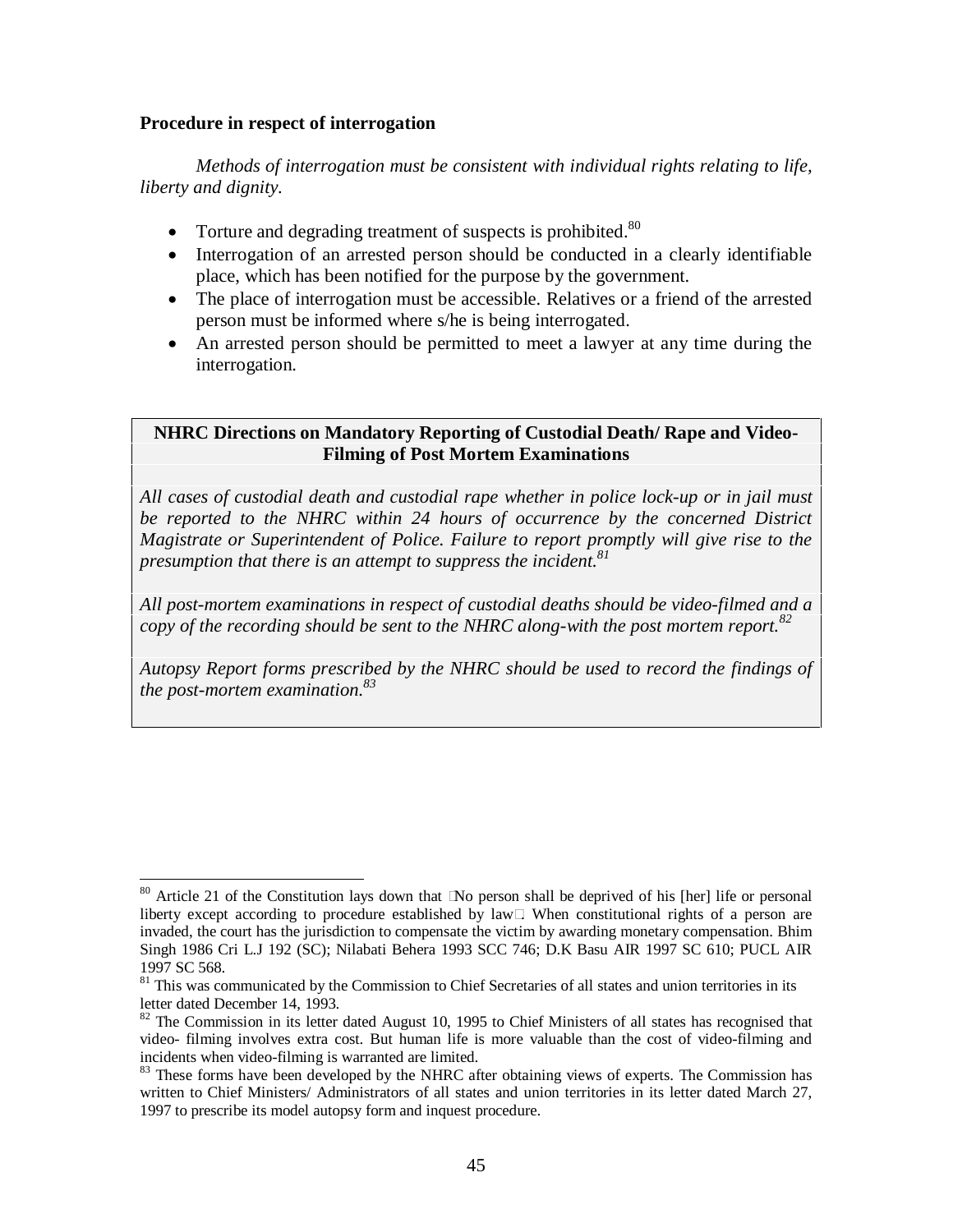## **Afterword**

Good policing involves respecting human rights and upholding the *Rule of Law*. This has been strongly emphasised by the Supreme Court and the National Human Rights Commission. As protectors of people's rights, police officers are expected to display integrity, transparency, accountability and most of all respect for human dignity. *Rule of Law* requires that the police – an integral part of the criminal justice system – must respect and uphold the rights and liberty of individuals.

Sadly, despite democracy and freedom for over fifty years now, there still is a lot of distrust between the public and the police. People see the police as an authoritarian organisation, removed from society, with little or no respect for the rights of the ordinary person. However, today we live in a democratic country and the police as a vital component of the State must operate according to democratic norms. Individual rights occupy a pride of place in our constitutional culture. Any encroachment upon them, whether it is non-registration of a First Information Report [FIR]; launching a malicious investigation; illegally detaining suspected persons or their families; carrying out an improper arrest; using excessive force; or torturing suspects to extract confessions goes against the basic principles of democratic policing.

Sharing information with the public, securing their cooperation in policing, and acknowledging that individuals have a right to privacy and security of their person are essential elements of democratic policing- the furtherance of which, is the aim of this compilation.

In a democratic society, the police serve to protect, rather than impede, freedoms. The very purpose of the police is to provide a safe, orderly environment in which these freedoms can be exercised. A democratic police force is not concerned with people's beliefs or associates, their movements or conformity to state ideology. It is not even primarily concerned with the enforcement of regulations or bureaucratic regimens. Instead, the police force of a democracy is concerned strictly with the preservation of safe communities and the application of criminal law equally to all people, without fear or favourî.

(United Nations International Police Task Force, 1986)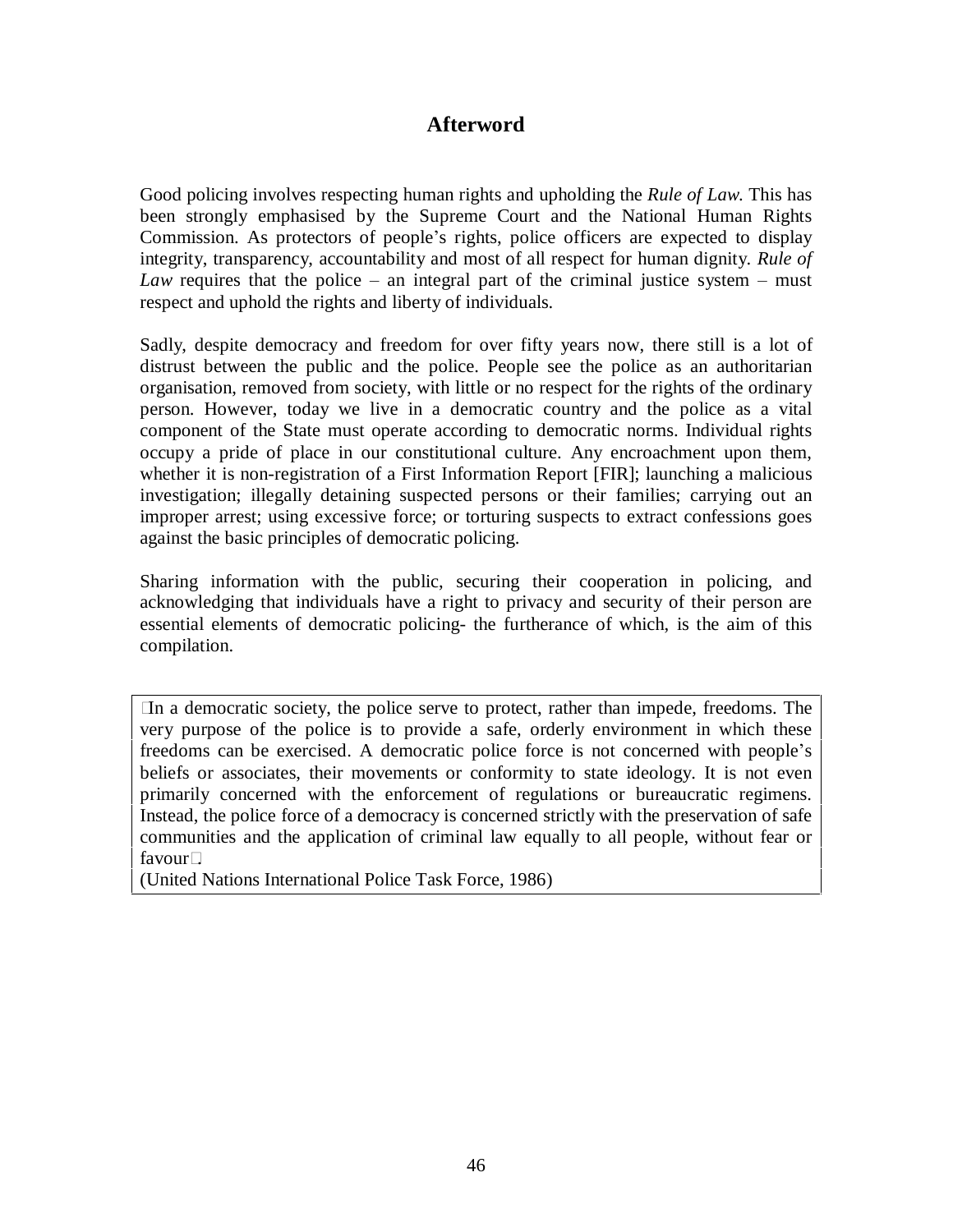# **Code of Conduct for the Police in India**

- 1. The police must bear faithful allegiance to the Constitution of India and respect and uphold the rights of the citizens as guaranteed by it.
- 2. The police should not question the propriety or necessity of any law duly enacted. They should enforce the law firmly and impartially, without fear or favour, malice or vindictiveness.
- 3. The police should recognise and respect the limitations of their powers and functions. They should not usurp or even seem to usurp the functions of the judiciary and sit in judgement on cases to avenge individuals and punish the guilty.
- 4. In securing the observance of law or in maintaining order, the police should as far as practicable, use the methods of persuasion, advice and warning. When the application of force becomes inevitable, only the irreducible minimum of force required in the circumstances should be used.
- 5. The prime duty of the police is to prevent crime and disorder and the police must recognise that the test of their efficiency is the absence of both and not the visible evidence of police action in dealing with them.
- 6. The police must recognise that they are members of the public, with the only difference that in the interest of the society and on its behalf they are employed to give full time attention to duties which are normally incumbent on every citizen to perform.
- 7. The police should realise that the efficient performance of their duties will be dependent on the extent of ready cooperation that they receive from the public. This, in turn, will depend on their ability to secure public approval of their conduct and actions and to earn and retain public respect and confidence.
- 8. The police should always keep the welfare of the people in mind and be sympathetic and considerate towards them. They should always be ready to offer individual service and friendship and render necessary assistance to all without regard to their wealth and / or social standing.
- 9. The police should always place duty before self, should maintain calm in the face of danger, scorn or ridicule and should be ready to sacrifice their lives in protecting those of others.
- 10. The police should always be courteous and well-mannered; they should be dependable and impartial; they should possess dignity and courage; and should cultivate character and the trust of the people.

Issued by the Ministry of Home Affairs and communicated to Chief Secretaries of all States/ Union Territories and Heads of Central Police Organisations on July 4, 1985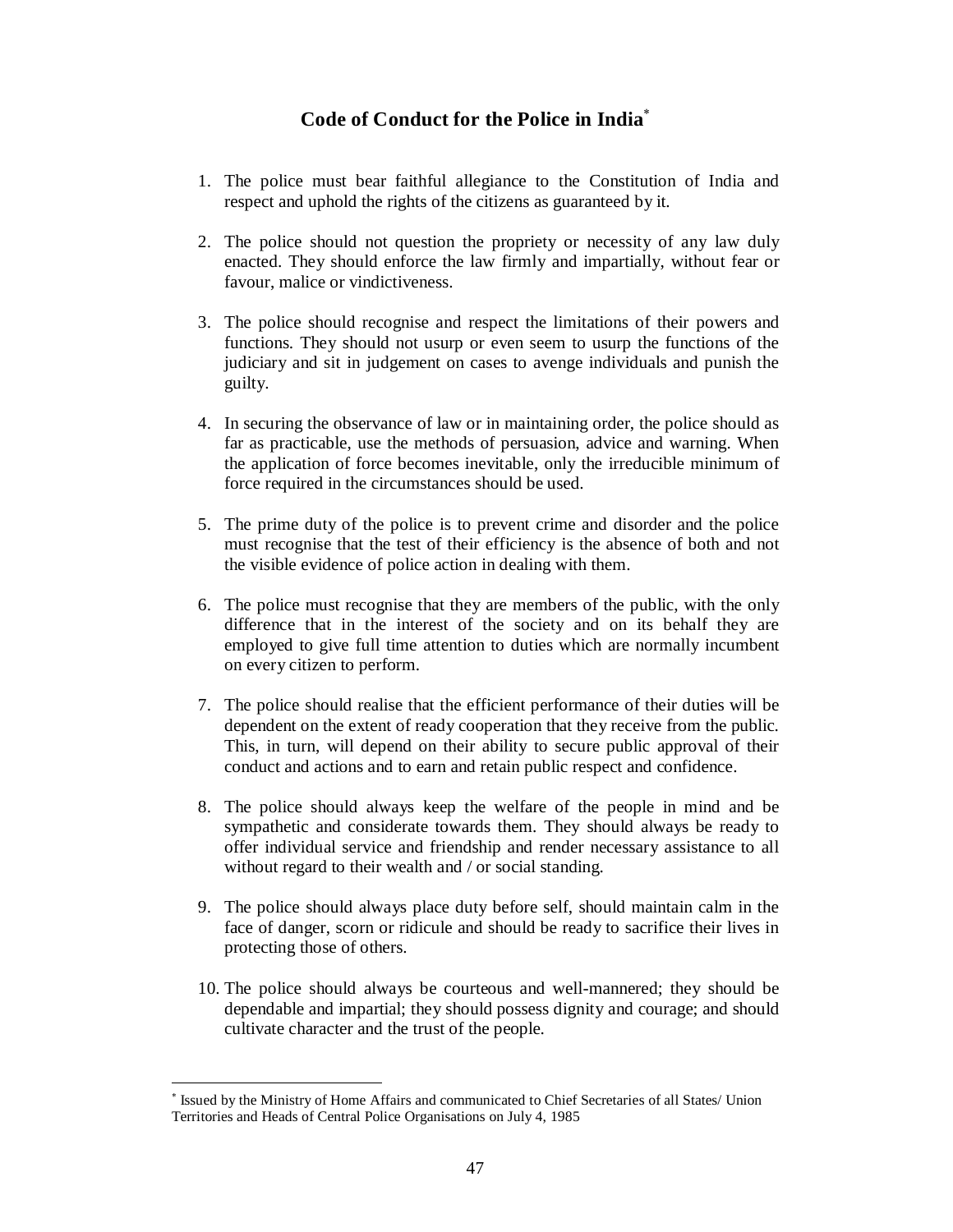- 11. Integrity of the highest order is the fundamental basis of the prestige of the police. Recognising this, the police must keep their private lives scrupulously clean, develop self-restraint and be truthful and honest in thought and deed, in both personal and official life, so that the public may regard them as exemplary citizens.
- 12. The police should recognise that their full utility to the State is best ensured only by maintaining a high standard of discipline, faithful performance of duties in accordance with law and implicit obedience to the lawful directions of commanding ranks and absolute loyalty to the force and by keeping themselves in the state of constant training and preparedness.
- 13. As members of a secular, democratic state, the police should strive continually to rise above personal prejudices and promote harmony and the spirit of common brotherhood amongst all the people of India, transcending religious, linguistic or sectional diversities and to renounce practices derogatory to the dignity of women and disadvantaged sections of society.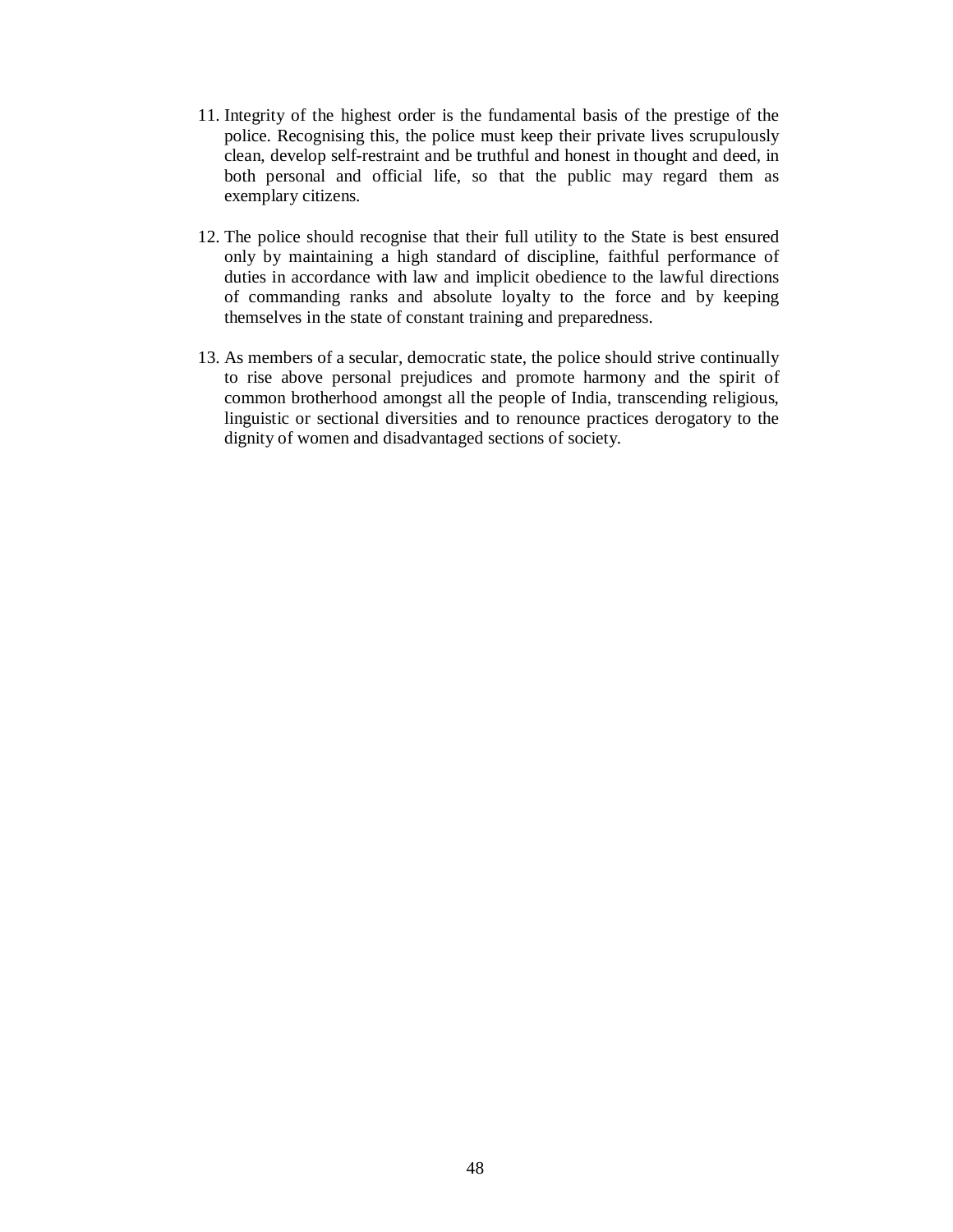# **United Nations Code of Conduct for Law Enforcement Officials**

## *Article 1*

Law enforcement officials shall at all times fulfil the duty imposed upon them by law, by serving the community and by protecting all persons against illegal acts, consistent with the high degree of responsibility required by their profession.

## *Article 2*

In the performance of their duty, law enforcement officials shall respect and protect human dignity and maintain and uphold the human rights of all persons.

## *Article 3*

Law enforcement officials may use force only when strictly necessary and to the extent required for the performance of their duty.

## *Article 4*

Matters of a confidential nature in the possession of law enforcement officials shall be kept confidential, unless the performance of duty or the needs of justice strictly require otherwise.

## *Article 5*

No law enforcement official may inflict, instigate or tolerate any act of torture or other cruel, inhuman or degrading treatment or punishment, nor may any law enforcement official invoke superior orders or exceptional circumstances such as a state of war or a threat of war, a threat to national security, internal political instability or any other public emergency as a justification of torture or other cruel, inhuman or degrading treatment or punishment.

## *Article 6*

Law enforcement officials shall ensure the full protection of the health of persons in their custody and, in particular, shall take immediate action to secure medical attention whenever required.

## *Article 7*

Adopted by General Assembly resolution 34/169 of 17 December 1979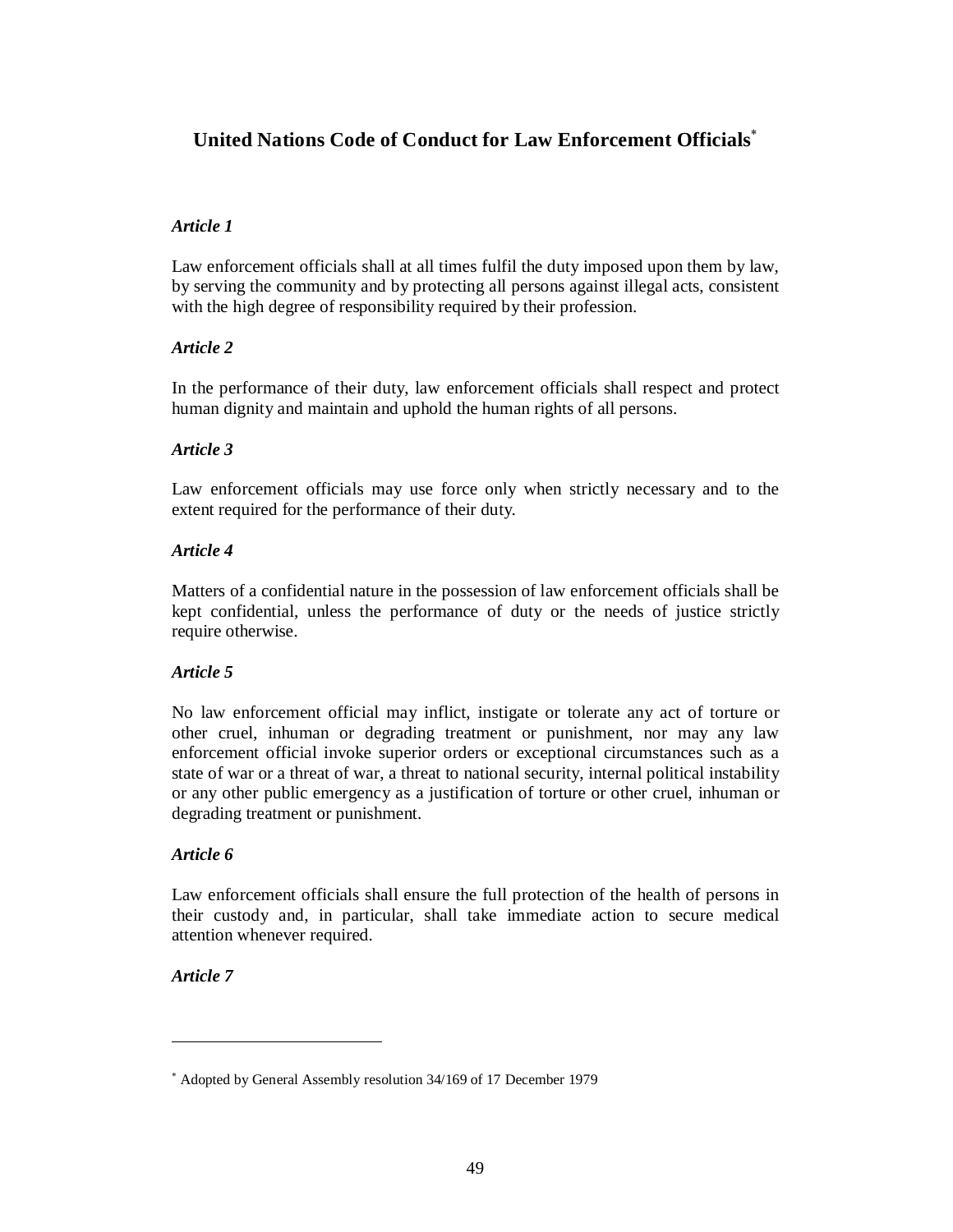Law enforcement officials shall not commit any act of corruption. They shall also rigorously oppose and combat all such acts.

#### *Article 8*

Law enforcement officials shall respect the law and the present Code. They shall also, to the best of their capability, prevent and rigorously oppose any violations of them.

Law enforcement officials who have reason to believe that a violation of the present Code has occurred or is about to occur shall report the matter to their superior authorities and, where necessary, to other appropriate authorities or organs vested with reviewing or remedial power.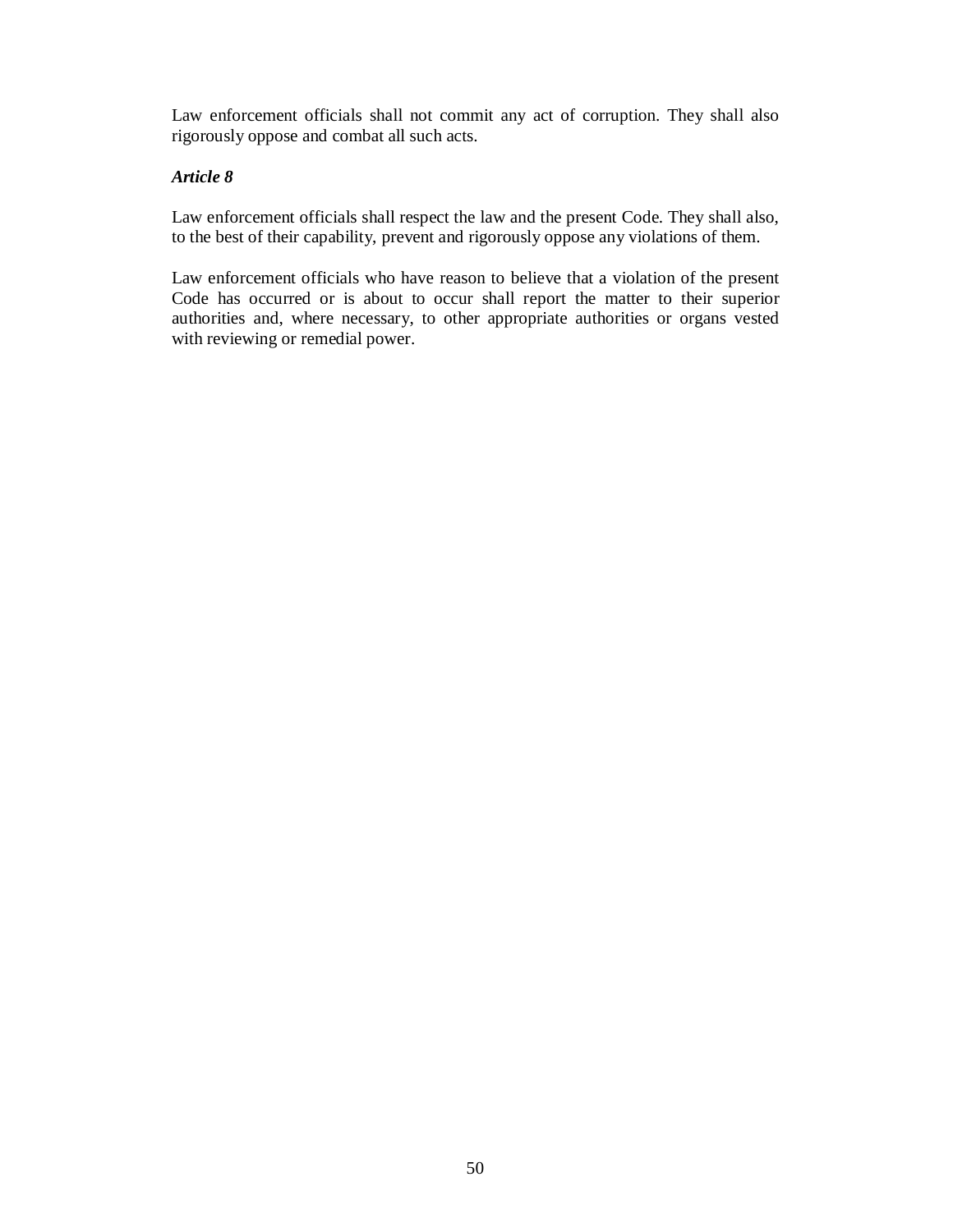# **INDEX**

| <b>Arrest</b>                              | <b>Interrogation</b> 9, 10, 17-20, 39, 40,<br>44, 45 |
|--------------------------------------------|------------------------------------------------------|
| general 15-21, 43-45                       |                                                      |
| preventive 24,25                           | <b>Investigation (general)</b> 3-12, 41,<br>42       |
| <b>Bail</b> 30-33                          | <b>Juveniles 44</b>                                  |
| <b>Commission of Inquiry 7, 8</b>          | <b>Legal Aid 20, 21, 25</b>                          |
| <b>Compensation</b> 17, 34, 35, 37         | Lie Detector Test 39, 40                             |
| <b>Contempt of Court 19, 29</b>            | <b>Magisterial Inquiry 35, 37, 38</b>                |
| <b>Custodial Death 17, 34, 35, 45</b>      | <b>Medical Examination 18, 21</b>                    |
| <b>Custodial Rape 21, 45</b>               | <b>Police-Public meetings 42</b>                     |
| <b>Detention</b>                           | <b>Rape</b> 13, 14                                   |
| general 17-21, 44-45                       | <b>Search 21, 44</b>                                 |
| preventive 21, 23                          | Self Incrimination 9, 10, 39, 40                     |
| <b>Encounters 36, 37</b>                   | <b>Telephone Tapping 11, 12</b>                      |
| First Information Report (FIR) 3-8, 41, 42 | <b>Toll free Telephone (crime</b><br>information) 41 |
| Handcuffing 26-29                          |                                                      |
| <b>Illegal Detention 15-16</b>             | Torture 9, 10, 17-21, 45                             |
|                                            | Women 13, 14, 20, 21, 44                             |